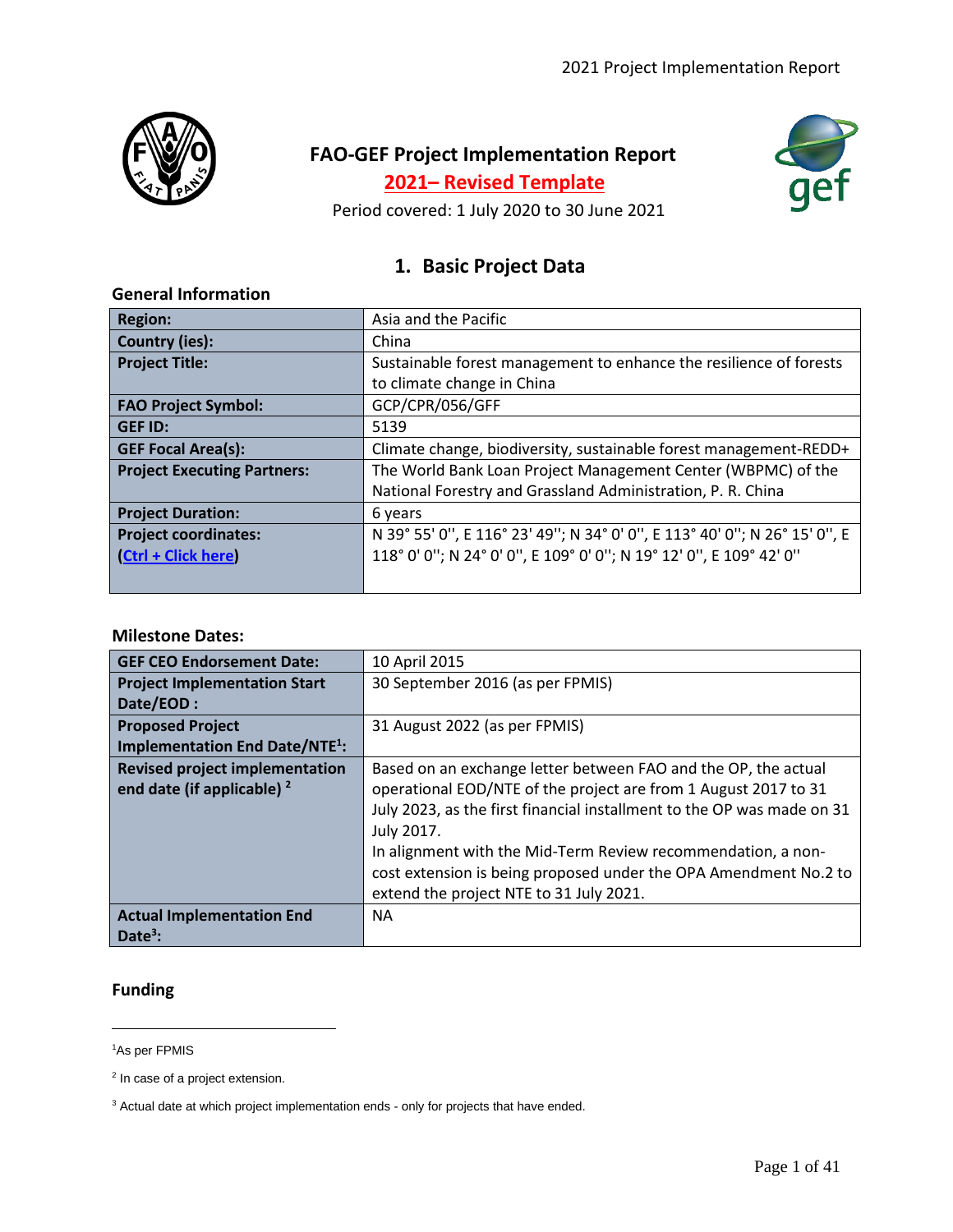| <b>GEF Grant Amount (USD):</b>                 | USD 7,152,728     |
|------------------------------------------------|-------------------|
| <b>Total Co-financing amount as</b>            | USD 48,400,000    |
| included in GEF CEO                            |                   |
| <b>Endorsement Request/ProDoc<sup>4</sup>:</b> |                   |
| <b>Total GEF grant disbursement as</b>         | USD 7.047.830     |
| of June 30, 2021 (USD m):                      |                   |
| <b>Total estimated co-financing</b>            | USD 40,713,052.03 |
| materialized as of June 30, 2021 <sup>5</sup>  |                   |

#### **Review and Evaluation**

| <b>Date of Most Recent Project</b>     | March 30, 2021   |
|----------------------------------------|------------------|
| <b>Steering Committee Meeting:</b>     |                  |
| <b>Expected Mid-term Review</b>        | June 2020        |
| $date6$ :                              |                  |
| <b>Actual Mid-term review date:</b>    | June 2020        |
| <b>Mid-term review or evaluation</b>   | <b>No</b>        |
| due in coming fiscal year (July        |                  |
| $2021 -$ June 2022) <sup>7</sup> :     |                  |
| <b>Expected Terminal Evaluation</b>    | <b>July 2023</b> |
| Date:                                  |                  |
| <b>Terminal evaluation due in</b>      | <b>No</b>        |
| coming fiscal year (July 2021 $-$      |                  |
| June 2022):                            |                  |
| <b>Tracking tools/ Core indicators</b> | <b>Yes</b>       |
| required <sup>8</sup>                  |                  |
|                                        |                  |

#### **Ratings**

| <b>Overall rating of progress</b><br>towards achieving objectives/<br>outcomes (cumulative): |  |
|----------------------------------------------------------------------------------------------|--|
| Overall implementation<br>progress rating:                                                   |  |

<sup>4</sup> This is the total amount of co-financing as included in the CEO document/Project Document.

<sup>5</sup> Please see last section of this report where you are asked to provide updated co-financing estimates. Use the total from this Section and insert here.

 $6$  The MTR should take place about half-point between EOD and NTE – this is the expected date

<sup>7</sup>Please note that the FAO GEF Coordination Unit should be contacted six months prior to the expected MTR date

<sup>8</sup> Please note that the Tracking Tools are required at mid-term and closure for all GEF-4 and GEF-5 projects. Tracking tools are not mandatory for Medium Sized projects = < 2M USD at mid-term, but only at project completion. The new GEF-7 results indicators (core and sub-indicators) will be applied to all projects and programs approved on or after July 1, 2018. Also projects and programs approved from July 1, 2014 to June 30, 2018 (GEF-6) must apply core indicators and sub-indicators at mid-term and/or completion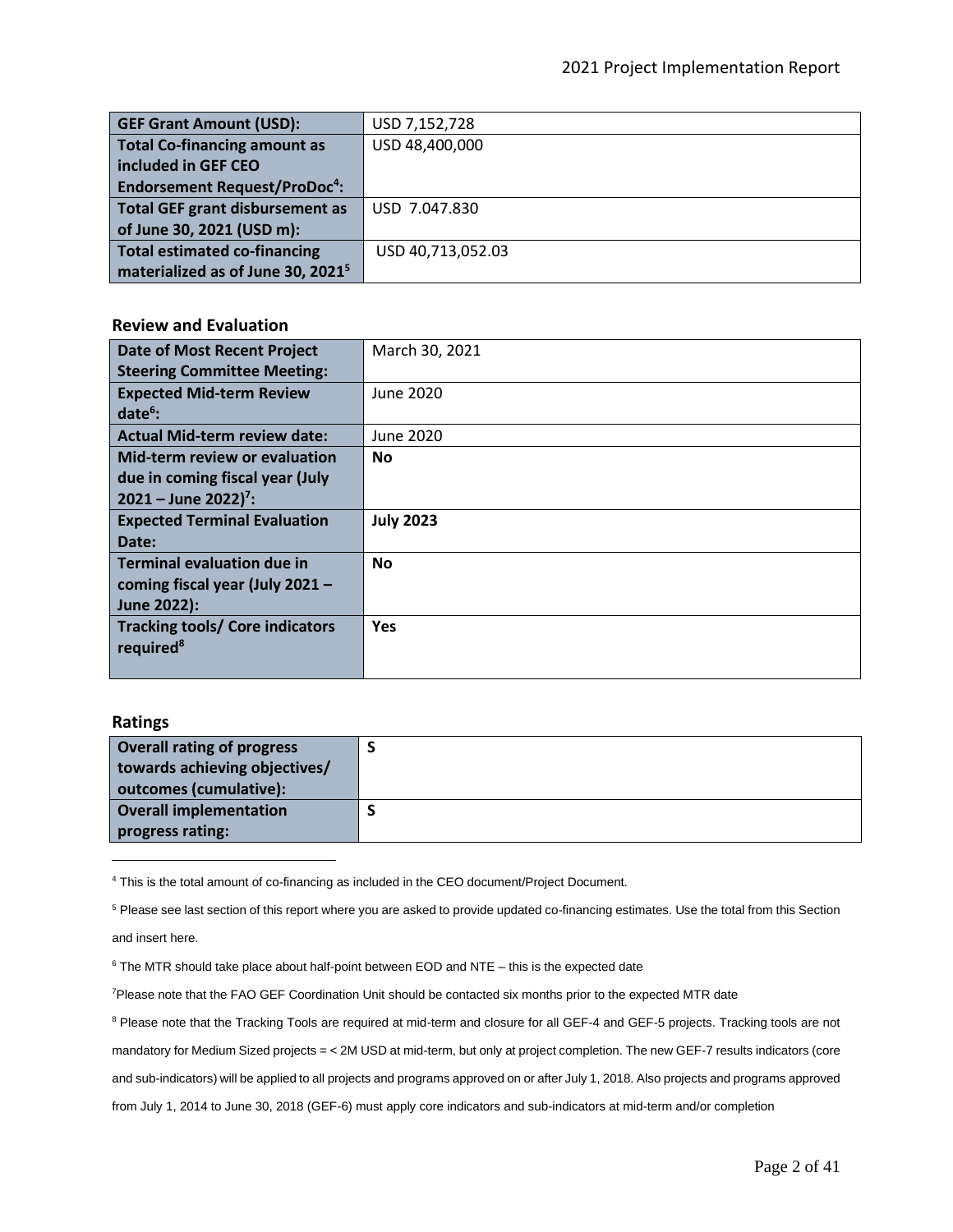| Overall risk rating: |  |
|----------------------|--|
|                      |  |

#### **Status**

| Implementation Status                         | $4th$ PIR |
|-----------------------------------------------|-----------|
| $(1^{st}$ PIR, $2^{nd}$ PIR, etc. Final PIR): |           |

#### **Project Contacts**

| <b>Contact</b>                                                   | Name, Title, Division/Institution         | E-mail                 |  |
|------------------------------------------------------------------|-------------------------------------------|------------------------|--|
| Mr. Wan Jie, World Bank Loan Project<br><b>Project Manager /</b> |                                           | Jacky3257@sina.com     |  |
| Coordinator                                                      | Management Office, NFGA                   |                        |  |
| <b>Lead Technical Officer</b>                                    | Mr. Kenichi Shono, Forestry Officer, NFO, | Kenichi.Shono@fao.org  |  |
|                                                                  | <b>FAO</b>                                |                        |  |
|                                                                  | Mr. Carlos Watson, FAO Representative in  | Carlos. Watson@fao.org |  |
| <b>Budget Holder</b>                                             | China                                     |                        |  |
| <b>GEF Funding Liaison</b>                                       | Ms. Yurie Naito, Technical Officer, OCB,  | Yurie.Naito@fao.org    |  |
| <b>Officer</b>                                                   | <b>FAO</b>                                |                        |  |

#### **PIR summary:**

During this reporting period, with the strong support and cooperation of FAO, the National Forestry and Grassland Administration (NFGA), the four provincial project management offices and 16 project forest farms, the project Mid-Term Review (MTR) and third-party audit were successfully completed. The MTR team fully affirmed the implementation capacity, financial management and co-financing of the project. The project has a high strategic relevance to China's forestry policy and is in line with the key areas of GEF-6 and the strategic objectives of FAO. In particular, the project has established a forest sustainable management, biodiversity conservation and carbon sequestration monitoring system, and continuously served the national forestry decision-making. The project monitoring system construction, guideline compilation, pilot demonstration scheme implementation, personnel training and equipment procurement were promoted simultaneously. The progress has been made in the construction of project demonstration sites and the development of business models has been fruitful. The sharing and exchange of project information, and the close cooperation with partners outside the project have been strengthened, expanding the influence of the project in the sector and supporting China to meet its targets under the 2030 Sustainable Development Agenda and National Forest Management Plan (NFMP) 2016- 2050.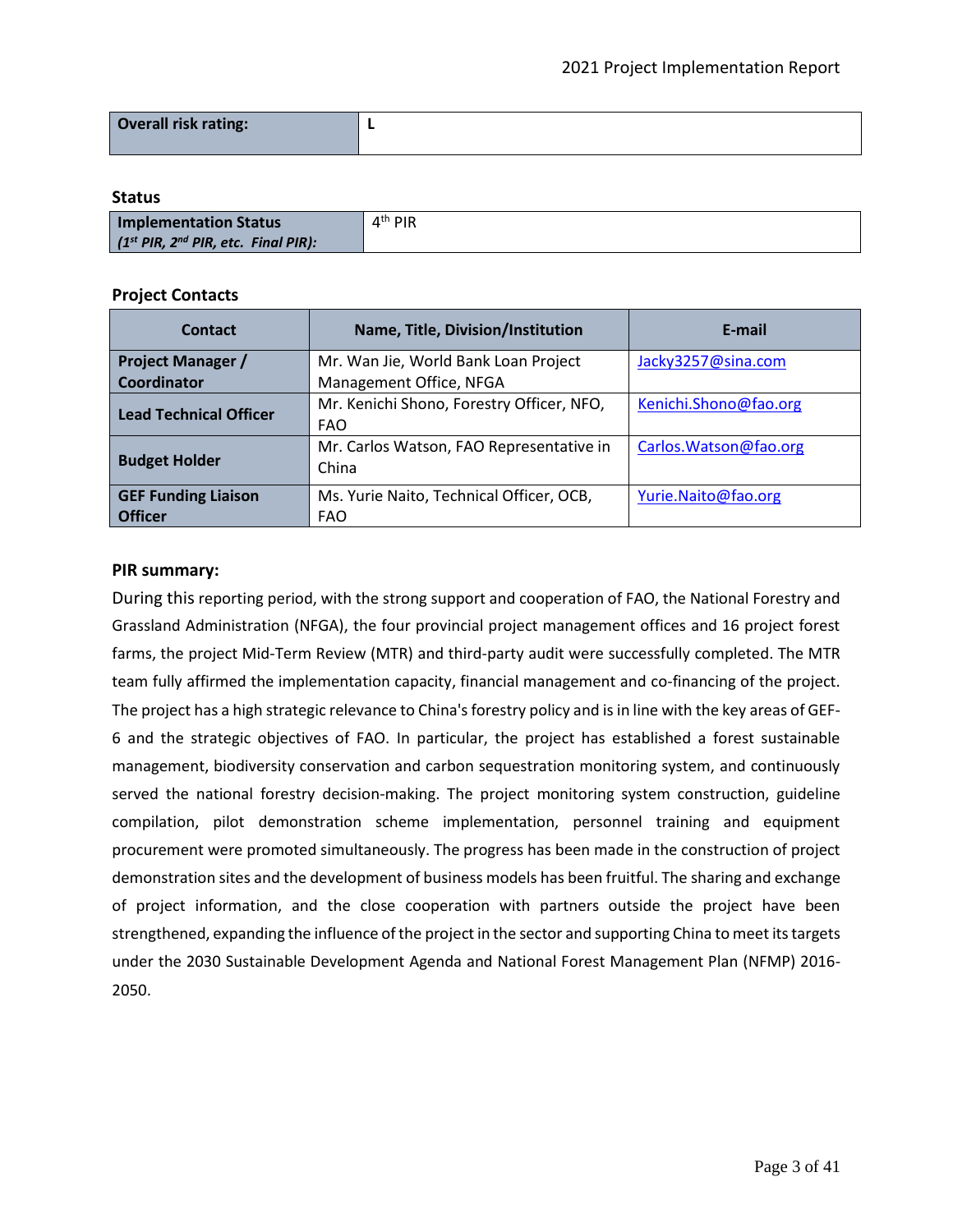## **2. Progress Towards Achieving Project Objectives and Outcome (DO)**

### **(***All inputs in this section should be cumulative from project start*, *not annual)*

| Objective(s):<br>S<br>Outcome1.1<br>Drafting and<br>Lacking provisions<br>National level:<br>National level:<br>National level: 100%;<br>and guidance for<br>successful<br>Improved<br>$100\%$<br>100%;<br>Province level: 100%:<br>implementation<br>application of<br>translating<br>Province level:<br>County level: 100%<br>Province level:<br>framework<br>cascading set of<br>national level<br>100%;<br>100%;<br>implementation<br>policies to local<br>translating the SFM<br>County level:<br>County level: | indicated at CEO<br>Endorsement) |
|----------------------------------------------------------------------------------------------------------------------------------------------------------------------------------------------------------------------------------------------------------------------------------------------------------------------------------------------------------------------------------------------------------------------------------------------------------------------------------------------------------------------|----------------------------------|
|                                                                                                                                                                                                                                                                                                                                                                                                                                                                                                                      |                                  |
| guidelines: 1 at<br>implementation<br>100%<br>100%<br>national level, 4<br>embodied in<br>national policies<br>at provincial<br>into tangible<br>level, 16 at<br>county level<br>choices and<br>priorities for on-<br>the-ground SFM<br>activities.                                                                                                                                                                                                                                                                  | principles and goals             |

(U), and **Highly Unsatisfactory** (HU).

<sup>&</sup>lt;sup>9</sup> This is taken from the approved results framework of the project. Please add cells when required in order to use one cell for each indicator and one rating for each indicator.

<sup>&</sup>lt;sup>10</sup> Some indicators may not identify mid-term targets at the design stage (refer to approved results framework) therefore this column should only be filled when relevant.

<sup>11</sup>Use GEF Secretariat required six-point scale system: **Highly Satisfactory** (HS), **Satisfactory** (S), **Marginally Satisfactory** (MS), **Marginally Unsatisfactory** (MU), **Unsatisfactory**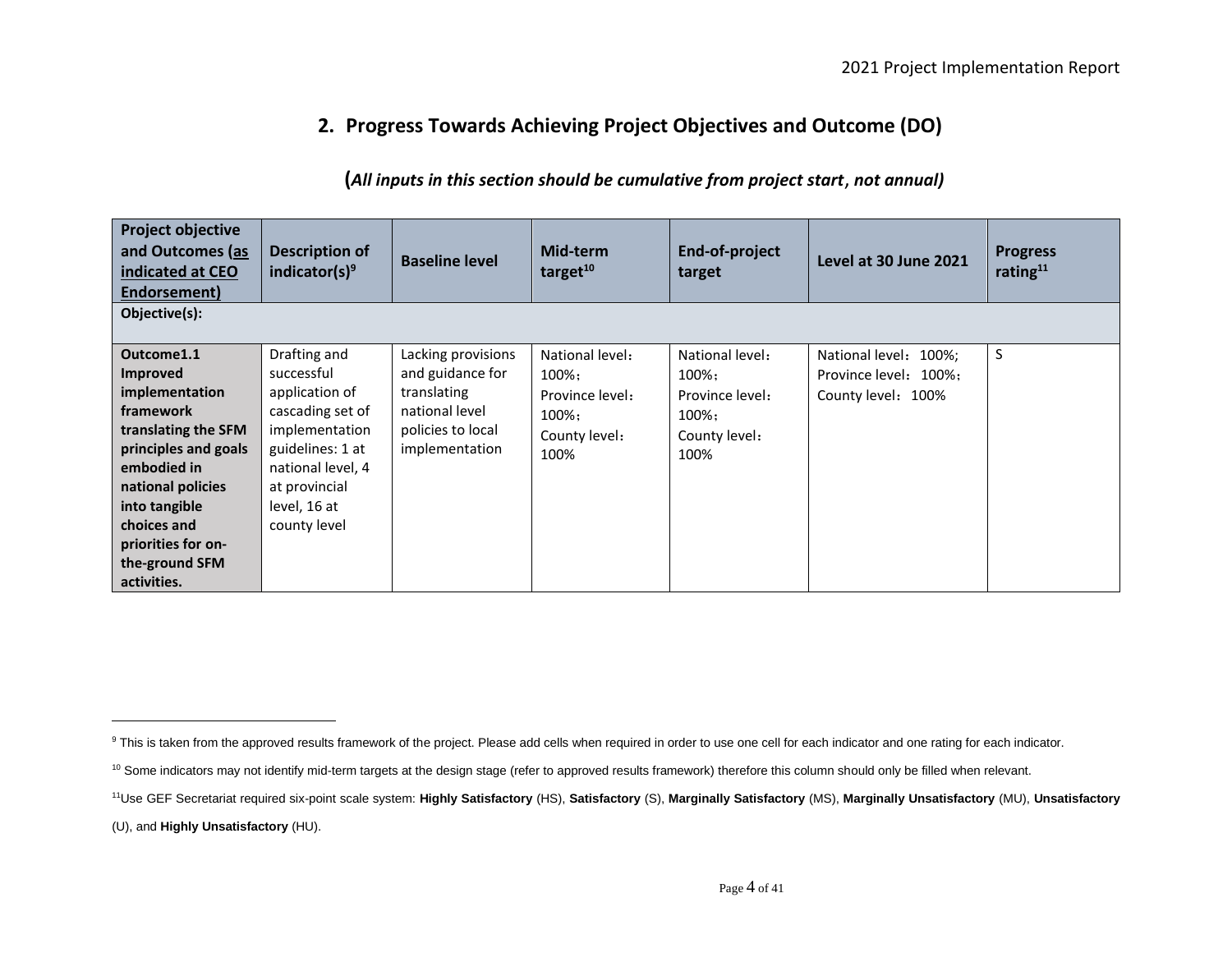| <b>Outcome 1.2</b><br><b>Strengthened local</b><br>level application<br>and coherent<br>planning of SFM<br>practices, including<br>biodiversity<br>conservation and<br>carbon benefit<br>enhancements. | Drafting and<br>successful<br>application of 16<br>local SFM plans<br>that incorporate<br>three key<br>components: (i)<br>biodiversity<br>criteria and SFM<br>standards; (ii)<br>provision of<br>locally specific<br>incentives for<br>adoption; (iii)<br>specialized<br>management<br>provisions for<br>locally prevalent | Insufficient<br>incorporation of<br>SFM principles in<br>policies and plans<br>at provincial and<br>local level,<br>including<br>biodiversity and<br>increasing carbon<br>benefit. | All counties at<br>min. 75%<br>At least 10<br>counties finished              | Compile forest<br>sustainable<br>management plans<br>for all project<br>units. | All counties: 100%                                                | S            |
|--------------------------------------------------------------------------------------------------------------------------------------------------------------------------------------------------------|----------------------------------------------------------------------------------------------------------------------------------------------------------------------------------------------------------------------------------------------------------------------------------------------------------------------------|------------------------------------------------------------------------------------------------------------------------------------------------------------------------------------|------------------------------------------------------------------------------|--------------------------------------------------------------------------------|-------------------------------------------------------------------|--------------|
| Outcome1.3<br><b>Local monitoring</b><br>systems guide the<br>application of SFM<br>practices,<br>biodiversity<br>conservation and<br>carbon<br>sequestration<br>efforts.                              | threats.<br>Drafting and<br>successful<br>application of 16<br>BD as well as<br>CCM monitoring<br>systems at local<br>level following<br>technical<br>requirements<br>outlined under<br>Outcome 1.1                                                                                                                        | No monitoring<br>systems for SFM,<br>BD and CCM in<br>place                                                                                                                        | Monitoring system<br>$: 100\%$<br>Advanced<br>monitoring system<br>$: 100\%$ | Monitoring system<br>: 100%<br>Advanced<br>monitoring<br>system: 100%          | Monitoring system:<br>100%<br>Advanced monitoring<br>system: 100% | $\mathsf{S}$ |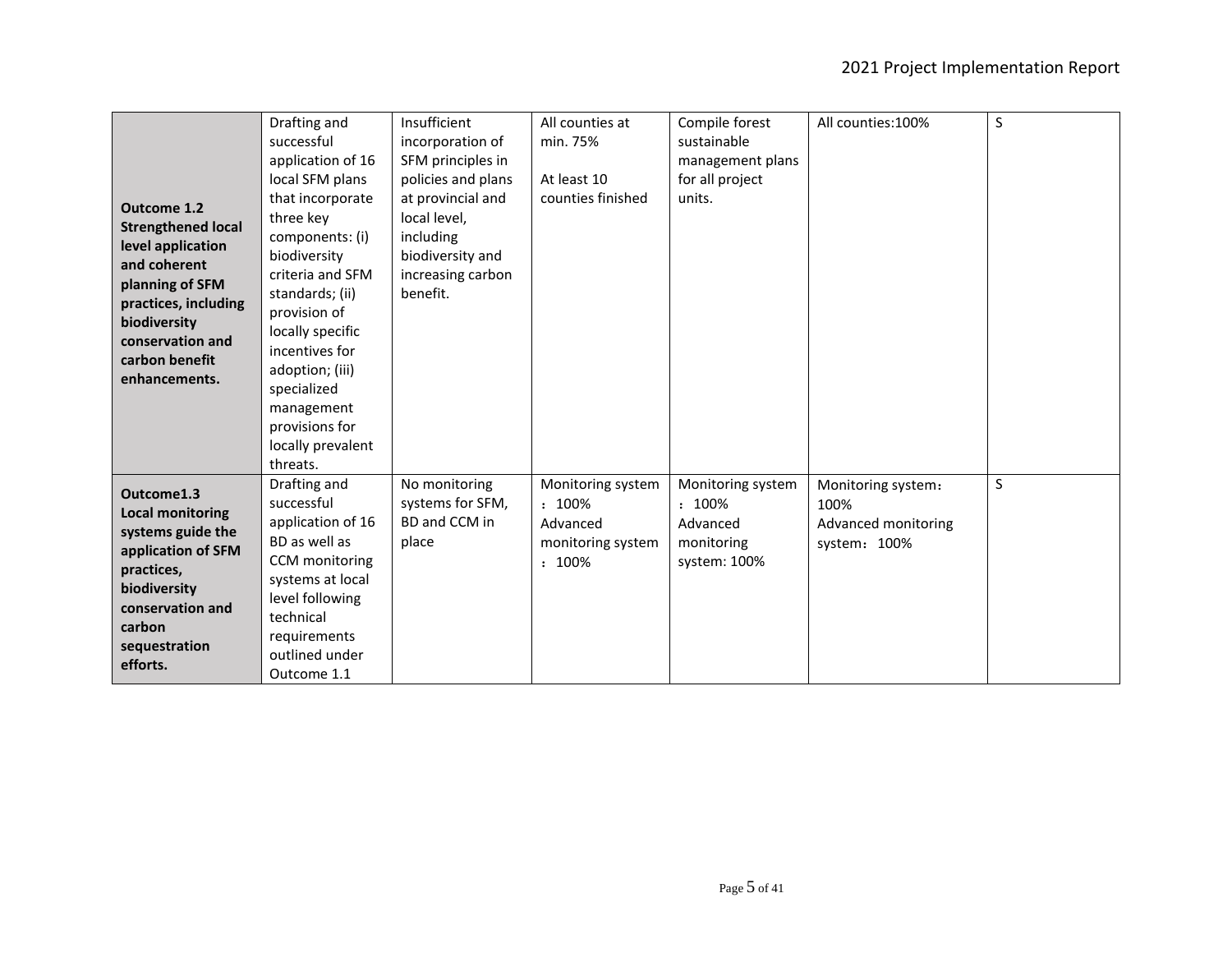|                          | Several             | Comparatively       | n/a            | Fine-Tuning of       | About 50%.                 | S       |
|--------------------------|---------------------|---------------------|----------------|----------------------|----------------------------|---------|
|                          | adjustments to      | advanced policy     |                | national level       | (1) Some suggestions on    |         |
|                          | national forest     | framework at        |                | policies, legal      | adjustment of forest       |         |
| <b>Outcome 1.4</b>       | policies, legal     | national level with |                | provision and        | regulations have been      |         |
| <b>Enhanced national</b> | provisions and/or   | some remaining      |                | plans under direct   | raised at workshops        |         |
| level policy, legal      | regulation          | weaknesses. No      |                | responsibility of    | based on the local         |         |
| and regulatory           | directly linked to  | feedback loop       |                | NFGA and advice      | experiences.               |         |
| framework based          | and informed by     | from local level    |                | and exchange of      | (2) Some investigation on  |         |
| on feedback of           | experiences         | back to national    |                | ideas with other     | problems and needs of      |         |
| project experiences      | gained from         | level provisions.   |                | departments          | forest regulations related |         |
| and identified gaps.     | project             |                     |                | regarding their      | to forest management       |         |
|                          | implementation      |                     |                | respective policies  | activities involved in the |         |
|                          | at the local level. |                     |                | relating to forest   | project has been           |         |
|                          |                     |                     |                | management           | conducted.                 |         |
| Outcome2.1               | Strengthened        | 0 <sub>ha</sub>     | 30,000 ha      | 100,000 ha           | SFM practices applied on   | $\sf S$ |
| <b>County forestry</b>   | SFM capacity at     |                     |                |                      | about80,678.34 ha of       |         |
| bureaus and local        | local level         |                     |                |                      | forest across four project |         |
| communities              | empowers and        |                     |                |                      | provinces.                 |         |
| empowered and            | capacitates local   |                     |                |                      |                            |         |
| capacitated to apply     | communities to      |                     |                |                      |                            |         |
| a large spectrum of      | successfully apply  |                     |                |                      |                            |         |
| <b>SFM practices</b>     | SFM practices on    |                     |                |                      |                            |         |
| selected in              | more than           |                     |                |                      |                            |         |
| accordance with          | 100,000 ha of       |                     |                |                      |                            |         |
| location-specific        | economically        |                     |                |                      |                            |         |
| needs and                | used forest across  |                     |                |                      |                            |         |
| challenges.              | four provinces      |                     |                |                      |                            |         |
| Outcome2.2               | Successful          | Current forest      | $\blacksquare$ | 17.9 million tCO2e;  | (1) In total, completed    | S       |
| Carbon                   | application of      | management not      |                | Credits certified in | 24,745.25 haof forest      |         |
| sequestration            | SFM practices       | designed to         |                | 6 counties           | restoration and            |         |
| enhanced and GHG         | that directly lead  | maximize GHG        |                |                      | rehabilitation as well as  |         |
| emissions from           | to emission         | reductions; no      |                |                      | reforestation.             |         |
| forests reduced          | reductions          | monitoring of GHG   |                |                      | (2) In total, 55,933.09 ha |         |
| through re-              | yielding 17.9       | emission or         |                |                      | of forest completed        |         |
| forestation of           | million tCO2e,      | emission            |                |                      | enhanced carbon            |         |
| damaged forest,          | including:          | reductions          |                |                      | management.                |         |
| rehabilitation of        |                     |                     |                |                      | Carbon credit certificates |         |
| degraded forest, as      |                     |                     |                |                      | were obtained based on     |         |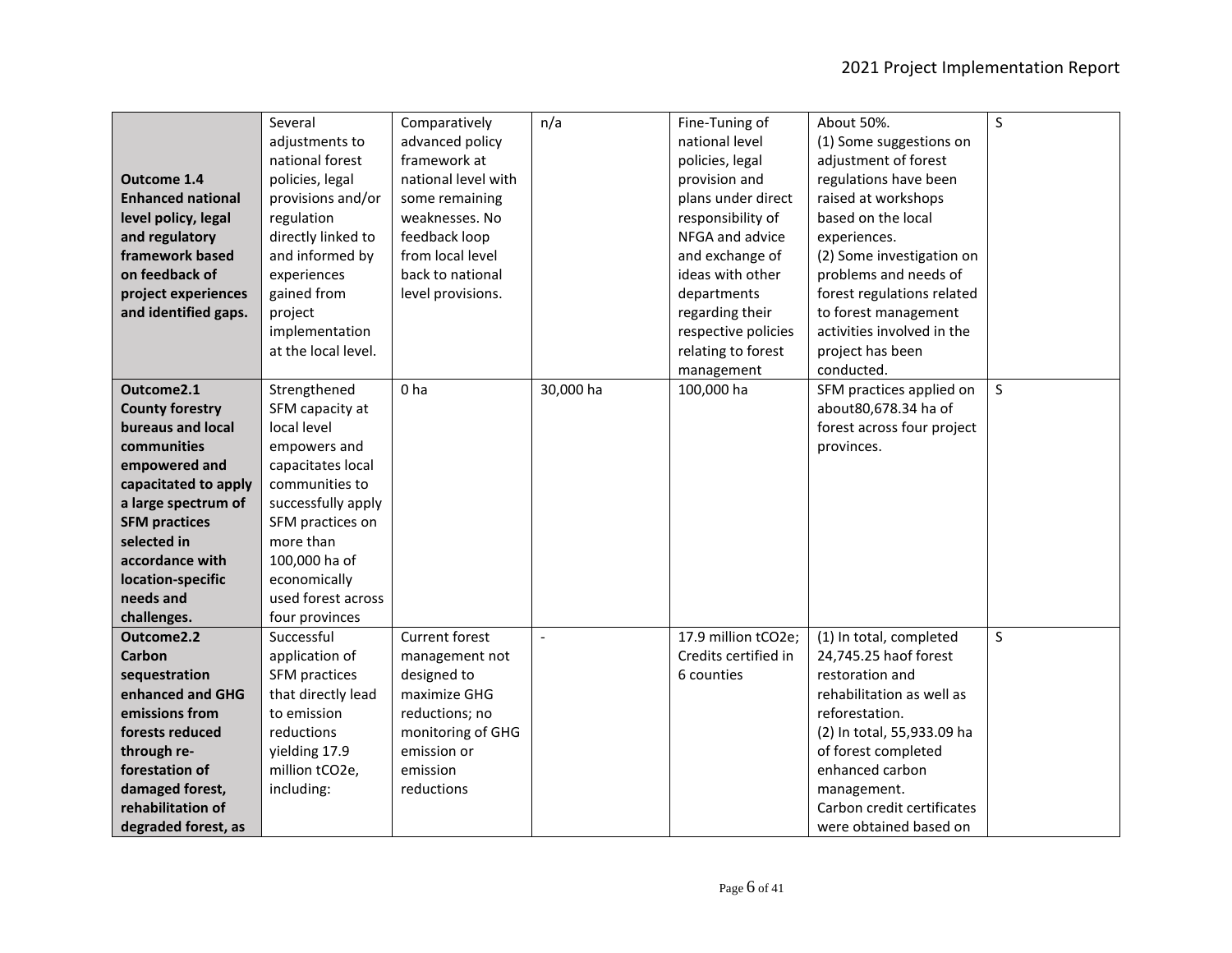| well as enhanced     | (1) 42,000 ha of  |  | the Fujian provincial     |  |
|----------------------|-------------------|--|---------------------------|--|
| <b>SFM practices</b> | reforestation and |  | standard (FFCER) in       |  |
| leading to emission  | forest            |  | Shunchang State-owned     |  |
| reductions.          | restoration/      |  | Forest Farm and Yangkou   |  |
|                      | rehabilitation    |  | <b>State-owned Forest</b> |  |
|                      | yielding          |  | Farm, which obtained      |  |
|                      | 4,770,611 tCO2e;  |  | 432,961tCO2e credits.     |  |
|                      | $(2)$ 87,000 of   |  |                           |  |
|                      | enhanced carbon   |  |                           |  |
|                      | management        |  |                           |  |
|                      | yielding          |  |                           |  |
|                      | 12,927,948        |  |                           |  |
|                      | $tCO2e$ ; (3) six |  |                           |  |
|                      | project sites     |  |                           |  |
|                      | successfully      |  |                           |  |
|                      | create carbon     |  |                           |  |
|                      | credits under the |  |                           |  |
|                      | SFM               |  |                           |  |
|                      | methodology for   |  |                           |  |
|                      | China's national  |  |                           |  |
|                      | carbon trading    |  |                           |  |
|                      | scheme.           |  |                           |  |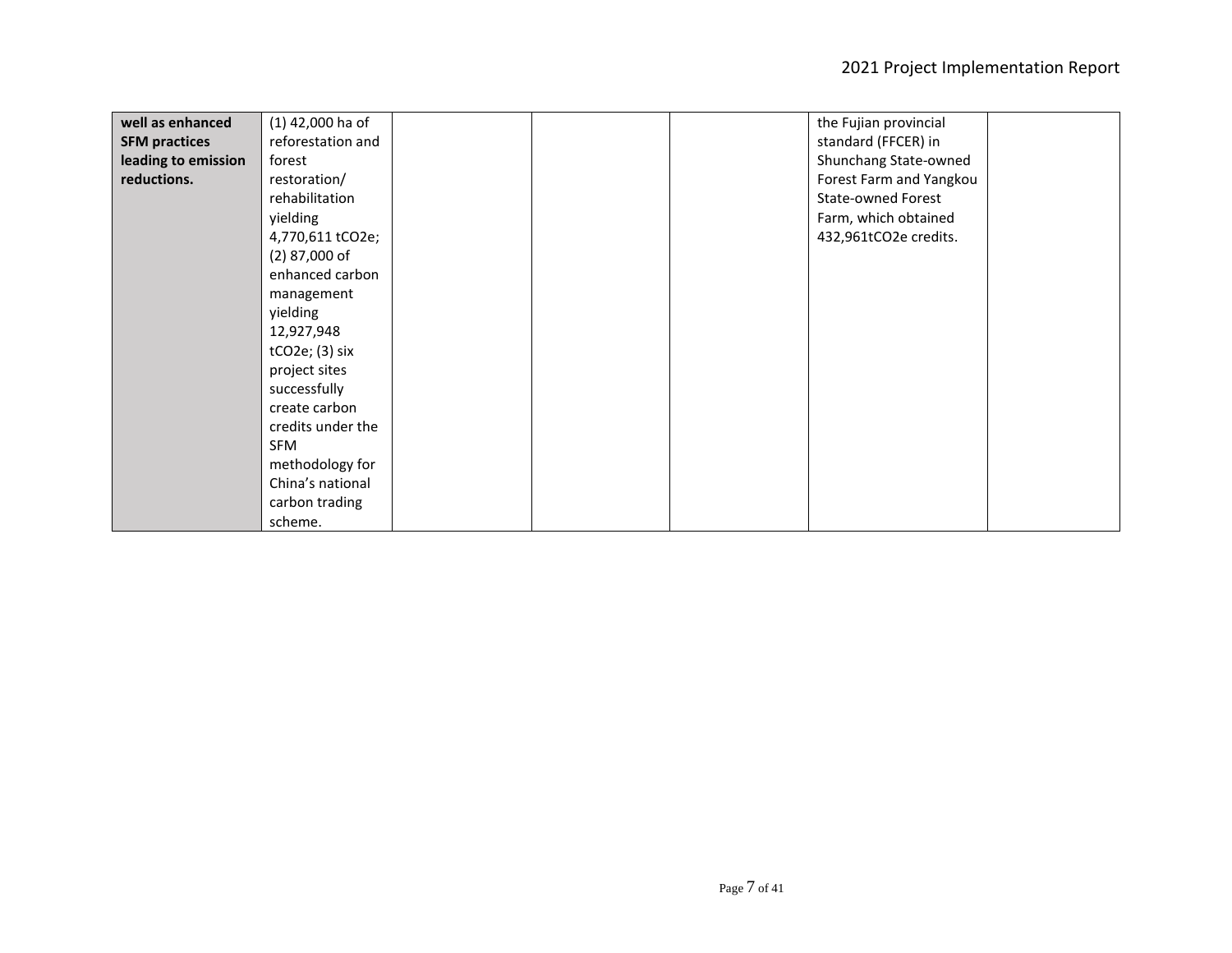|                           | Successful         | Current forest       | Preparation for     | Certified area       | In total, 59,098.25 ha of  | $\sf S$      |
|---------------------------|--------------------|----------------------|---------------------|----------------------|----------------------------|--------------|
|                           | application of     | management in        | certification;      | reached 35,000 ha;   | forests have been          |              |
|                           | SFM practices      | many cases not       | 15,000 ha of forest | 5 nurseries for rare | certified under the CFCS.  |              |
|                           | that directly lead | designed to          | restoration efforts | tree species         | 4,731.77 ha of forest      |              |
|                           | to the             | provide              | incorporate the     | created or           | completed planting of      |              |
|                           | certification of a | biodiversity         | planting of rare    | improved; 3          | rare species in four       |              |
|                           | 35,000 ha of       | conservation and     | species; 5          | counties             | provinces; and5            |              |
| Outcome2.3                | additional forest  | habitat protection;  | nurseries for rare  | implement            | nurseries for rare species |              |
| <b>Enhancement of</b>     | under the CFCS,    | no comprehensive     | tree species        | business models      | of 51.71 ha were           |              |
| forest biodiversity       | 15,000 ha of rare  | monitoring of BD.    | created or          | for revenue          | developed or improved,     |              |
| through protection        | species planting,  |                      | improved;3          | generation from      | which are expected to      |              |
| and conservation of       | nurseries for rare |                      | counties            | rare species         | produce 1,026,500          |              |
| rare and                  | tree species       |                      | implement           | protection.          | seedlings annually.        |              |
| endangered native         | created or         |                      | business models     |                      | The business models for    |              |
| species.                  | improved;          |                      | for revenue         |                      | revenue generation from    |              |
|                           | Implementation     |                      | generation from     |                      | rare species protection    |              |
|                           | of business        |                      | rare species        |                      | have been developed        |              |
|                           | models for         |                      | protection.         |                      | and implemented.           |              |
|                           | revenue            |                      |                     |                      |                            |              |
|                           | generation from    |                      |                     |                      |                            |              |
|                           | rare species       |                      |                     |                      |                            |              |
|                           | protection.        |                      |                     |                      |                            |              |
|                           | Enhanced           | The overall          | 100 Provincial and  | 200 Provincial and   | Over 4,323 persons times   | $\mathsf{S}$ |
| Outcome3.1                | capacity of a      | institutional        | county-level forest | county-level forest  | were trained with main     |              |
| <b>Enhanced</b>           | minimum of 4000    | capacity of the      | bureau staff        | bureau staff         | focuses on SFM, CCM        |              |
| knowledge and             | trainees across    | forestry sector is   | trained.            | trained.             | and BD, of which, about    |              |
| capacity of local         | the four           | relatively high, but | 1000 Provincial     | 4000 Provincial      | 985 females participated   |              |
| farmers and               | provinces with     | specific capacities  | and county-level    | and county-level     | in the trainings.          |              |
| government staff to       | regard to SFM      | for sustainable      | forest bureau staff | forest bureau staff  |                            |              |
| implement SFM             | practices, BD      | forest               | as well as local    | as well as local     |                            |              |
| practices create          | conservation and   | management,          | community forest    | community forest     |                            |              |
| <b>CCM and BD related</b> | CC mitigation in   | biodiversity         | managers trained    | managers trained     |                            |              |
| <b>GEBs and</b>           | the forest sector. | conservation and     | in SFM practices    | in SFM practices     |                            |              |
| implements the            |                    | climate change       | with specific focus | with specific focus  |                            |              |
| corresponding             |                    | mitigation are not   | on CCM and BD       | on CCM and BD        |                            |              |
| monitoring systems.       |                    | sufficient. No       | benefit creation.   | benefit creation.    |                            |              |
|                           |                    | monitoring           |                     | as well as           |                            |              |
|                           |                    | systems,             |                     | biodiversity         |                            |              |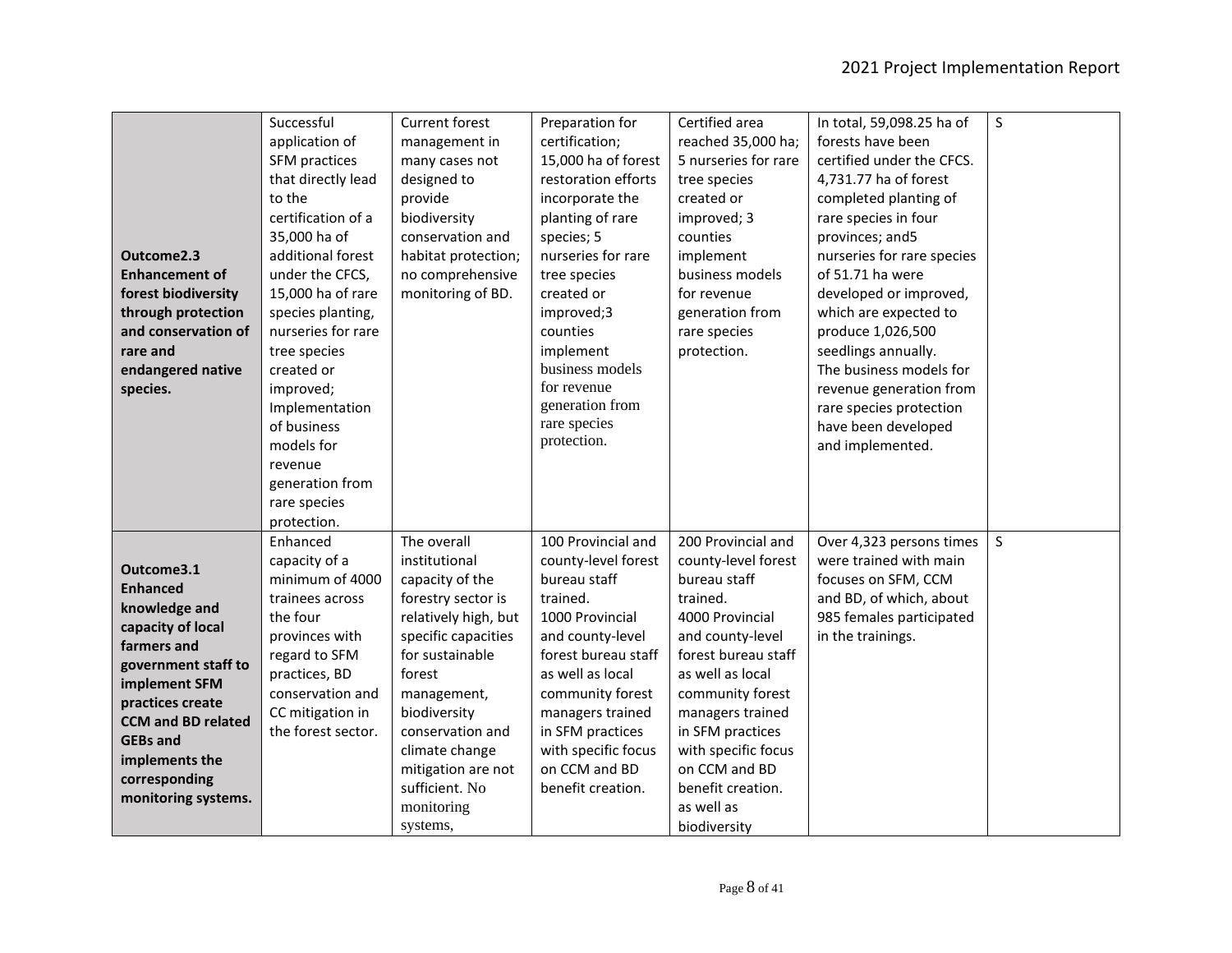|                                      | Improved<br>mechanisms for        | nocorresponding<br>capacity    | as well as<br>biodiversity        | monitoring<br>systems; for BD      |                                                      |              |
|--------------------------------------|-----------------------------------|--------------------------------|-----------------------------------|------------------------------------|------------------------------------------------------|--------------|
|                                      | data provision<br>and information | No dedicated<br>channels and   | monitoring<br>systems             | and CCM data and<br>information    |                                                      |              |
|                                      | exchange                          | mechanisms for BD              |                                   | provision                          |                                                      |              |
|                                      | successfully                      | and CCM data and               |                                   | Application of                     |                                                      |              |
|                                      | established                       | information                    |                                   | mechanisms.                        |                                                      |              |
|                                      |                                   | provision in place.            |                                   |                                    |                                                      |              |
|                                      | Improved                          | No dedicated                   | Peer-to-peer or                   | Peer-to-peer or                    | Peer-to-peer or similar                              | $\mathsf{S}$ |
|                                      | mechanisms and                    | mechanisms for                 | similar                           | similar                            | mechanisms for regular                               |              |
|                                      | channels for                      | peer-to-peer                   | mechanisms                        | mechanisms                         | knowledge exchange                                   |              |
|                                      | knowledge                         | knowledge                      | established and                   | established and                    | have been established at                             |              |
| Outcome 3.2                          | exchange,                         | exchange within<br>and between | applied for all                   | applied for all                    | national and provincial                              |              |
| System for peer-to-                  | including peer-to-                | provinces                      | project counties                  | project counties<br>and provinces. | levels jointly, including                            |              |
| peer teaching and                    | peer teaching,<br>successfully    |                                | and provinces.<br>Regular channel | Regular channel                    | field training mechanism<br>- called "Lecture in the |              |
| regular exchange of                  | established and                   |                                | for knowledge                     | for knowledge                      | forest" on the sites of                              |              |
| knowledge and                        | applied;                          |                                | exchange between                  | exchange between                   | the selected 16 forest                               |              |
| experiences                          | Interaction on                    |                                | provinces                         | provinces                          | farms in the four                                    |              |
| between project                      | SFM utilized to                   |                                | established and                   | established and                    | provinces developed.                                 |              |
| site staff within and                | strengthen social                 |                                | applied.                          | applied.                           | WeChat groups were                                   |              |
| between the four                     | networks and                      |                                |                                   | Extensive                          | established for better                               |              |
| provinces.                           | new social capital                |                                |                                   | interactions on                    | communication.                                       |              |
|                                      | among local                       |                                |                                   | SFM through                        | Synergy was developed                                |              |
|                                      | forest managers                   |                                |                                   | mechanisms                         | through collaboration                                |              |
|                                      |                                   |                                |                                   | established.                       | with the other GEF                                   |              |
|                                      |                                   |                                |                                   |                                    | project executive agency.                            |              |
|                                      | Project M&E                       | No project M&E                 | Project M&E                       | <b>Fully functional</b>            | The project M&E system                               | $\mathsf{S}$ |
|                                      | system designed,                  | system.                        | system applied;                   | M&E system.                        | was completed at                                     |              |
| <b>Outcome 3.3</b>                   | established and                   | No publication and             | Publication and                   | Comprehensive                      | national level linking                               |              |
| <b>Establishment of</b>              | applied                           | dissemination.                 | dissemination of                  | dissemination of                   | with the monitoring                                  |              |
| project monitoring<br>and evaluation | throughout the<br>project and     |                                | project<br>information and        | SFM related<br>information to the  | activities in four<br>provinces.                     |              |
| system measuring                     | across all                        |                                | experiences.                      | public.                            | In 2020-2021, due to the                             |              |
| project progress                     | components,                       |                                |                                   |                                    | COVID-19 epidemic, the                               |              |
| and achievements.                    | provinces and                     |                                |                                   |                                    | online approach was                                  |              |
|                                      | project sites.                    |                                |                                   |                                    | adopted to fulfil its                                |              |
|                                      |                                   |                                |                                   |                                    | duties for M&E, MTR                                  |              |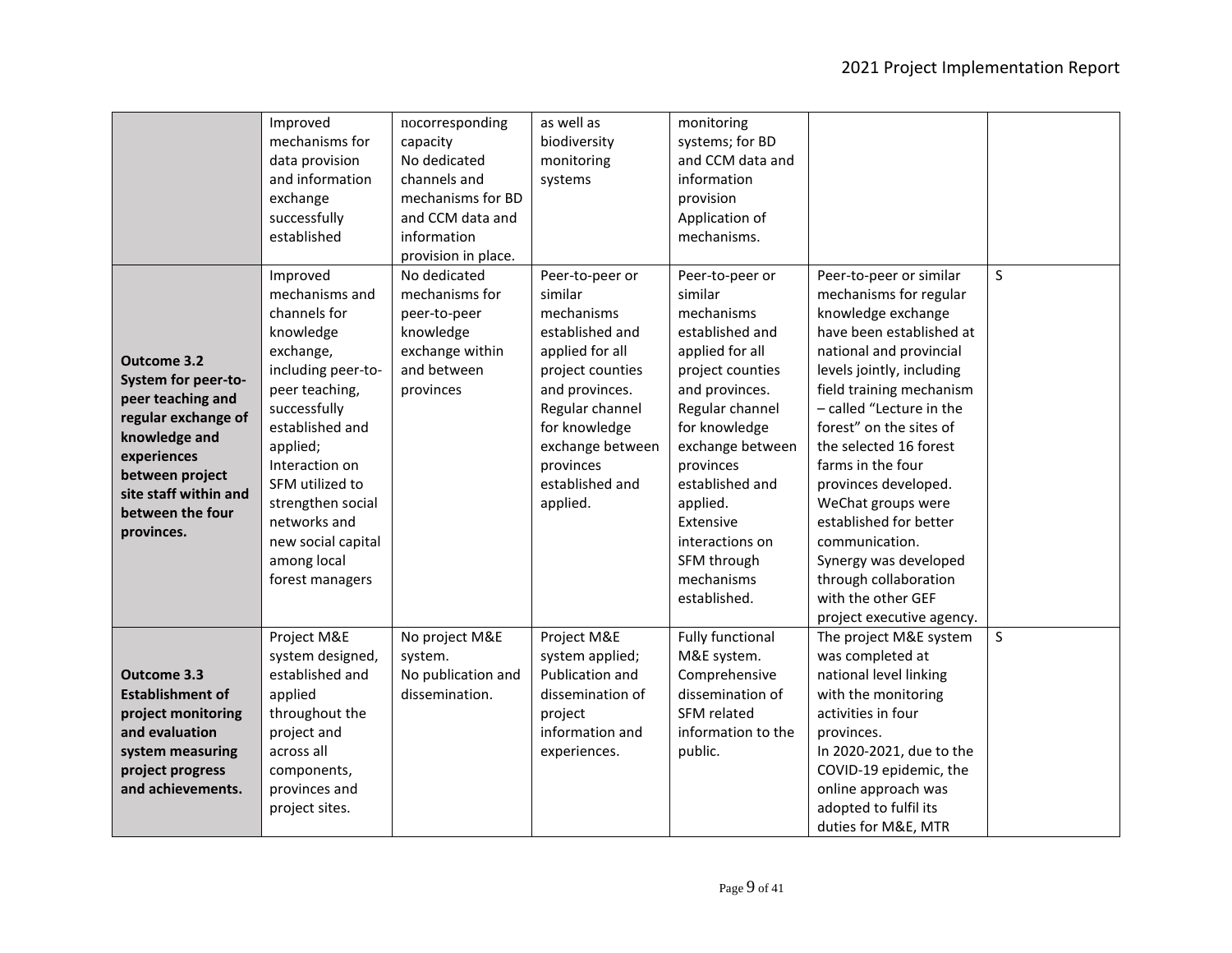| Publication and  |  | interviews and PAC       |
|------------------|--|--------------------------|
| dissemination of |  | functions.               |
| project          |  | Specific project website |
| information and  |  | (http://www.pmcgef.cn/)  |
| experiences;     |  | is running since         |
| public awareness |  | December 2017 and        |
| raising          |  | Project Newsletters have |
|                  |  | been compiled for        |
|                  |  | dissemination.           |

Action plan to address MS, MU, U and HU ratings

| Outcome | Action(s) to be taken | By whom? | By when? |
|---------|-----------------------|----------|----------|
|         |                       |          |          |
|         |                       |          |          |
|         |                       |          |          |
|         |                       |          |          |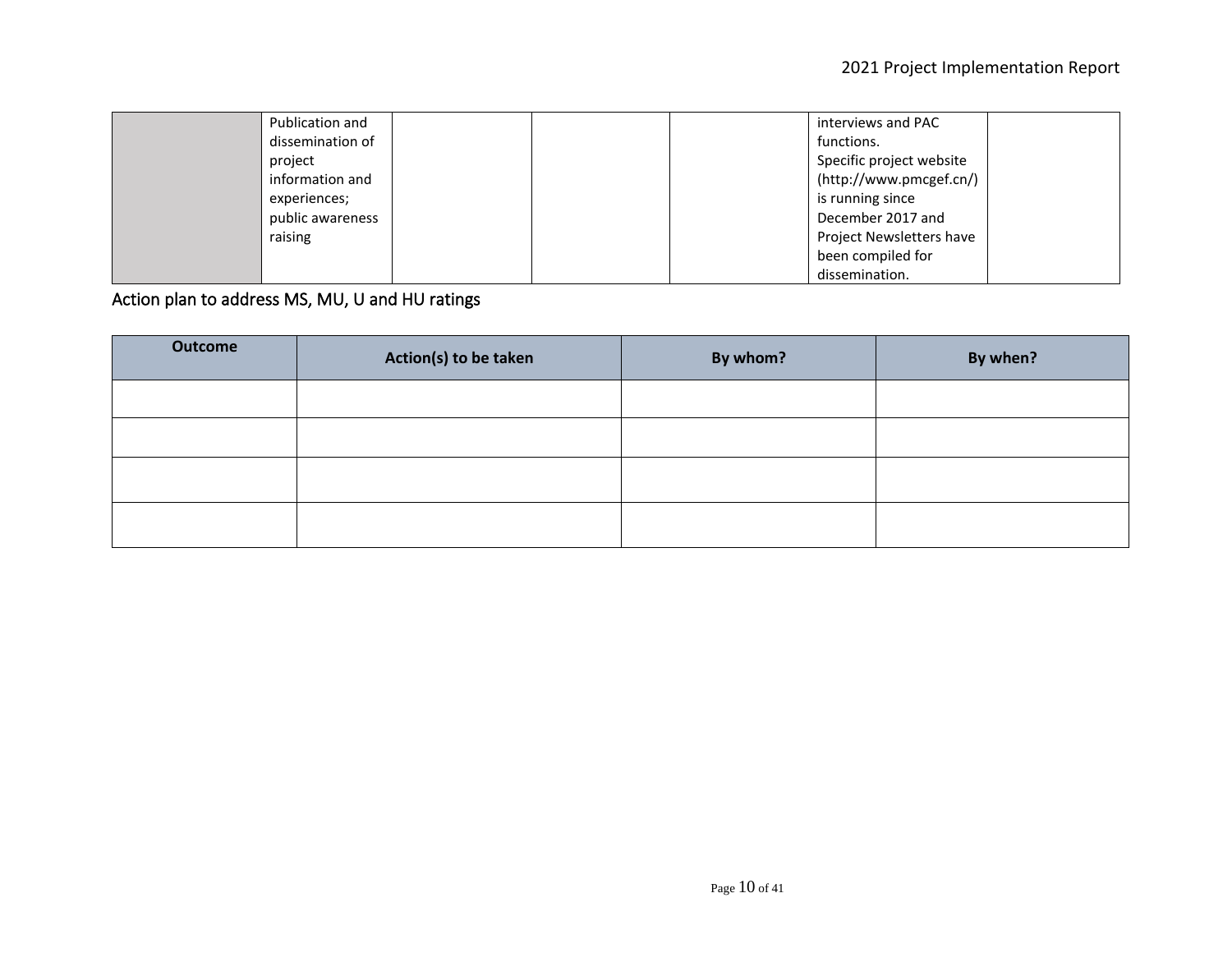# **3. Progress in Generating Project Outputs(Implementation Progress, IP)**

| Outputs <sup>12</sup>                                                                                                                                                                              | <b>Expected</b><br>completion<br>date $13$ | Achievements at each PIR <sup>14</sup>                                                                                                        |                                                                                                                                                        |                                                                                                                            |                                                                 |                     |                        | <b>Comments</b><br><b>Describe any</b><br>variance <sup>15</sup> or |
|----------------------------------------------------------------------------------------------------------------------------------------------------------------------------------------------------|--------------------------------------------|-----------------------------------------------------------------------------------------------------------------------------------------------|--------------------------------------------------------------------------------------------------------------------------------------------------------|----------------------------------------------------------------------------------------------------------------------------|-----------------------------------------------------------------|---------------------|------------------------|---------------------------------------------------------------------|
|                                                                                                                                                                                                    |                                            | $1st$ PIR                                                                                                                                     | $2nd$ PIR                                                                                                                                              | $3rd$ PIR                                                                                                                  | 4 <sup>th</sup> PIR                                             | 5 <sup>th</sup> PIR | status<br>(cumulative) | any challenge<br>in delivering<br>outputs                           |
| Output1.1.1<br>National and<br>provincial<br>level<br>implementati<br>on guidelines<br>facilitating<br>implementati<br>on of existing<br>SFM policies,<br>legal<br>provisions<br>and<br>standards. | Q4y2                                       | <b>Expert recruited</b><br>at central and<br>provincial levels<br>and workgroup<br>establishment for<br>drafting the<br>guidelines on<br>SFM. | The guidelines on<br>SFM reviewed and<br>in the process of<br>finalization.                                                                            | The guidelines on<br>SFM finalized and<br>issued by the<br>national PMO and<br>delivered to the<br>project sites.          | The guidelines on<br>SFM are applied<br>in practices.           |                     | 100%                   |                                                                     |
| Output1.1.2<br>Incorporation<br>of<br>implementati<br>on guidance<br>on the<br>biodiversity<br>standards for<br>certification<br>(China Forest<br>Certification<br>Scheme,<br>CFCS).               | Q4y2                                       | <b>Expert recruited</b><br>at central and<br>provincial levels,<br>guidelines on BD<br>at national level<br>drafted.                          | The guidelines on<br>biodiversity<br>reviewed and in the<br>process of<br>finalization.<br>Biodiversity<br>standards are<br>considered in the<br>CFCS. | The guideline on<br>biodiversity finalized,<br>and issued by the<br>national PMO and<br>delivered to the<br>project sites. | The guideline on<br>biodiversity is<br>applied in<br>practices. |                     | 100%                   |                                                                     |

## *(Please indicate progress achieved during this FY as planned in the Annual Work Plan)*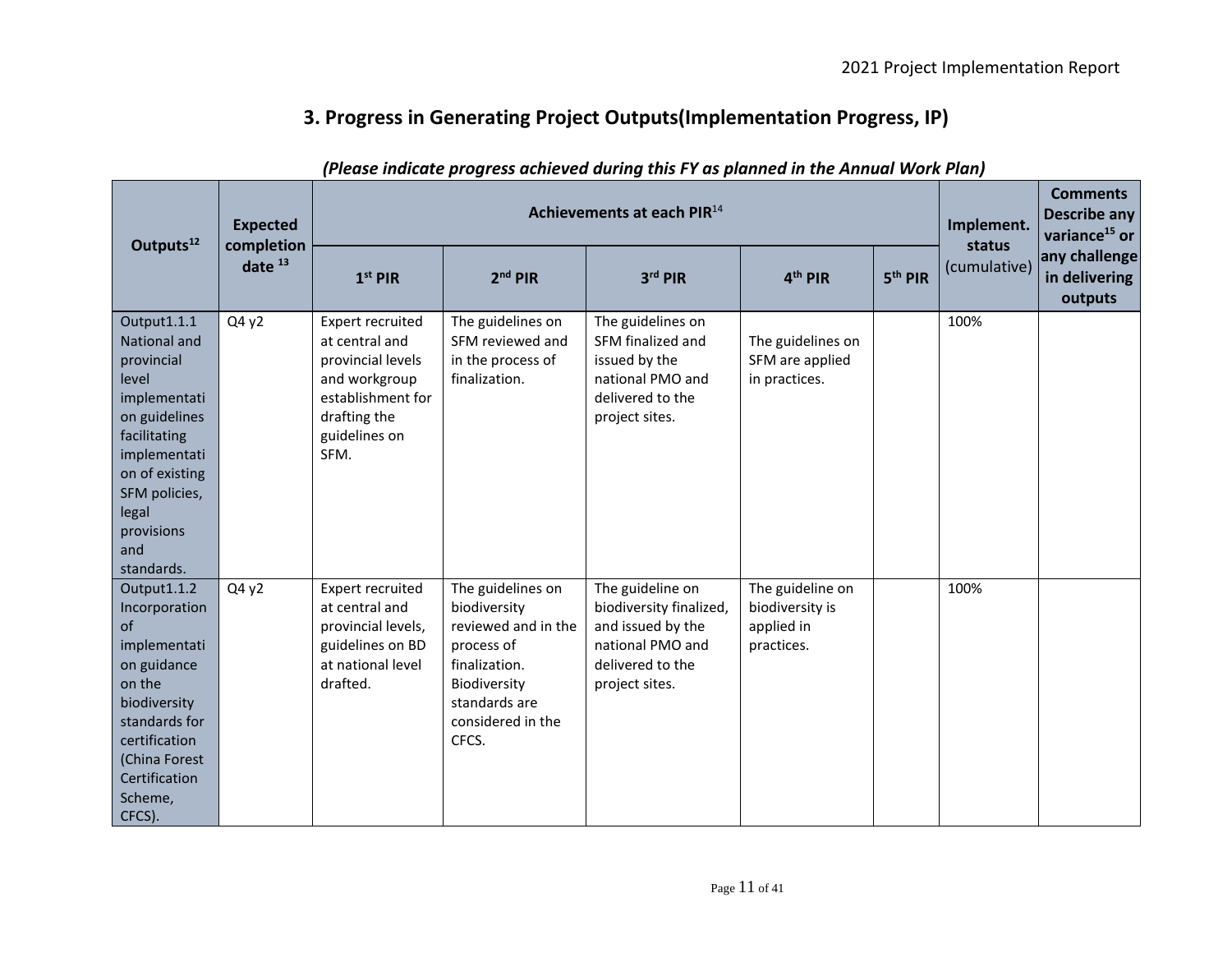| Output1.1.3   | Q4y2 | Expert recruited   | The guidelines on   | The guidelines on     | The guidelines on | 100% |  |
|---------------|------|--------------------|---------------------|-----------------------|-------------------|------|--|
| Incorporation |      | at central and     | MRV and carbon      | MRV and carbon        | MRV are applied   |      |  |
| of            |      | provincial levels; | project             | management            | in practices.     |      |  |
| implementati  |      | Implementation     | development         | finalized, and issued |                   |      |  |
| on guidance   |      | plans on MRV       | reviewed and are in | by the national PMO   |                   |      |  |
| to improve    |      | and CCM at         | the process of      | and delivered to the  |                   |      |  |
| forest        |      | national and       | finalization.       | project sites.        |                   |      |  |
| inventory     |      | provincial levels  |                     |                       |                   |      |  |
| procedures    |      | drafted.           |                     |                       |                   |      |  |
| and MRV for   |      |                    |                     |                       |                   |      |  |
| carbon        |      |                    |                     |                       |                   |      |  |
| sequestration |      |                    |                     |                       |                   |      |  |
| and GHG       |      |                    |                     |                       |                   |      |  |
| emission      |      |                    |                     |                       |                   |      |  |
| reductions    |      |                    |                     |                       |                   |      |  |
| from forests, |      |                    |                     |                       |                   |      |  |
| land-use and  |      |                    |                     |                       |                   |      |  |
| land-use      |      |                    |                     |                       |                   |      |  |
| change        |      |                    |                     |                       |                   |      |  |
| including the |      |                    |                     |                       |                   |      |  |
| existing      |      |                    |                     |                       |                   |      |  |
| methodology   |      |                    |                     |                       |                   |      |  |
| for obtaining |      |                    |                     |                       |                   |      |  |
| tradable      |      |                    |                     |                       |                   |      |  |
| carbon        |      |                    |                     |                       |                   |      |  |
| certificates  |      |                    |                     |                       |                   |      |  |
| from          |      |                    |                     |                       |                   |      |  |
| enhanced      |      |                    |                     |                       |                   |      |  |
| SFM.          |      |                    |                     |                       |                   |      |  |

<sup>&</sup>lt;sup>12</sup> Outputs as described in the project logframe or in any updated project revision. In case of project revision resulted from a mid-term review please modify the output accordingly or

leave the cells in blank and add the new outputs in the table explaining the variance in the comments section.

<sup>&</sup>lt;sup>13</sup> As per latest work plan (latest project revision); for example: Quarter 1, Year 3 (Q1 y3)

<sup>&</sup>lt;sup>14</sup> Please use the same unity of measures of the project indicators, as much as possible. Please be extremely synthetic (max one or two short sentence with main achievements)

<sup>&</sup>lt;sup>15</sup> Variance refers to the difference between the expected and actual progress at the time of reporting.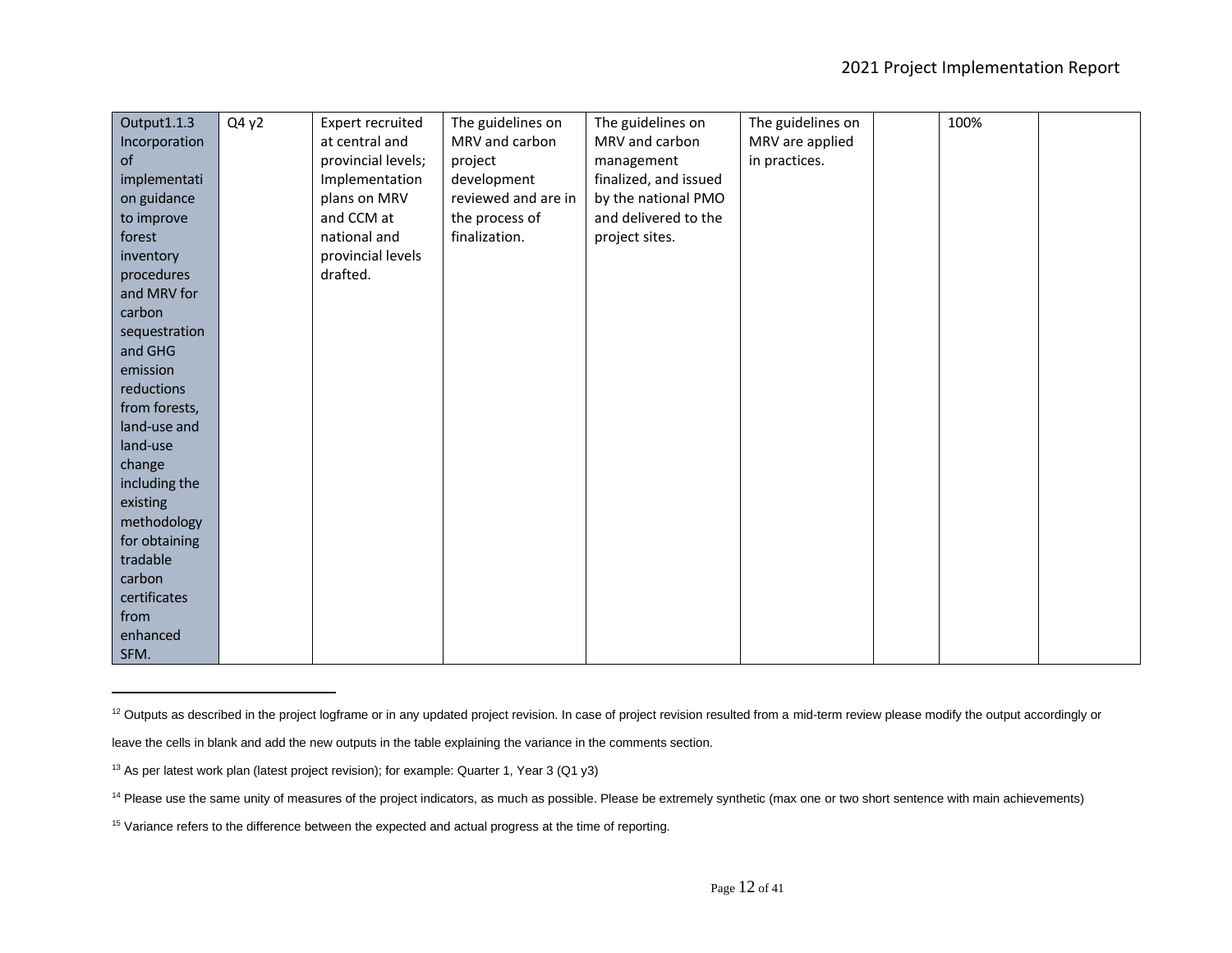| Output 1.2.1<br><b>Local SFM</b><br>plans<br>(following<br>1.1.1<br>provisions)<br>for each<br>project area<br>containing a<br>set of<br>modifications<br>in forest<br>regulations,<br>policies and<br>guidelines.                               | Q4 y4                                                                                                                                                   | Preparation for<br>drafting the SFM<br>plans                                       | Local SFM plans in<br>the 4 provinces<br>drafted and<br>reviewed by the<br>national<br>consultants and in<br>the process of<br>implementation at<br>farm level | Local SFM plans in<br>the 4 provinces<br>approved and issued<br>by the national PMO<br>and delivered for<br>implementation at<br>farm level.                                                                                                                                                             | The local SFM<br>plans are applied<br>in practices.                                                                                                                                                                                                                                                         | 100% |  |
|--------------------------------------------------------------------------------------------------------------------------------------------------------------------------------------------------------------------------------------------------|---------------------------------------------------------------------------------------------------------------------------------------------------------|------------------------------------------------------------------------------------|----------------------------------------------------------------------------------------------------------------------------------------------------------------|----------------------------------------------------------------------------------------------------------------------------------------------------------------------------------------------------------------------------------------------------------------------------------------------------------|-------------------------------------------------------------------------------------------------------------------------------------------------------------------------------------------------------------------------------------------------------------------------------------------------------------|------|--|
| Output 1.3.1<br>Development<br>of<br>overarching<br>national level<br>monitoring<br>system for<br>collecting and<br>processing in-<br>formation on<br><b>SFM</b> activities<br>in the 4<br>provinces<br>(envisioned<br>for national<br>roll-out) | Q4 y2:<br>national<br><b>SFM</b><br>monitoring<br>system<br>established.<br>Q4 y6:<br>national<br><b>SFM</b><br>monitoring<br>system<br>implement<br>ed | Implementation<br>plan of SFM<br>monitoring being<br>drafted at<br>national level. | SFM monitoring<br>system at national<br>level and the data<br>collecting system<br>being developed at<br>local level.                                          | Overall national level<br>monitoring system<br>completed to include<br>the SFM, BD and<br>CCM monitoring<br>activities in four<br>provinces. The four<br>provinces<br>collaborated with the<br>NFGA to carry out<br>monitoring data<br>collection and<br>provided sample<br>plots investigation<br>data. | Overarching<br>national level<br>monitoring<br>system for<br>collecting and<br>processing in-<br>formation on SFM<br>activities<br>completed in the<br>four provinces.<br>The sampling<br>plots have been<br>established;<br>monitoring and<br>data collection<br>have started in<br>the four<br>provinces. | 85%  |  |
| Output 1.3.2<br>Development<br>of national<br>level<br>framework                                                                                                                                                                                 | Q4 y2:<br>national<br><b>CCM</b><br>monitoring                                                                                                          | Implementation<br>plan of CCM<br>monitoring being<br>drafted at<br>national level  | The CCM<br>monitoring at<br>national level and<br>the data collecting<br>system being                                                                          | Overall national level<br>monitoring system<br>completed to include<br>the SFM, BD and<br>CCM monitoring                                                                                                                                                                                                 | Overarching<br>national level<br>monitoring<br>system<br>completed for                                                                                                                                                                                                                                      | 85%  |  |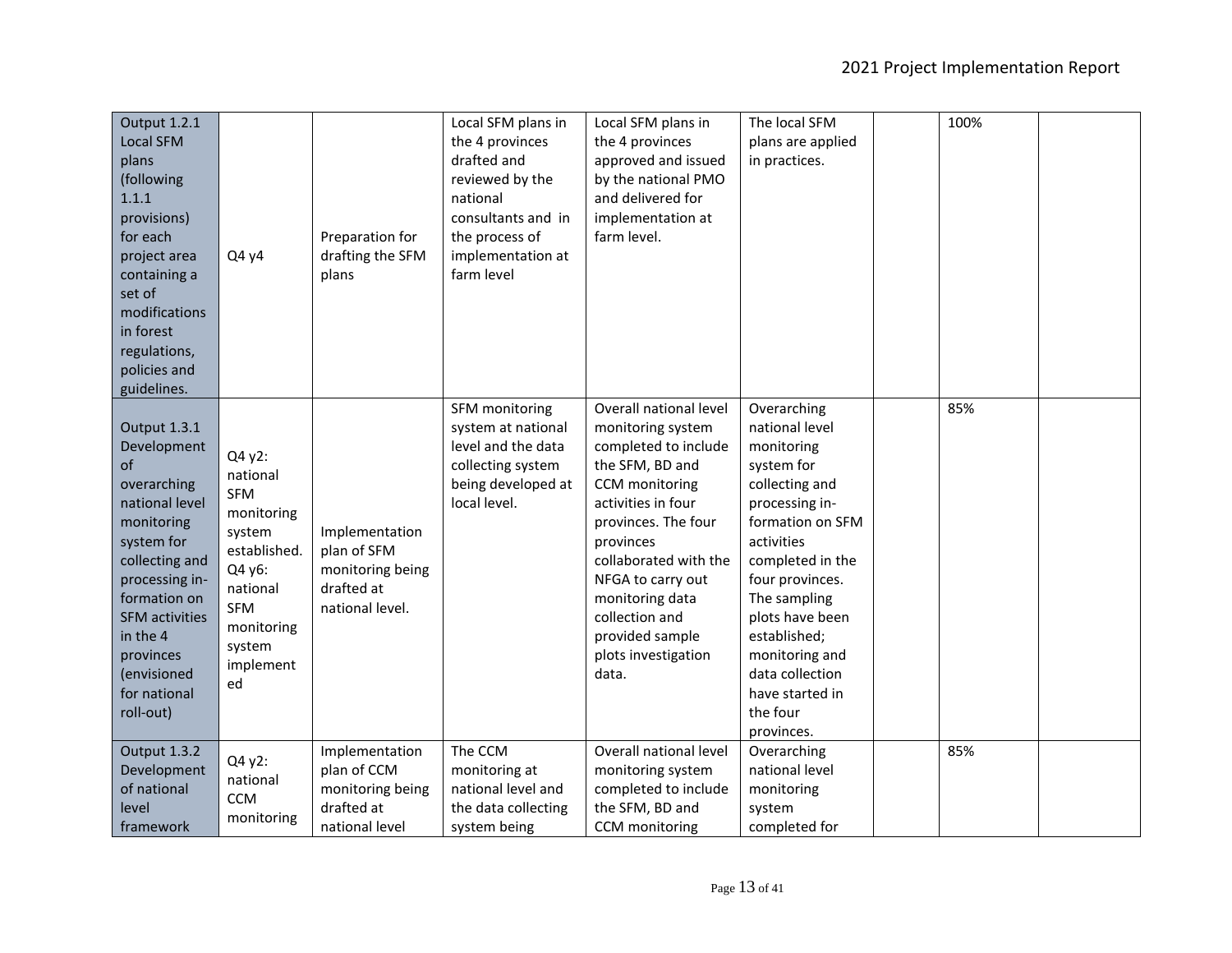| and action     | system             |                  | developed at local | activities in four    | collecting and    |     |  |
|----------------|--------------------|------------------|--------------------|-----------------------|-------------------|-----|--|
| plan for       | established;       |                  | level.             | provinces. The four   | processing in-    |     |  |
| establishment  | Q4 y6:             |                  |                    | provinces             | formation on      |     |  |
| of a forest    | national           |                  |                    | collaborated with the | carbon            |     |  |
| carbon         | <b>CCM</b>         |                  |                    | NFGA to carry out     | enhancement       |     |  |
| sequestration  | monitoring         |                  |                    | monitoring data       | activities in the |     |  |
| and emission   | system             |                  |                    | collection and        | four provinces.   |     |  |
| reductions     | implement          |                  |                    | provided sample       | The sampling      |     |  |
| monitoring     | ed                 |                  |                    | plots investigation   | plots have been   |     |  |
| system         |                    |                  |                    | data.                 | established;      |     |  |
|                |                    |                  |                    |                       | monitoring and    |     |  |
|                |                    |                  |                    |                       | data collection   |     |  |
|                |                    |                  |                    |                       | have started in   |     |  |
|                |                    |                  |                    |                       | the four          |     |  |
|                |                    |                  |                    |                       | provinces.        |     |  |
|                |                    | Implementation   | The BD monitoring  | The implementation    | The               | 85% |  |
|                |                    | plan of BD       | at national level  | of local SFM, BD, and | implementation    |     |  |
|                |                    | monitoring being | and the data       | CCM monitoring        | of local SFM, BD, |     |  |
|                |                    | drafted at local | collecting system  | system and advanced   | and CCM           |     |  |
| Output1.3.3    |                    | level.           | being developed at | CCM monitoring        | monitoring        |     |  |
|                |                    |                  | local level.       | system have been      | system have been  |     |  |
| Design of      | Q4 y2:<br>local BD |                  |                    | included at national  | included at       |     |  |
| local level BD |                    |                  |                    | level and considered  | national level    |     |  |
| monitoring     | monitoring         |                  |                    | practically at local  | monitoring        |     |  |
| systems        | system             |                  |                    | level.                | system. The       |     |  |
| integrated     | established.       |                  |                    |                       | sampling plots    |     |  |
| with the       | Q4 y6:             |                  |                    |                       | have been         |     |  |
| national level | local BD           |                  |                    |                       | established.      |     |  |
| system and     | monitoring         |                  |                    |                       | Monitoring and    |     |  |
| following      | system             |                  |                    |                       | data collection   |     |  |
| guidance       | implement          |                  |                    |                       | have started in   |     |  |
| provided       | ed.                |                  |                    |                       | the four          |     |  |
| under 1.1.2.   |                    |                  |                    |                       | provinces. So far |     |  |
|                |                    |                  |                    |                       | 172 plots in      |     |  |
|                |                    |                  |                    |                       | Henan and 65      |     |  |
|                |                    |                  |                    |                       | plots in Guangxi  |     |  |
|                |                    |                  |                    |                       | are being         |     |  |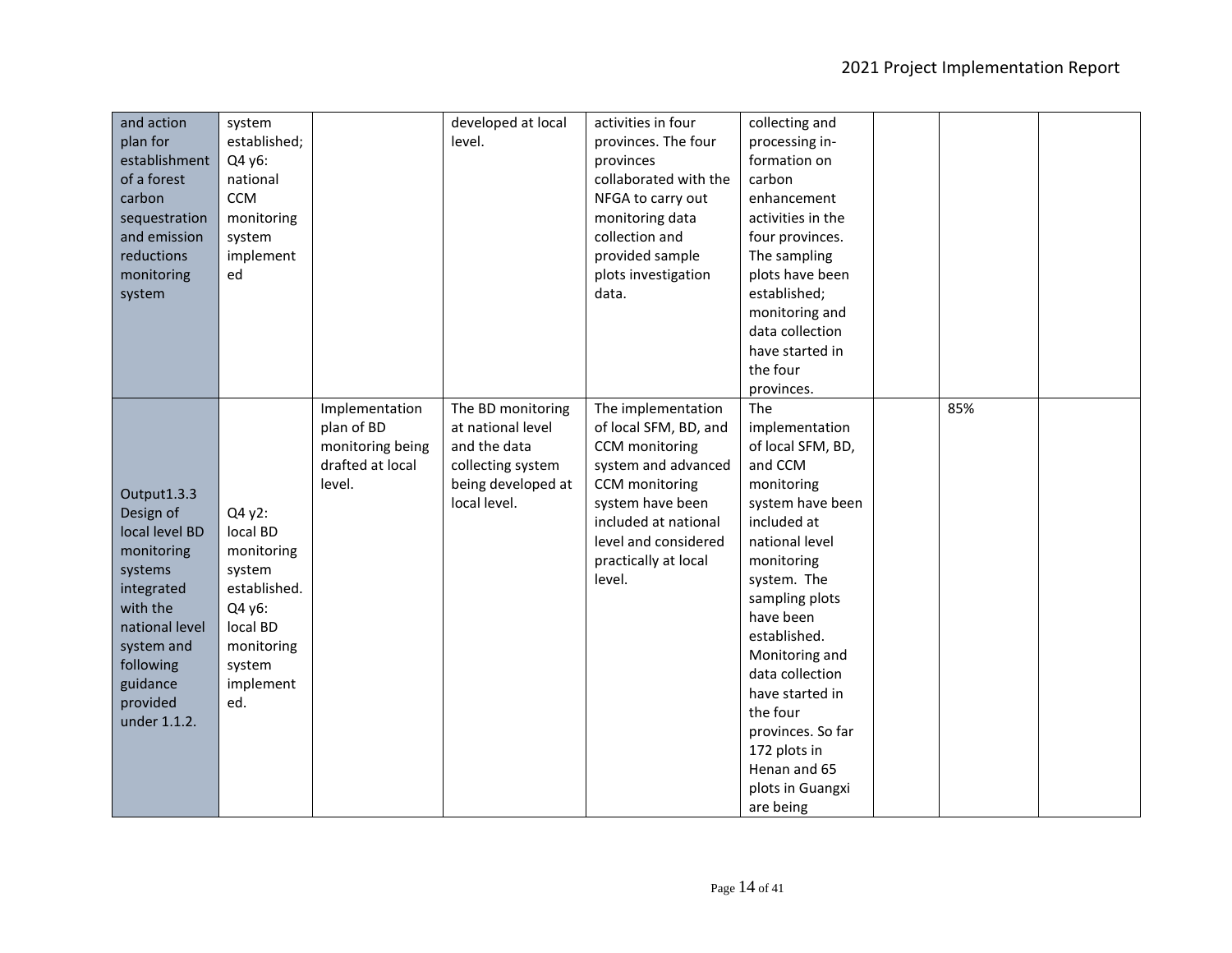|                  |              |                  |                     |                        | monitored and       |     |  |
|------------------|--------------|------------------|---------------------|------------------------|---------------------|-----|--|
|                  |              |                  |                     |                        | measured.           |     |  |
|                  | Q4 y2:       | Implementation   | The                 | The implementation     | The                 | 85% |  |
|                  | local CCM    | plan of CCM      | implementation      | of local SFM, BD, and  | implementation      |     |  |
|                  | monitoring   | monitoring being | plan of CCM         | CCM monitoring         | of local SFM, BD,   |     |  |
|                  | system       | developed at     | monitoring has      | system and advanced    | and CCM             |     |  |
|                  | established; | local level.     | been drafted and    | CCM monitoring         | monitoring          |     |  |
| Output1.3.4      | Q4 y6:       |                  | considered in the   | system have been       | system have been    |     |  |
| Design of        | local CCM    |                  | whole monitoring    | included at national   | included at         |     |  |
| local level      | monitoring   |                  | system.             | level and considered   | national level      |     |  |
| <b>CCM</b>       | system       |                  | The advanced CCM    | practically at local   | monitoring          |     |  |
| monitoring       | implement    |                  | monitoring system   | level.                 | system. The         |     |  |
| systems          | ed;          |                  | is under            |                        | sampling plots      |     |  |
| integrated       | Q4 y4:       |                  | development.        |                        | have been           |     |  |
| with the         | advanced     |                  |                     |                        | established.        |     |  |
| national level   | <b>CCM</b>   |                  |                     |                        | Monitoring and      |     |  |
| system and       | monitoring   |                  |                     |                        | data collection     |     |  |
| following        | system       |                  |                     |                        | have started in     |     |  |
| guidance         | established; |                  |                     |                        | the four            |     |  |
| provided         | Q4 y6:       |                  |                     |                        | provinces. So far   |     |  |
| under 1.1.3.     | advanced     |                  |                     |                        | 172 plots in        |     |  |
|                  | <b>CCM</b>   |                  |                     |                        | Henan, 65 plots in  |     |  |
|                  | monitoring   |                  |                     |                        | Guangxi, 53 plots   |     |  |
|                  | system       |                  |                     |                        | in Henan are        |     |  |
|                  | implement    |                  |                     |                        | monitored and       |     |  |
|                  | ed.          |                  |                     |                        | measured.           |     |  |
| Output 1.4.1     | Start from   | n/a              | Some advice and     | Some investigation     | Some                | 50% |  |
| Several          | Q1 y4        |                  | suggestions on      | on problems and        | investigation on    |     |  |
| adjustments      |              |                  | forest regulations  | needs of forest        | problems and        |     |  |
| to national      |              |                  | for adjustment have | regulations related to | needs of forest     |     |  |
| forest policies, |              |                  | been raised up at   | forest management      | regulations         |     |  |
| legal            |              |                  | workshops based on  | activities involved in | related to forest   |     |  |
| provisions       |              |                  | the local           | the project has been   | management          |     |  |
| and/or           |              |                  | experiences.        | conducted.             | activities involved |     |  |
| regulation       |              |                  |                     |                        | in the project has  |     |  |
| directly linked  |              |                  |                     |                        | been conducted.     |     |  |
| to and           |              |                  |                     |                        | The project         |     |  |
| informed by      |              |                  |                     |                        | consultants have    |     |  |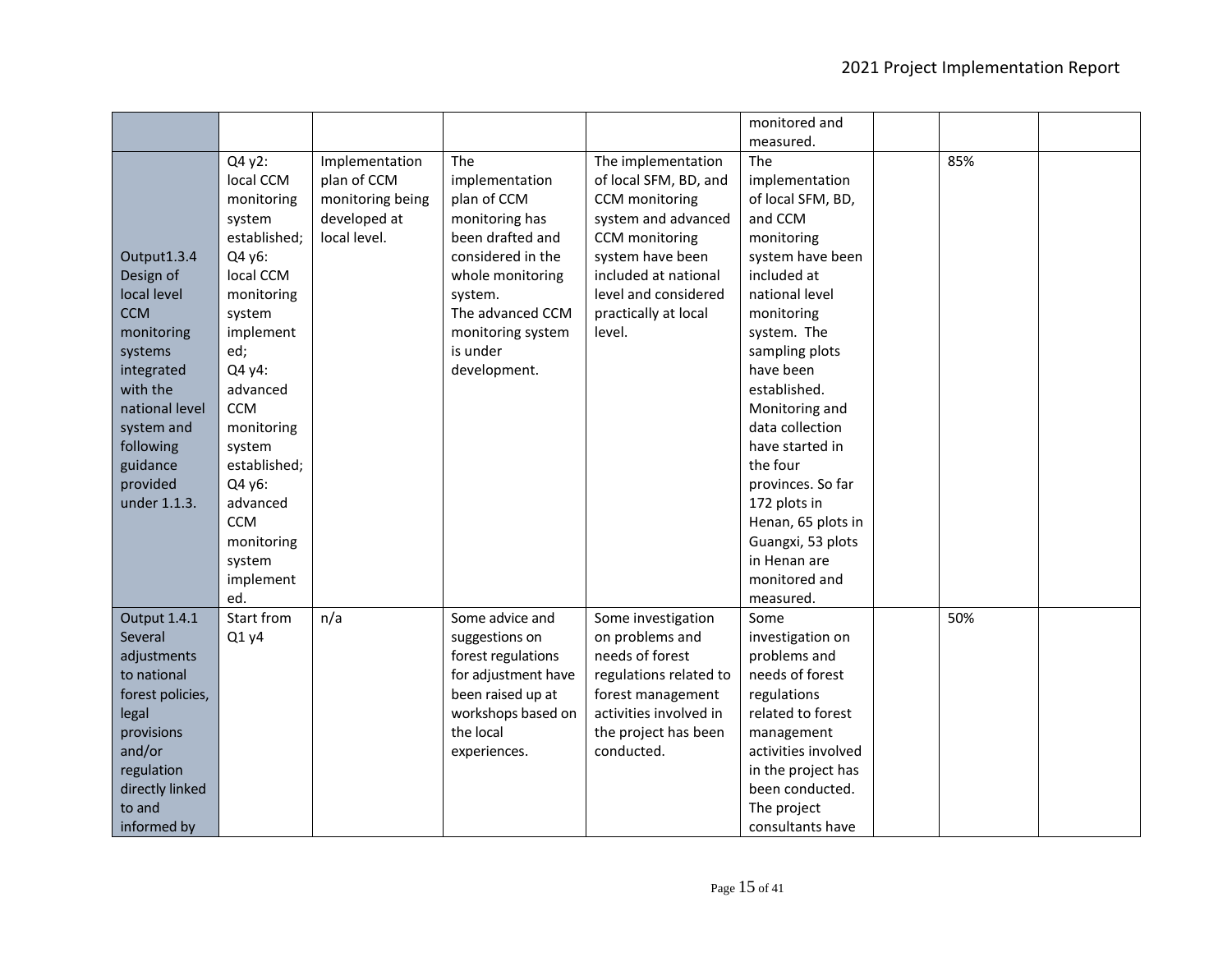| experiences<br>gained from<br>project<br>implementati<br>on at the local<br>level.                                                                                                                                         |                                                                                                  |                                                                                                                                                                                        |                                                                                                                                                                                                                                                                                                           |                                                                                                                                                                                                                   | been involved in<br>the process of<br>forest regulations.                                                                                                                                                                             |      |                                                                                                                                                                                                                                  |
|----------------------------------------------------------------------------------------------------------------------------------------------------------------------------------------------------------------------------|--------------------------------------------------------------------------------------------------|----------------------------------------------------------------------------------------------------------------------------------------------------------------------------------------|-----------------------------------------------------------------------------------------------------------------------------------------------------------------------------------------------------------------------------------------------------------------------------------------------------------|-------------------------------------------------------------------------------------------------------------------------------------------------------------------------------------------------------------------|---------------------------------------------------------------------------------------------------------------------------------------------------------------------------------------------------------------------------------------|------|----------------------------------------------------------------------------------------------------------------------------------------------------------------------------------------------------------------------------------|
| Output2.1.1<br>Strengthened<br><b>SFM capacity</b><br>at local level;<br>at least<br>100,000 ha of<br>economically<br>used forest<br>benefitting<br>from<br>enhanced<br><b>SFM</b> practices<br>across the 4<br>provinces. | Q4 y1:<br>preparation<br>of SFM<br>activities.<br>Q4 Y6:<br>Rolling out<br>of SFM<br>activities. | Henan: 6,232ha.<br>Fujian: 1,145 ha<br>of extension area<br>Guangxi: 6,394<br>ha of commercial<br>forest benefit<br>from enhanced<br>SFM practices.                                    | Guangxi: 5,361.4<br>more ha of<br>commercial forest<br>benefit from<br>enhanced SFM<br>practices.<br>Hainan: baseline<br>investigation.                                                                                                                                                                   | In total, 2,581.15 ha<br>of forest completed<br>enhanced SFM<br>practices in Guangxi.<br>In addition, Henan<br>completed 2,580 ha<br>of site preparation<br>and signed contract<br>for 3,333.33 ha of<br>planting | Guangxi<br>completed<br>1,771.38 ha of<br>enhanced SFM<br>practices.                                                                                                                                                                  | 81%  | The third-<br>party check<br>on enhanced<br><b>SFM</b><br>practices will<br>be<br>conducted<br>this year for<br>the four<br>project<br>provinces.<br>Until then,<br>more precise<br>data in this<br>regard will<br>be available. |
| Output2.2.1<br>42,000 ha of<br>reforestation<br>and forest<br>restoration/re<br>habilitation<br>yielding<br>4,770,611<br>tCO <sub>2e</sub><br>(project<br>duration).                                                       | Q4 y6                                                                                            | Henan: 741.97 ha<br>of afforestation.<br>Guangxi:<br>Complete<br>4,093ha.<br>Fujian: 2,516 ha<br>of forest<br>restoration and<br>rehabilitation,<br>with 224.5 ha of<br>afforestation. | Fujian: total<br>demonstration area<br>for forest<br>restoration/rehabili<br>tation is 62.67 ha,<br>and 30.40 ha have<br>been completed so<br>far. Total<br>demonstration area<br>for reforestation is<br>33.6 ha, all were<br>completed.<br>Guangxi:<br>Reforestation of<br>607.1 hectares<br>completed. | In total, the four<br>provinces completed:<br>30.54 ha of forest<br>restoration and<br>rehabilitation, 43.7<br>ha for extension.<br>78.77 of<br>reforestation and<br>165.66 ha for<br>extension.                  | The project<br>completed 224.5<br>ha of forest<br>restoration and<br>rehabilitation,<br>153.47 ha of<br>reforestation in<br>Guangxi.<br>14.07 ha and<br>22.8ha of forest<br>restoration and<br>rehabilitation in<br>Fujian and Henan; | 59%. | As of 30 June<br>2021,<br>completed<br>11,046.9 ha<br>of forest<br>restoration<br>and<br>rehabilitatio<br>n, 13,698.35<br>ha of<br>reforestation<br>, of which<br>the<br>demonstrati<br>on area350.9<br>ha offorest              |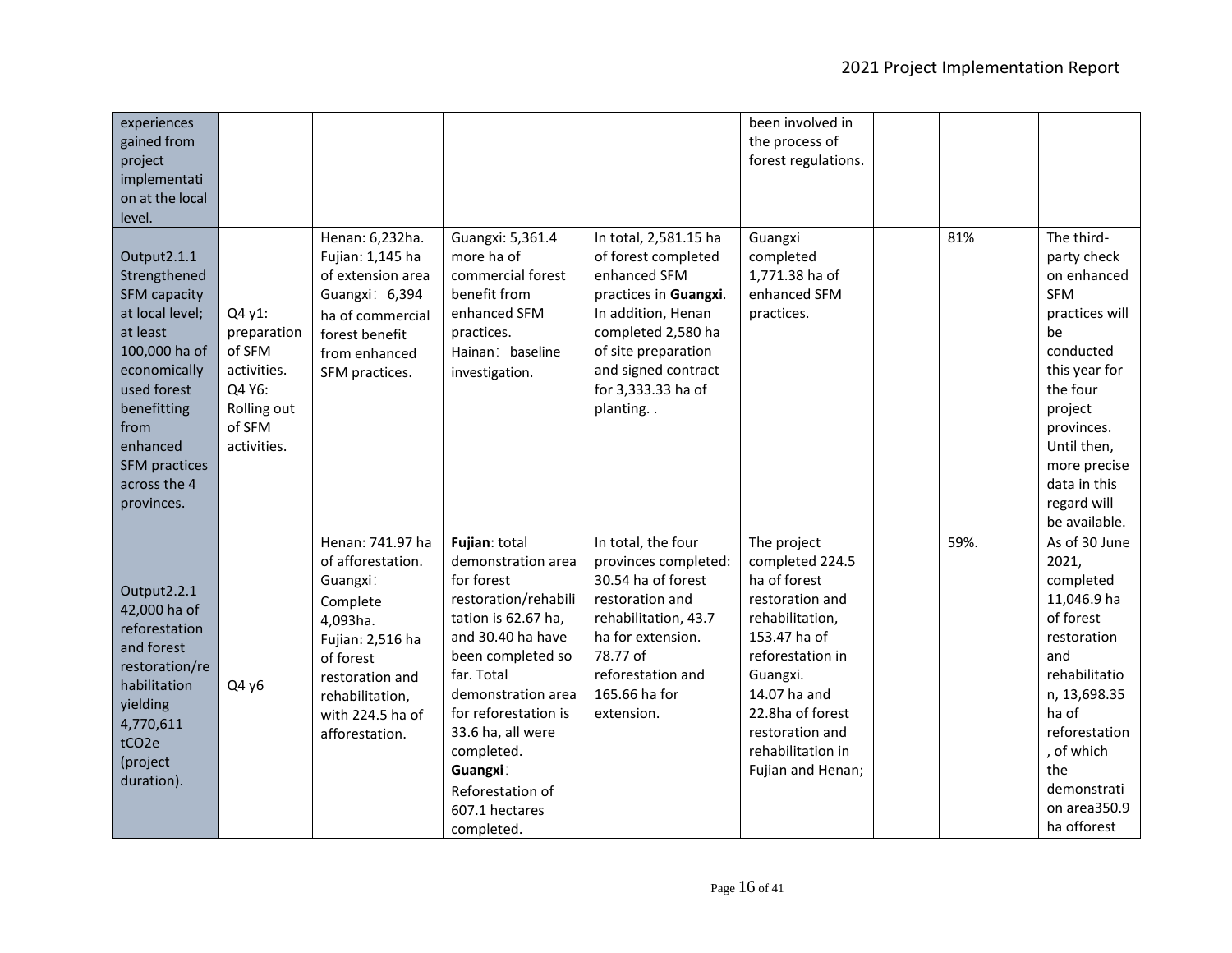|                                                                                                                                       |       |                                                                                                                                                                                                                                                                                                                                                                                                                                                                                             | Henan:<br>Completed 176.87<br>ha of forest<br>restoration and<br>rehabilitation;<br>7.01ha of<br>reforestation.                                                                                                                                                                                                                                                                                                                                                                                                                                                         |                                                                                                                                                                                                                                                                                                                                                                                        |                                                                                                                                                                   |      | restoration<br>and<br>rehabilitatio<br>n, and<br>507.54 ha of<br>reforestation<br>with financial<br>support from<br>GEF funding.                                                                                       |
|---------------------------------------------------------------------------------------------------------------------------------------|-------|---------------------------------------------------------------------------------------------------------------------------------------------------------------------------------------------------------------------------------------------------------------------------------------------------------------------------------------------------------------------------------------------------------------------------------------------------------------------------------------------|-------------------------------------------------------------------------------------------------------------------------------------------------------------------------------------------------------------------------------------------------------------------------------------------------------------------------------------------------------------------------------------------------------------------------------------------------------------------------------------------------------------------------------------------------------------------------|----------------------------------------------------------------------------------------------------------------------------------------------------------------------------------------------------------------------------------------------------------------------------------------------------------------------------------------------------------------------------------------|-------------------------------------------------------------------------------------------------------------------------------------------------------------------|------|------------------------------------------------------------------------------------------------------------------------------------------------------------------------------------------------------------------------|
| Output2.2.2<br>87,000 of<br>enhanced<br>carbon<br>management<br>yielding<br>12,927,948<br>tCO <sub>2e</sub><br>(project<br>duration). | Q4 y6 | Henan: 9,722.04<br>ha of tending and<br>thinning;<br>1,539.39 ha of<br>conversion, of<br>which 1,476.39<br>ha of<br>transformation of<br>monocultures to<br>mixed forest;<br>76.5 ha of forest<br>belt construction;<br>4,966.67 ha of<br>pest and<br>pathogens<br>control; 2,067ha<br>of sustainable<br>logging.<br>Guangxi:<br>Complete5,815ha<br>. Reduction<br>of164.429 million<br>t CO2 e.<br>Fujian: 645.8ha<br>of enhances<br>tending and<br>management<br>activities<br>(thinning, | Henan: 12 ha of<br>monoculture have<br>been converted to<br>uneven aged mix<br>forest and 60 ha<br>have been placed<br>under enhanced<br>tending<br>management; over<br>666.67 ha of<br>enhanced pest<br>management,<br>strengthened forest<br>fire prevention and<br>management by<br>expanding the<br>biological fire<br>prevention<br>isolation zone for<br>6,000 meters, and<br>complete the newly<br>Camellia oleifera<br>bio-fire prevention<br>zone with a length<br>of more than<br>10,000 meters and<br>an area of 30 ha.<br>Fujian: Total area<br>of enhanced | The 4 provinces<br>completed70.89 ha<br>of enhanced tending<br>and thinning,<br>2,148.34 for<br>extension (the area<br>of scaling-up by<br>applying the<br>techniques from the<br>demonstration and<br>guidelines using the<br>co-finance),<br>42.73 ha of<br>conversion from<br>monocultures to<br>mixed forest, 71.6 ha<br>for extension.<br>153.73 ha of reduced<br>impact logging. | Henan completed<br>1,417.91 ha of<br>enhanced carbon<br>management<br>practices.<br>Henan completed<br>28.87 ha of<br>enhanced carbon<br>management<br>practices. | 64%. | As of 30 June<br>2021,<br>completed<br>55,933.09 ha<br>of enhanced<br>carbon<br>management<br>practices, of<br>which<br>8,089.41 ha<br>demonstrati<br>on area with<br>financial<br>support from<br>the GEF<br>funding. |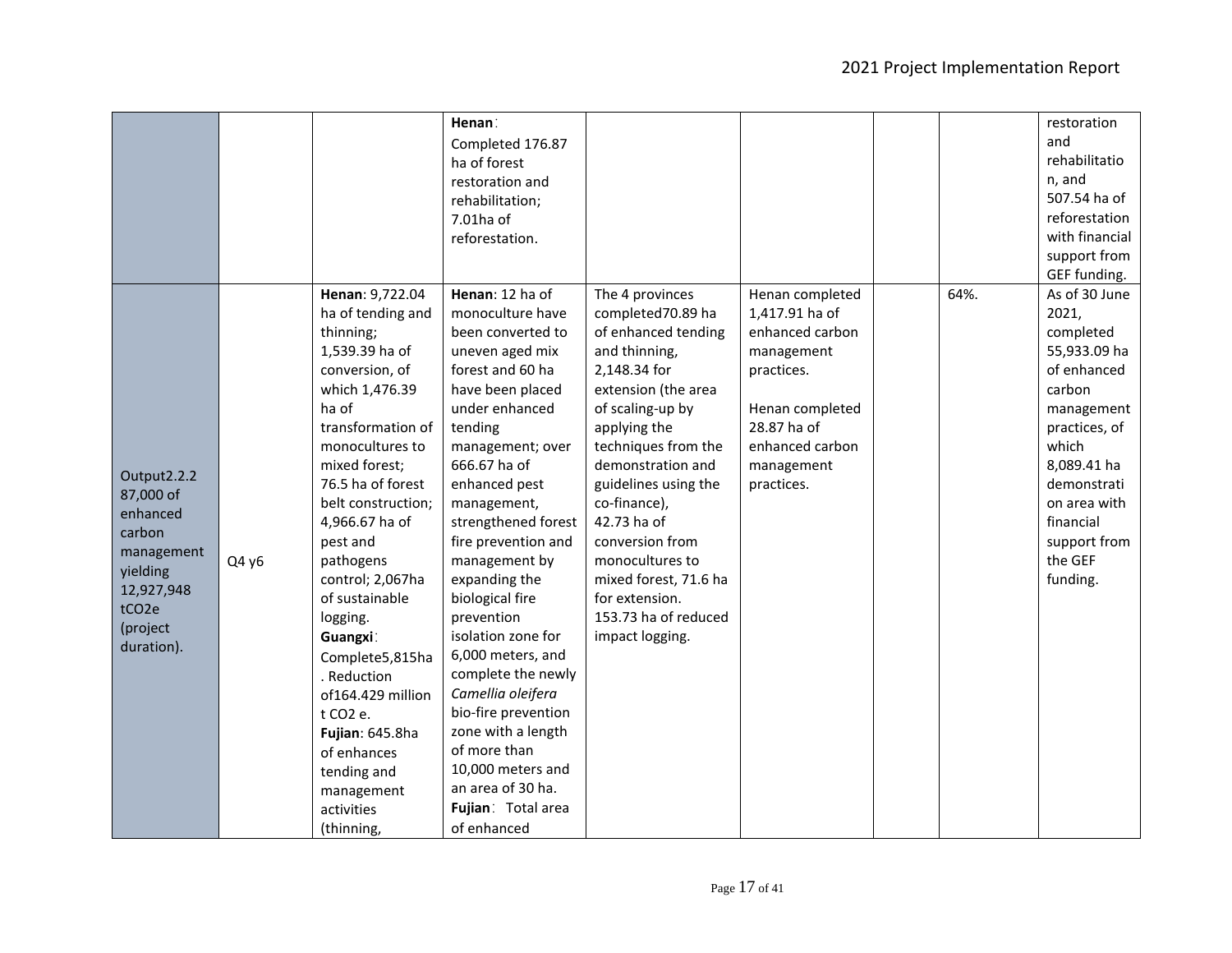|               |       | cleaning<br>deadwood, etc.); | management<br>activities is 79.93 |                           |                  |      |              |
|---------------|-------|------------------------------|-----------------------------------|---------------------------|------------------|------|--------------|
|               |       | 975 ha of                    | ha, out of which                  |                           |                  |      |              |
|               |       | converting                   | 47.2 ha has been                  |                           |                  |      |              |
|               |       | monoculture to               | completed.                        |                           |                  |      |              |
|               |       | mixtures; 470 ha             | Total area of                     |                           |                  |      |              |
|               |       | of pest and                  | converting                        |                           |                  |      |              |
|               |       | pathogens                    | monoculture into                  |                           |                  |      |              |
|               |       | control; 43 ha of            | mixed forest is                   |                           |                  |      |              |
|               |       | forest fire                  | 222.4 ha, out of                  |                           |                  |      |              |
|               |       | construction;                | which 177.87 ha                   |                           |                  |      |              |
|               |       | 9,000 $m3$ of                | has been                          |                           |                  |      |              |
|               |       | reduced impact               | completed.                        |                           |                  |      |              |
|               |       | harvesting.                  | The total area of                 |                           |                  |      |              |
|               |       |                              | the pest control is               |                           |                  |      |              |
|               |       |                              | 572.8 hectares,                   |                           |                  |      |              |
|               |       |                              | which has been                    |                           |                  |      |              |
|               |       |                              | completed. The                    |                           |                  |      |              |
|               |       |                              | total area of reduce              |                           |                  |      |              |
|               |       |                              | impact logging is                 |                           |                  |      |              |
|               |       |                              | 69.67 hectares.                   |                           |                  |      |              |
|               |       |                              | Guangxi:                          |                           |                  |      |              |
|               |       |                              | Completed the                     |                           |                  |      |              |
|               |       |                              | application of                    |                           |                  |      |              |
|               |       |                              | enhanced carbon                   |                           |                  |      |              |
|               |       |                              | management of                     |                           |                  |      |              |
|               |       |                              | 4,754.3 hectares.                 |                           |                  |      |              |
| Output2.2.3   | Q4 y6 | Carbon credit                | Forest carbon                     | Carbon credit             | Summarizing the  | 100% | It is        |
| Six project   |       | certificate                  | project is under                  | certificates obtained     | experiences on   |      | suggested to |
| sites         |       | obtained in                  | development in                    | under the Fujian          | forest carbon    |      | adjust the   |
| successfully  |       | Shunchang and                | Henan province.                   | provincial standard       | project          |      | output 2.2.3 |
| create carbon |       | Yangkou forest               |                                   | (FFCER) for one           | development in   |      | from 6       |
| credits under |       | farms based on               |                                   | bamboo                    | Fujian province. |      | national     |
| the SFM       |       | the provincial               |                                   | management carbon         |                  |      | carbon       |
| methodology   |       | standard FFCER,              |                                   | project in Shunchang      |                  |      | trading      |
| for China's   |       | with initial                 |                                   | <b>State-owned Forest</b> |                  |      | scheme to    |
| national      |       | carbon reached               |                                   | Farm of Fujian            |                  |      | 3provincial  |
|               |       | 78,772 tons and              |                                   | province.                 |                  |      | ones. This   |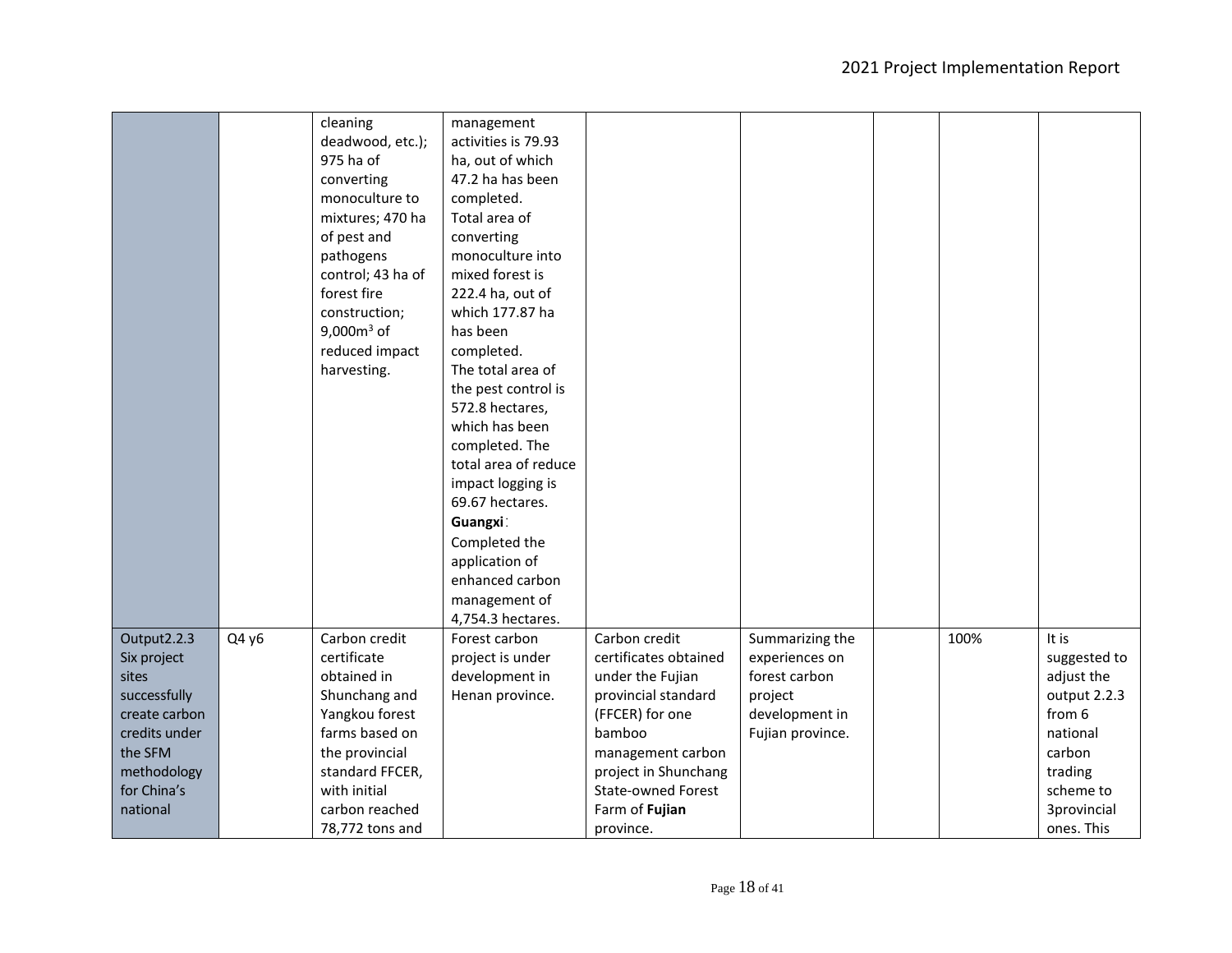| carbon trading<br>scheme.                                                                                                                                |                                                                                                    | 119,400 tons<br>respectively.                                                                                                                                                                    |                                                                                                                                                                                                                                                                                                                                                                                             | Effort of developing<br>forest carbon project<br>in Henan province<br>has been made.                                                           |                                                                                                      |      | task is<br>completed.                                                                            |
|----------------------------------------------------------------------------------------------------------------------------------------------------------|----------------------------------------------------------------------------------------------------|--------------------------------------------------------------------------------------------------------------------------------------------------------------------------------------------------|---------------------------------------------------------------------------------------------------------------------------------------------------------------------------------------------------------------------------------------------------------------------------------------------------------------------------------------------------------------------------------------------|------------------------------------------------------------------------------------------------------------------------------------------------|------------------------------------------------------------------------------------------------------|------|--------------------------------------------------------------------------------------------------|
| Output2.3.1<br>35,000 ha of<br>additional<br>forest area<br>certified<br>under CFCS<br>with particular<br>focus on CFCS<br>biodiversity<br>requirements. | Q4 y2:<br>preparation<br>of forest<br>certification<br>Q4 y6:<br>Application<br>for<br>certificate | Guangxi:<br>36,492.3 ha of<br>forest in Yachang<br>Forest Farm has<br>been certified.<br>Fujian: 6,469 ha<br>of forest has<br>been certified in<br>Weimin forest<br>farm in<br>November 2017.    | Fujian: Completed<br>Guangxi: : The<br>forest certification<br>area is 36498.3<br>hectares, which<br>was approved by<br>annual auditing in<br>September 2018.<br>Henan: Develop<br>certification<br>training and<br>improve<br>certification<br>materials                                                                                                                                   | 8,489.59 ha of forest<br>certificates obtained<br>in Henan.                                                                                    | 7,066.66 ha of<br>forest certificates<br>obtained at the<br>Huangbaishan<br>Forest Farm in<br>Henan. | 100% | 59098.25 ha<br>of forests<br>has been<br>certified,<br>which is far<br>more than<br>the planned. |
| Output2.3.2<br>15,000 ha of<br>forest<br>restoration<br>efforts<br>incorporate<br>the planting<br>of rare<br>species.                                    | Q4y3                                                                                               | Henan: more<br>than 20 ha of rare<br>species planting.<br>Guangxi:<br>Complete 1337<br>ha of rare species<br>afforestation.<br>Fujian:<br>Complete 112.3<br>ha of rare species<br>afforestation. | <b>Fujian: 7.93</b><br>hectare was<br>established as<br>demonstration<br>forest for precious<br>native species.<br>Guangxi: Planting<br>of 1,826.1 hectares<br>of rare tree species<br>was completed.<br>Henan: Compile<br>planting design of<br>rare tree species<br>and carry out<br>planting activities.<br>Provincial<br>consultants provide<br>technical consulting<br>and guidance to | 1,565.46 ha of forest<br>planted are species<br>for pilot and<br>demonstration:<br>Guangxi: 193.46 ha;<br>Henan: 170.2 ha;<br>Hainan: 1,372 ha | 284.76 ha of<br>forest planted<br>rare species for<br>pilot and<br>demonstration in<br>Guangxi.      | 39%  |                                                                                                  |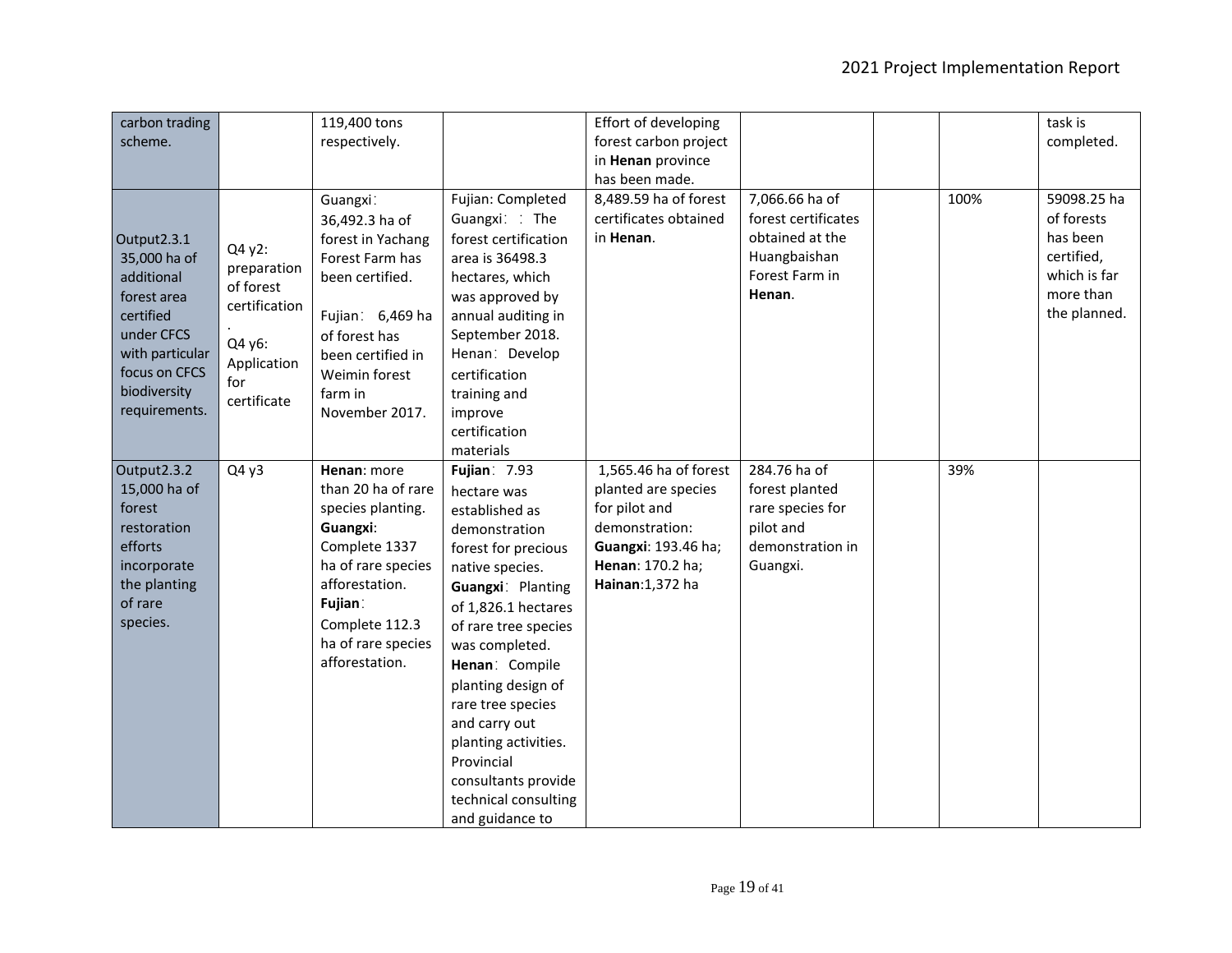|                                                                                                                             |                                                                                             |                                                                                                                                                                                                                                                                                                   | project<br>implementing<br>units.                                                                                                                                                                                                                                                            |                                                                                                                                                                                                                                                                                                                                       |                                                                                                                                                                                                                                                                                                           |      |  |
|-----------------------------------------------------------------------------------------------------------------------------|---------------------------------------------------------------------------------------------|---------------------------------------------------------------------------------------------------------------------------------------------------------------------------------------------------------------------------------------------------------------------------------------------------|----------------------------------------------------------------------------------------------------------------------------------------------------------------------------------------------------------------------------------------------------------------------------------------------|---------------------------------------------------------------------------------------------------------------------------------------------------------------------------------------------------------------------------------------------------------------------------------------------------------------------------------------|-----------------------------------------------------------------------------------------------------------------------------------------------------------------------------------------------------------------------------------------------------------------------------------------------------------|------|--|
| Output2.3.3<br>Nurseries for<br>rare tree<br>species<br>created or<br>improved.                                             | Q4 y3:<br>nursery<br>enhanceme<br>nt                                                        | Henan: three<br>nurseries created<br>for rare species in<br>total area of<br>41.33 ha.<br>Guangxi: 8 ha of<br>enhanced<br>seedling<br>breeding; 6.17 ha<br>of new nursery<br>has been<br>designed and<br>called for bidding.<br>Fujian:<br>Established 0.66<br>ha of nursery for<br>rare species. | Fujian: Completed<br>0.87 ha of nursery,<br>Cultivated 25,000<br><b>Bretschneidera</b><br>sinensis seedlings.<br>Guangxi:<br>completed<br>implementation<br>plan for cultivation<br>and protection of<br>rare tree species;<br>6.17 hectares of<br>nurseries have<br>been fully<br>equipped. | 30 ha of nurseries for<br>rare species created<br>or improved in<br>Hainan, expecting<br>yielding of<br>11,930,000 seedlings<br>annually.                                                                                                                                                                                             | The established<br>nurseries are<br>yielding seedlings<br>annually.                                                                                                                                                                                                                                       | 100% |  |
| Output2.3.4<br>Implementati<br>on of business<br>models for<br>revenue<br>generation<br>from rare<br>species<br>protection. | Q4 y3:<br>business<br>model<br>design.<br>Q4 y6:<br>business<br>model<br>implementa<br>tion | Henan: selling<br>270,000 seedlings<br>of rare species.<br>Fujian:<br>established the<br>win-win business<br>model of<br>"company $+$<br>farmer", for<br>collecting,<br>demonstration<br>area for rare tree<br>species, selling<br>106,000 seedlings<br>of rare species.                          | Fujian: Prepare<br>and design business<br>model on cultivation<br>& conservation of<br>rare and<br>endangered species.<br>Hainan:<br>preliminary<br>selection<br>Henan: develop<br>seedling marketing<br>mode, modify, and<br>improve seedling-<br>marketing plan.                           | Fujian: established<br>the win-win business<br>model of "company +<br>farmer", for<br>demonstration area<br>for rare tree species,<br>sold 106,000<br>seedlings of rare<br>species.<br>Henan: develop<br>seedling-marketing<br>mode, modify, and<br>improve seedling<br>marketing plan; Sold<br>270,000 seedlings of<br>rare species. | The forest<br>tourism modality<br>has achieved<br>positive results in<br>the project<br>implementation<br>area. It creates<br>new income<br>source in terms of<br>sustainable<br>management, and<br>the development<br>of this tertiary<br>industry will<br>provide more jobs<br>for the local<br>people. | 90%  |  |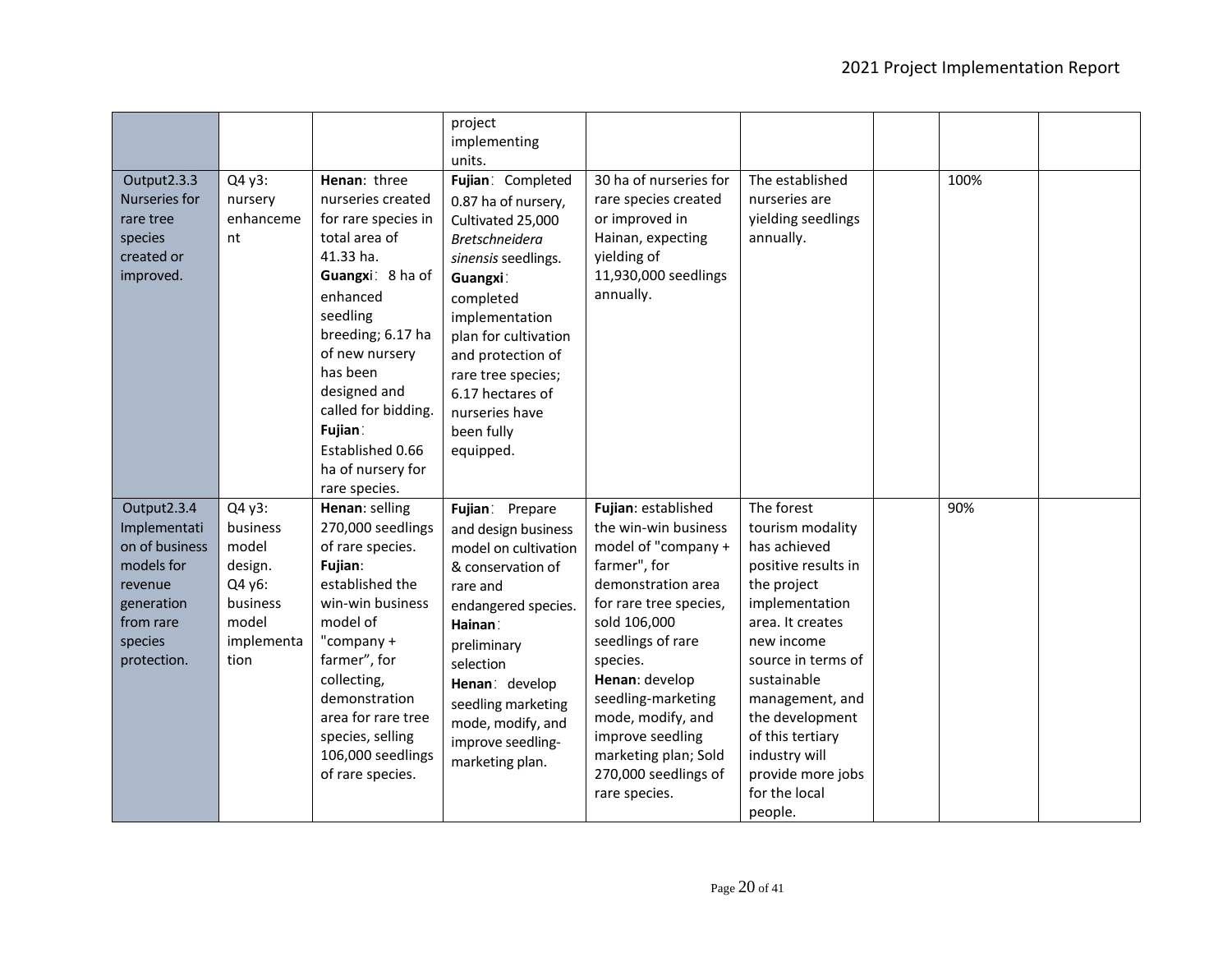|                |             |                    |                      | Hainan: developed      | Combined with      |     |  |
|----------------|-------------|--------------------|----------------------|------------------------|--------------------|-----|--|
|                |             |                    |                      | business models such   | various targeted   |     |  |
|                |             |                    |                      | as "Afforestation +    | poverty            |     |  |
|                |             |                    |                      | forest recreation",    | alleviation modes  |     |  |
|                |             |                    |                      | "forest +understory    | such as "company   |     |  |
|                |             |                    |                      | breeding +electronic   | + cooperative +    |     |  |
|                |             |                    |                      | commence"              | poor households"   |     |  |
|                |             |                    |                      |                        | under the          |     |  |
|                |             |                    |                      |                        | guidance of local  |     |  |
|                |             |                    |                      |                        | government,        |     |  |
|                |             |                    |                      |                        | substantial        |     |  |
|                |             |                    |                      |                        | changes have       |     |  |
|                |             |                    |                      |                        | taken place in the |     |  |
|                |             |                    |                      |                        | livelihoods of     |     |  |
|                |             |                    |                      |                        | surrounding        |     |  |
|                |             |                    |                      |                        | villages and       |     |  |
|                |             |                    |                      |                        | villagers. More    |     |  |
|                |             |                    |                      |                        | than 30 farmers    |     |  |
|                |             |                    |                      |                        | have benefited     |     |  |
|                |             |                    |                      |                        | from the project,  |     |  |
|                |             |                    |                      |                        | of which 27 are    |     |  |
|                |             |                    |                      |                        | poor ethnic        |     |  |
|                |             |                    |                      |                        | minority           |     |  |
|                |             |                    |                      |                        | households.        |     |  |
| Output3.1.1    | Q4 y1:      | Preparation of     | The training         | One training           | Two online         | 75% |  |
| National level | Design and  | the overall        | workshop             | workshop organized     | training           |     |  |
| as well as     | establishme | implementation     | organized at         | at national level with | workshops          |     |  |
| cross-         | nt of       | plan of capacity   | national level with  | active participation   | organized at       |     |  |
| provincial     | training.   | building; hold the | active participation | from the four          | national level     |     |  |
| trainings for  | Q4 y6:      | trainings at       | from the four        | provinces.             | with active        |     |  |
| stakeholders   | Implement   | national level     | provinces.           |                        | participation from |     |  |
| from all       | ation of    | with active        |                      |                        | the four           |     |  |
| project        | training    | participation      |                      |                        | provinces.         |     |  |
| provinces      |             | from the four      |                      |                        |                    |     |  |
| including      |             | provinces.         |                      |                        |                    |     |  |
| international  |             |                    |                      |                        |                    |     |  |
| experts and    |             |                    |                      |                        |                    |     |  |
| exchange at    |             |                    |                      |                        |                    |     |  |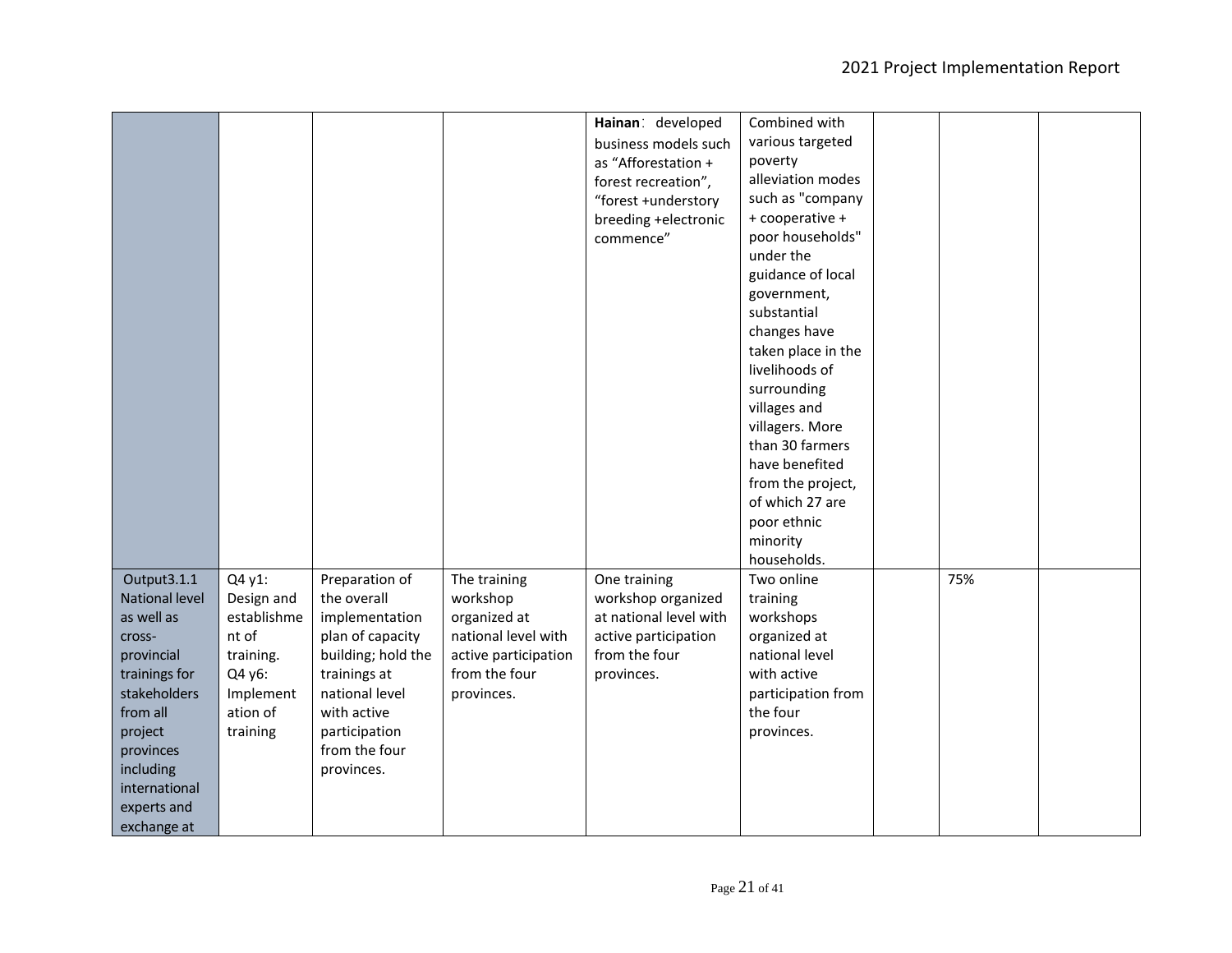| international<br>level.                                                                                                                                                                                                                                                                                            |                                                                                                          |                                                                                                                                                                                                                                                                                                                                                                         |                                                                                                                                                                                                                                                                                                                              |                                                                                                                                                                                                                                                   |                                                                                                                                                                                                                                                       |      |  |
|--------------------------------------------------------------------------------------------------------------------------------------------------------------------------------------------------------------------------------------------------------------------------------------------------------------------|----------------------------------------------------------------------------------------------------------|-------------------------------------------------------------------------------------------------------------------------------------------------------------------------------------------------------------------------------------------------------------------------------------------------------------------------------------------------------------------------|------------------------------------------------------------------------------------------------------------------------------------------------------------------------------------------------------------------------------------------------------------------------------------------------------------------------------|---------------------------------------------------------------------------------------------------------------------------------------------------------------------------------------------------------------------------------------------------|-------------------------------------------------------------------------------------------------------------------------------------------------------------------------------------------------------------------------------------------------------|------|--|
| Output3.1.2<br>Provincial and<br>county-level<br>forest<br>bureaus as<br>well as local<br>community<br>forest<br>managers<br>trained in<br><b>SFM</b> practices<br>with specific<br>focus on CCM<br>and BD<br>benefit<br>creation.<br>[Total<br>number of<br>trainees<br>across the<br>four<br>provinces:<br>4000] | Q4 y1:<br>Design and<br>establishme<br>nt of<br>training.<br>Q4 y6:<br>Implement<br>ation of<br>training | Henan: Held<br>and participated<br>in 6 project<br>meetings and<br>special training<br>sessions with 400<br>participants.<br>Guangxi: 589<br>people from<br>province level,<br>county level and<br>local community<br>forest<br>management<br>department have<br>been trained.<br>Fujian: more than<br>120 staff trained.<br>Hainan: more<br>than 120 staff<br>trained. | Guangxi: 344<br>personnel from<br>provincial and<br>county forestry<br>bureaus and local<br>community forest<br>managers received<br>training.<br>Henan: Carried out<br>training on project<br>management,<br>finance,<br>afforestation<br>technology,<br>monitoring and<br>evaluation. About<br>400 person-time<br>trained. | Trainings at local<br>level organized in the<br>four provinces.<br>Over 1,291 persons<br>(times) were trained<br>with main focuses on<br>SFM, CCM and BD, of<br>which, 180 females<br>participated in the<br>trainings.                           | Trainings at local<br>level organized in<br>the four<br>provinces.<br>Over 2,114<br>persons (times)<br>were trained with<br>main focuses on<br>SFM, CCM and<br>BD, of which,<br>408females<br>participated in<br>the trainings.                       | 100% |  |
| Output3.1.3<br>Provincial and<br>county-level<br>forest<br>bureaus as<br>well as local<br>community<br>forest<br>managers<br>trained in the<br>setup and<br>application of<br>carbon as                                                                                                                            | Q4 y1:<br>Design and<br>establishme<br>nt of<br>training.<br>Q4 y6:<br>Implement<br>ation of<br>training | Henan: Held<br>and participated<br>in 6 project<br>meetings and<br>special training<br>sessions with 400<br>participants.<br>Guangxi: 589<br>people from<br>province level,<br>county level and<br>local community                                                                                                                                                      | Guangxi: 344<br>personnel from<br>provincial and<br>county forestry<br>bureaus and local<br>community forest<br>managers received<br>training.<br>Henan: Carried<br>out training on<br>project<br>management,                                                                                                                | The trainings<br>combined indoor<br>lectures and field<br>classes --"Lecture in<br>the forest" on the<br>sites of the selected<br>16 forest farms in the<br>four provinces was<br>promoted to<br>enhance the<br>capacities at the local<br>level. | The trainings<br>combined indoor<br>lectures and field<br>classes -- "Lecture<br>in the forest" on<br>the sites of the<br>selected 16 forest<br>farms in the four<br>provinces was<br>promoted to<br>enhance the<br>capacities at the<br>local level. | 85%  |  |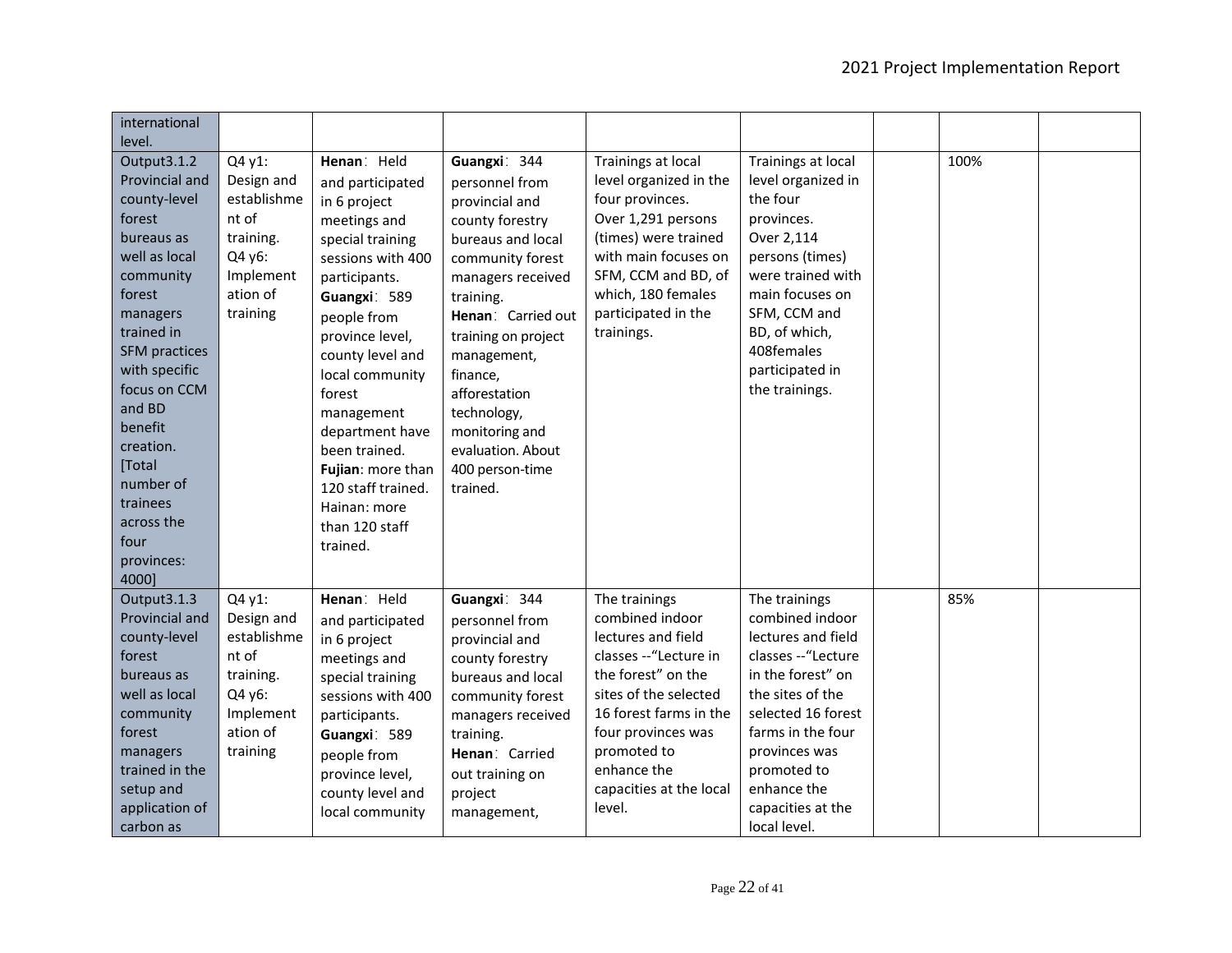| well as<br>biodiversity<br>monitoring<br>systems as<br>designed<br>under<br>component 1.                                                                                                                                                                   |                                                                                               | forest<br>management<br>department have<br>been trained.<br>Fujian: more than<br>120 staff trained.<br>Hainan: more<br>than 120 staff<br>trained.                 | finance,<br>afforestation<br>technology,<br>monitoring and<br>evaluation. About<br>400 person-time<br>trained                                     |                                                                                                                                                                                                             |                                                                                                                                                                                                               |     |  |
|------------------------------------------------------------------------------------------------------------------------------------------------------------------------------------------------------------------------------------------------------------|-----------------------------------------------------------------------------------------------|-------------------------------------------------------------------------------------------------------------------------------------------------------------------|---------------------------------------------------------------------------------------------------------------------------------------------------|-------------------------------------------------------------------------------------------------------------------------------------------------------------------------------------------------------------|---------------------------------------------------------------------------------------------------------------------------------------------------------------------------------------------------------------|-----|--|
| Output 3.1.4<br>Improved<br>provision of<br>relevant data<br>and<br>knowledge to<br>project<br>stakeholders.                                                                                                                                               | Q4 y2:<br>establishme<br>nt of<br>mechanism.<br>Q4 y6:<br>Implement<br>ation of<br>mechanism  | Project website<br>established for<br>information<br>sharing.                                                                                                     | Project website<br>established for<br>information<br>sharing.<br>The WeChat group<br>established for<br>communication<br>among various<br>levels. | <b>Field training</b><br>mechanism - called<br>"Lecture in the<br>forest" on the sites of<br>the selected 16<br>forest farms in the<br>four provinces<br>developed. The field<br>training was<br>conducted. | <b>Field training</b><br>mechanism-<br>called "Lecture in<br>the forest" on the<br>sites of the<br>selected 16 forest<br>farms in the four<br>provinces<br>developed. The<br>field training was<br>conducted. | 90% |  |
| Output3.2.1<br>Mechanisms<br>and<br>communicati<br>on channels<br>for regular<br>exchange of<br>knowledge<br>and<br>experience<br>incl. peer-to-<br>peer teaching<br>between local<br>forest<br>managers and<br>government<br>administrator<br>s at county | Q4 y1:<br>Preparation<br>and Design.<br>Q4 y2:<br>Establishme<br>nt.<br>Q4 y6:<br>Application | preparation of<br>peer-to-peer or<br>similar<br>mechanisms and<br>regular channel<br>for knowledge<br>exchange at<br>national and<br>provincial levels<br>jointly | regular channel for<br>knowledge<br>exchange at<br>national and<br>provincial levels<br>jointly                                                   | Regular channel for<br>knowledge exchange<br>at national and<br>provincial levels<br>established and<br>implemented jointly.                                                                                | Regular channel<br>for knowledge<br>exchange at<br>national and<br>provincial levels<br>established and<br>implemented<br>jointly.                                                                            | 90% |  |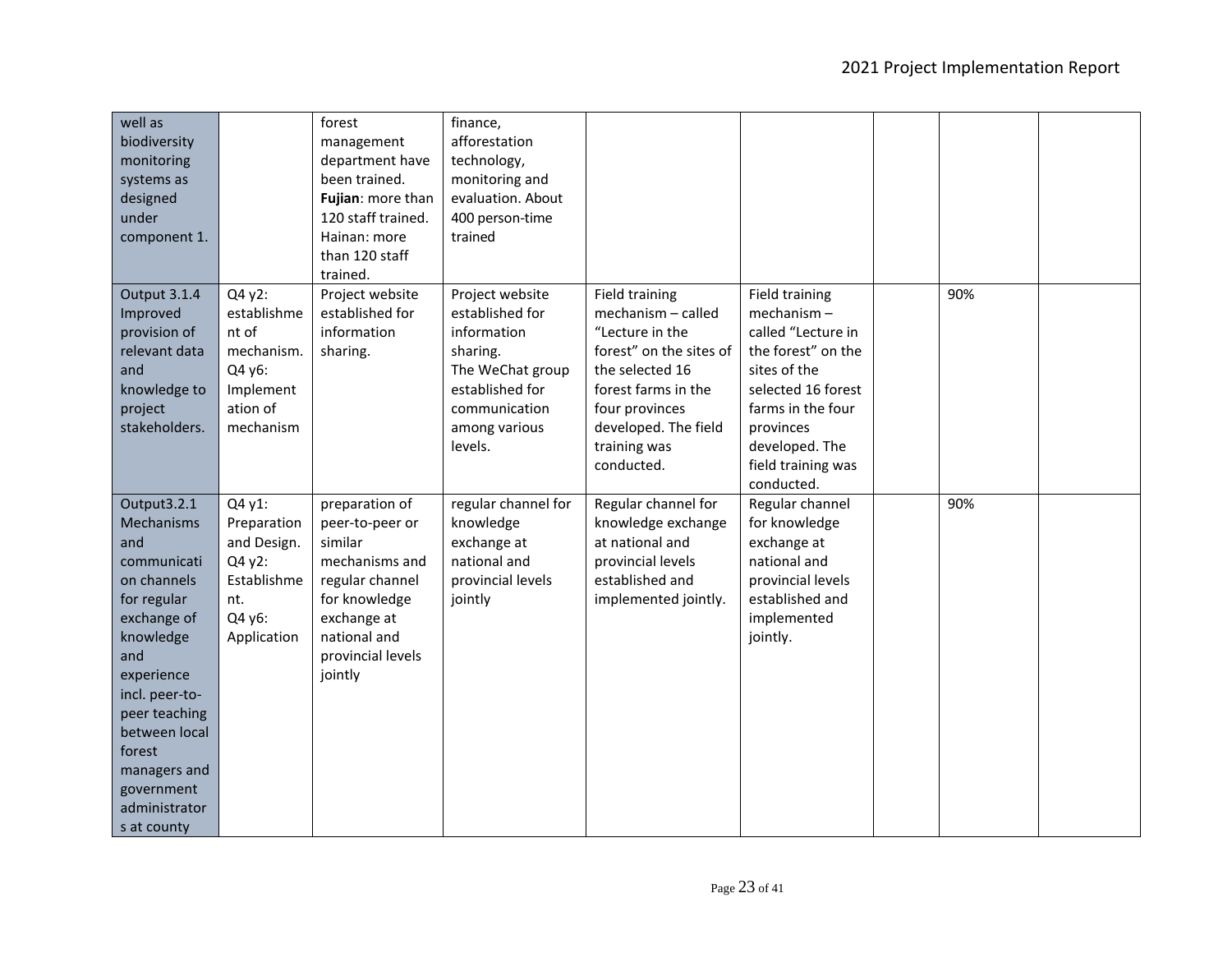| and provincial<br>level<br>established.                                                                                                                                                                                                                         |                                                                                               |                                                                                                                               |                                                                                                      |                                                                                                                                                                                                                                                                          |                                                                                                                                                                                                                                                                                      |     |                                                                                                               |
|-----------------------------------------------------------------------------------------------------------------------------------------------------------------------------------------------------------------------------------------------------------------|-----------------------------------------------------------------------------------------------|-------------------------------------------------------------------------------------------------------------------------------|------------------------------------------------------------------------------------------------------|--------------------------------------------------------------------------------------------------------------------------------------------------------------------------------------------------------------------------------------------------------------------------|--------------------------------------------------------------------------------------------------------------------------------------------------------------------------------------------------------------------------------------------------------------------------------------|-----|---------------------------------------------------------------------------------------------------------------|
| Output 3.2.2<br>Mechanisms<br>and<br>communicati<br>on channels<br>for exchange<br>of knowledge<br>and<br>experience<br>between<br>project<br>stakeholders<br>from different<br>provinces<br>established.                                                       | Q4 y1:<br>Preparation<br>and Design.<br>Q4 y2:<br>Establishme<br>nt.<br>Q4 y6:<br>Application | Preparation of<br>mechanisms and<br>communication<br>channels for<br>knowledge and<br>experiences<br>exchange                 | Regular channel for<br>knowledge<br>exchange at<br>national and<br>provincial levels<br>jointly      | Regular channel for<br>knowledge exchange<br>at national and<br>provincial levels<br>jointly established<br>and implemented.<br>Compiled and<br>disseminated the<br>project progress in a<br>timely manner.<br>Printed and<br>distributed project<br>training materials. | Regular channel<br>for knowledge<br>exchange at<br>national and<br>provincial levels<br>jointly established<br>and<br>implemented.<br>The project<br>progresscompile<br>d and<br>disseminated in a<br>timely manner.<br>Project training<br>printed and<br>distributed<br>materials. | 85% |                                                                                                               |
| Output3.2.3<br>Interaction on<br><b>SFM</b> utilized<br>to strengthen<br>social<br>networks and<br>new social<br>capital among<br>local forest<br>managers<br>(possibly<br>including<br>creation of<br>forest<br>manager<br>associations<br>where<br>suitable). | Q4 y6:<br>Intensified<br>interactions<br>on SFM                                               | Establishment of<br>mechanisms of<br>involving<br>consultants and<br>practitioners at<br>all the levels and<br>all provinces. | Enhanced involving<br>of consultants and<br>practitioners at all<br>the levels and all<br>provinces. | Conducted exchange<br>and training activities<br>involving consultants<br>and practitioners at<br>all the levels and all<br>provinces.<br>Developed synergy<br>through<br>collaboration with<br>another GEF6 project<br>that is executed by<br>NFGA and IUCN.            | Conducted<br>exchange and<br>training activities<br>involving<br>consultants and<br>practitioners at all<br>the levels and all<br>provinces.<br>Developed<br>synergy through<br>collaboration with<br>another GEF6<br>project (ID: 9581)<br>that is executed<br>by NFGA and<br>IUCN. | 85% | Enhanced<br>involving of<br>consultants<br>and<br>practitioners<br>at all the<br>levels and all<br>provinces. |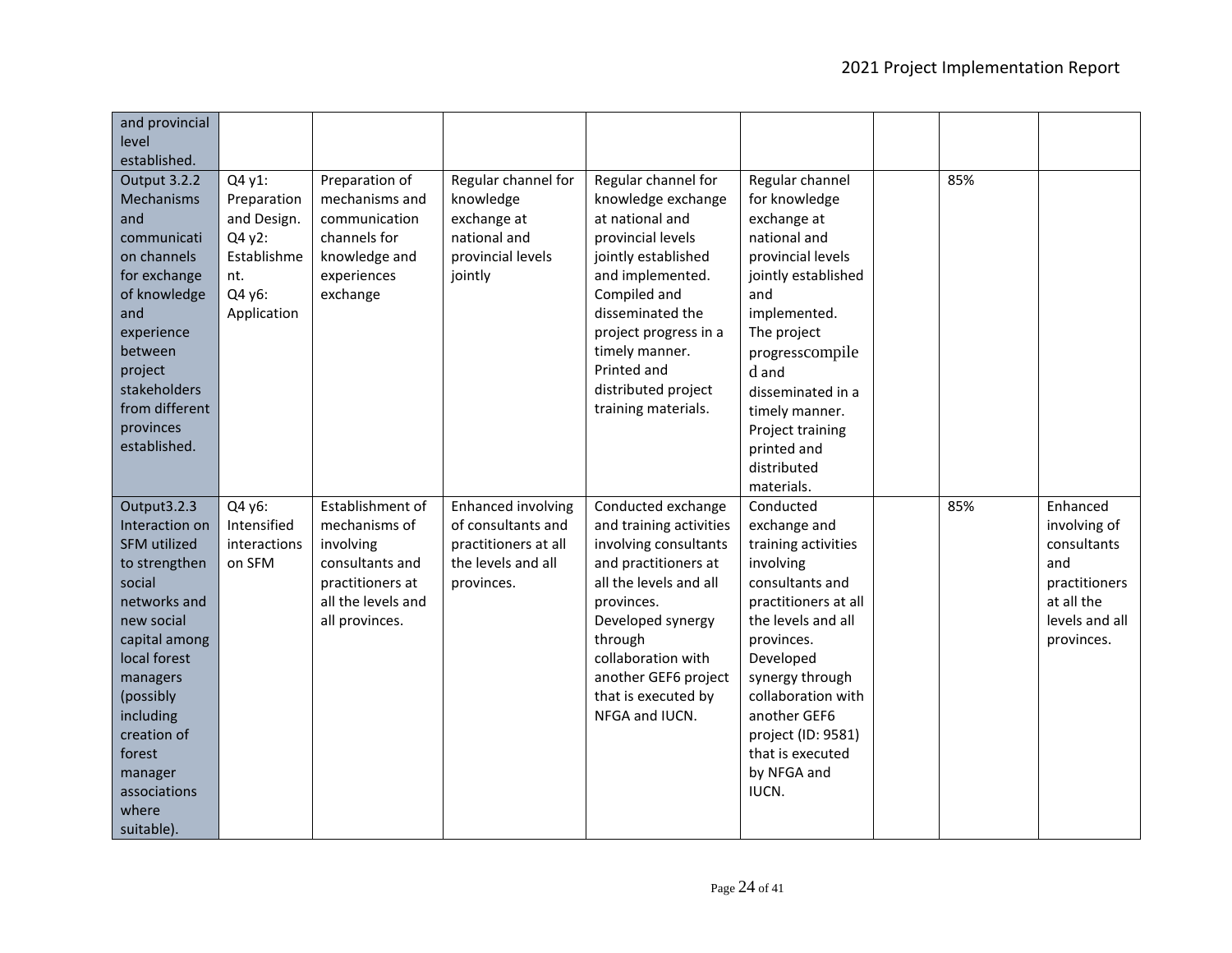| Output 3.3.1   | Q4 y1:      | Preparation of   | Implementation            | Completed project      | Completed an       | 85% |  |
|----------------|-------------|------------------|---------------------------|------------------------|--------------------|-----|--|
| Project M&E    | Design and  | implementation   | plan for project          | M&E system at          | overarching        |     |  |
| system         | establishme | plan for project | M&E system                | national level linking | project M&E        |     |  |
| designed,      | nt.         | M&E system       | drafted and               | with the monitoring    | system at          |     |  |
| established    | Q4 y6:      |                  | reviewed.                 | activities in four     | national level     |     |  |
| and applied    | Application |                  |                           | provinces.             | linking with the   |     |  |
| throughout     |             |                  |                           | In 2020, due to the    | monitoring         |     |  |
| the project    |             |                  |                           | COVID-19 epidemic,     | activities in four |     |  |
| and across all |             |                  |                           | the PAC adopted an     | provinces for      |     |  |
| components,    |             |                  |                           | online approach to     | monitoring.        |     |  |
| provinces and  |             |                  |                           | fulfil its duties.     |                    |     |  |
| project sites. |             |                  |                           |                        |                    |     |  |
| Output3.3.2    | Q4 y1:      | Specific project | Printed and               | Project newsletters    | Project            | 85% |  |
| Publication    | Design and  | website opened   | distributed training      | developed for          | newsletters        |     |  |
| and            | establishme | in December      | materials;                | dissemination.         | developed for      |     |  |
| dissemination  | nt.         | 2017 and Project | <b>Established WeChat</b> | Training materials     | dissemination.     |     |  |
| of project     | Q4 y6:      | Newsletter       | communication             | printed and            | Training materials |     |  |
| information    | Application | compiled for     | platform for              | distributed.           | printed and        |     |  |
| and            |             | dissemination.   | provincial and            | WeChat                 | distributed.       |     |  |
| experiences;   |             |                  | county-level project      | communication          | WeChat             |     |  |
| public         |             |                  | managers and              | platform enhanced      | communication      |     |  |
| awareness      |             |                  | provincial project        | for formal and         | platform           |     |  |
| raising        |             |                  | experts and use           | informal use among     | enhanced for       |     |  |
|                |             |                  | WeChat to officially      | stakeholders at        | formal and         |     |  |
|                |             |                  | publicize the             | various levels.        | informal use       |     |  |
|                |             |                  | inspection of             |                        | among              |     |  |
|                |             |                  | project officials and     |                        | stakeholders at    |     |  |
|                |             |                  | project training          |                        | various levels.    |     |  |
|                |             |                  | information.              |                        |                    |     |  |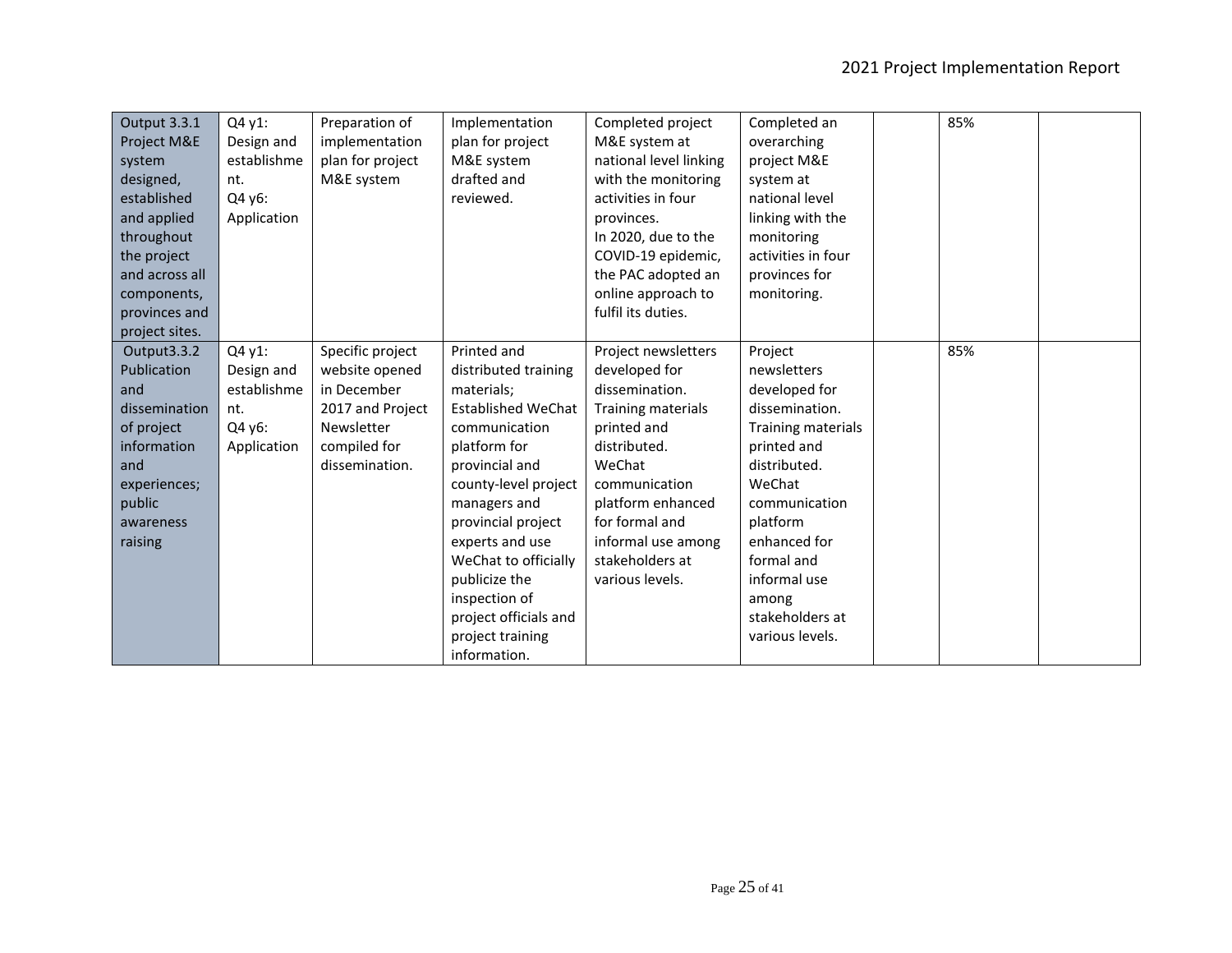## **4. Information on Progress, Outcomes and Challenges on Project Implementation**

### Development Objective (DO) Ratings, Implementation Progress (IP) Ratings and Overall Assessment

Please note that the overall DO and IP ratings should be substantiated by evidence and progress reported in the Section 2 and Section 3 of the Piriform DO, the ratings and comments should reflect the overall progress of project results.

|                                                | <b>FY2021</b><br><b>Development</b><br>Objective rating <sup>16</sup> | <b>FY2021</b><br>Implementation<br>Progress rating <sup>17</sup> | Comments/reasons <sup>18</sup> justifying the ratings for FY2021 and any changes<br>(positive or negative) in the ratings since the previous reporting period                                                                                                                                                                                   |
|------------------------------------------------|-----------------------------------------------------------------------|------------------------------------------------------------------|-------------------------------------------------------------------------------------------------------------------------------------------------------------------------------------------------------------------------------------------------------------------------------------------------------------------------------------------------|
| <b>Project Manager /</b><br>Coordinator        | S                                                                     |                                                                  | The project achieved all major global environment objectives as planned for the<br>first four years and generated good practices in terms of project management,<br>technical innovation, and capacity building modalities.                                                                                                                     |
| <b>Budget Holder</b>                           | S                                                                     | S                                                                | Despite the negative impact of COVID-19, the project has managed to deliver key<br>project management actions on-line, including the PAC, MTR, Audit, etc. The<br>project has made substantial progress in implementing SFM activities in the field.<br>Effective measures have been put in place this year to accelerate the<br>reimbursement. |
| <b>GEF Operational Focal</b><br><b>Point</b>   | S                                                                     | S                                                                | The project remains highly relevant to the national development priority,<br>especially the goal set for achieving carbon neutrality by 2060 for which forest<br>plays a key role in carbon sequestration. The project showed good<br>implementation progress during the reporting period.                                                      |
| <b>Lead Technical</b><br>Officer <sup>19</sup> | S                                                                     | S                                                                | The project remains mostly on track despite COVID-19 related challenges, and<br>actions are being taken to further improve project performance based on MTR<br>recommendations.                                                                                                                                                                 |

<sup>&</sup>lt;sup>16</sup>Development/Global Environment Objectives Rating -Assess how well the project is meeting its development objective/s or the global environment objective/s it set out to meet.

For more information on ratings, definitions please refer to Annex 1.

<sup>17</sup>**Implementation Progress Rating** – Assess the progress of project implementation. For more information on ratings, definitions please refer to Annex 1.

<sup>&</sup>lt;sup>18</sup>Please ensure that the ratings are based on evidence

<sup>&</sup>lt;sup>19</sup> The LTO will consult the HQ technical officer and all other supporting technical Units.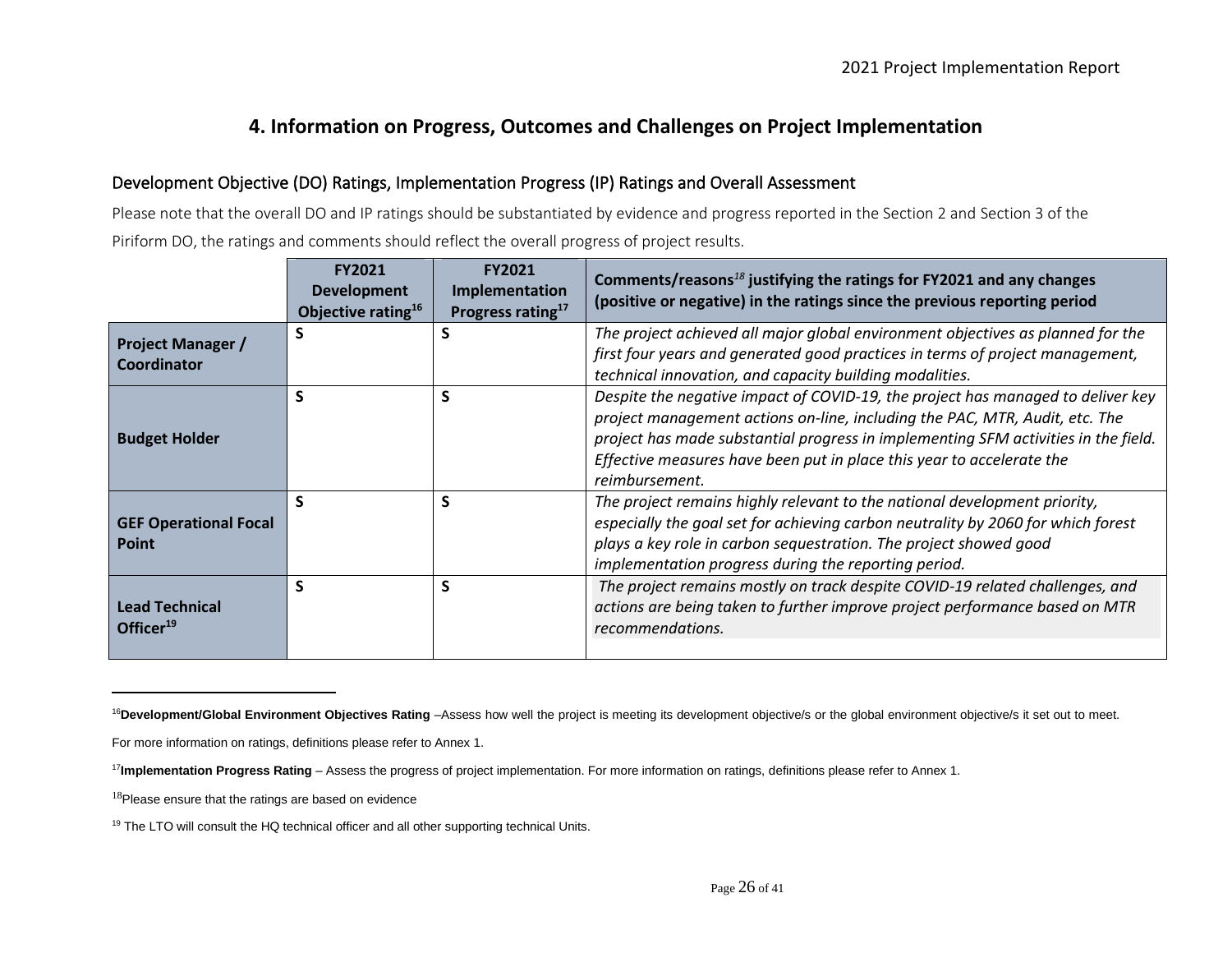|                        |  | The project team continued to make implementation progress during the           |
|------------------------|--|---------------------------------------------------------------------------------|
|                        |  | reporting year, despite the presence of various pandemic-related restrictions.  |
| <b>FAO-GEF Funding</b> |  | However, one of the major concerns remains with the very low disbursement       |
| <b>Liaison Officer</b> |  | rate. With two more years remaining until the project completion, less than 20% |
|                        |  | of GEF fund has been utilized. I believe we need to urgently address this by    |
|                        |  | agreeing on the work plan and budget through project completion in July         |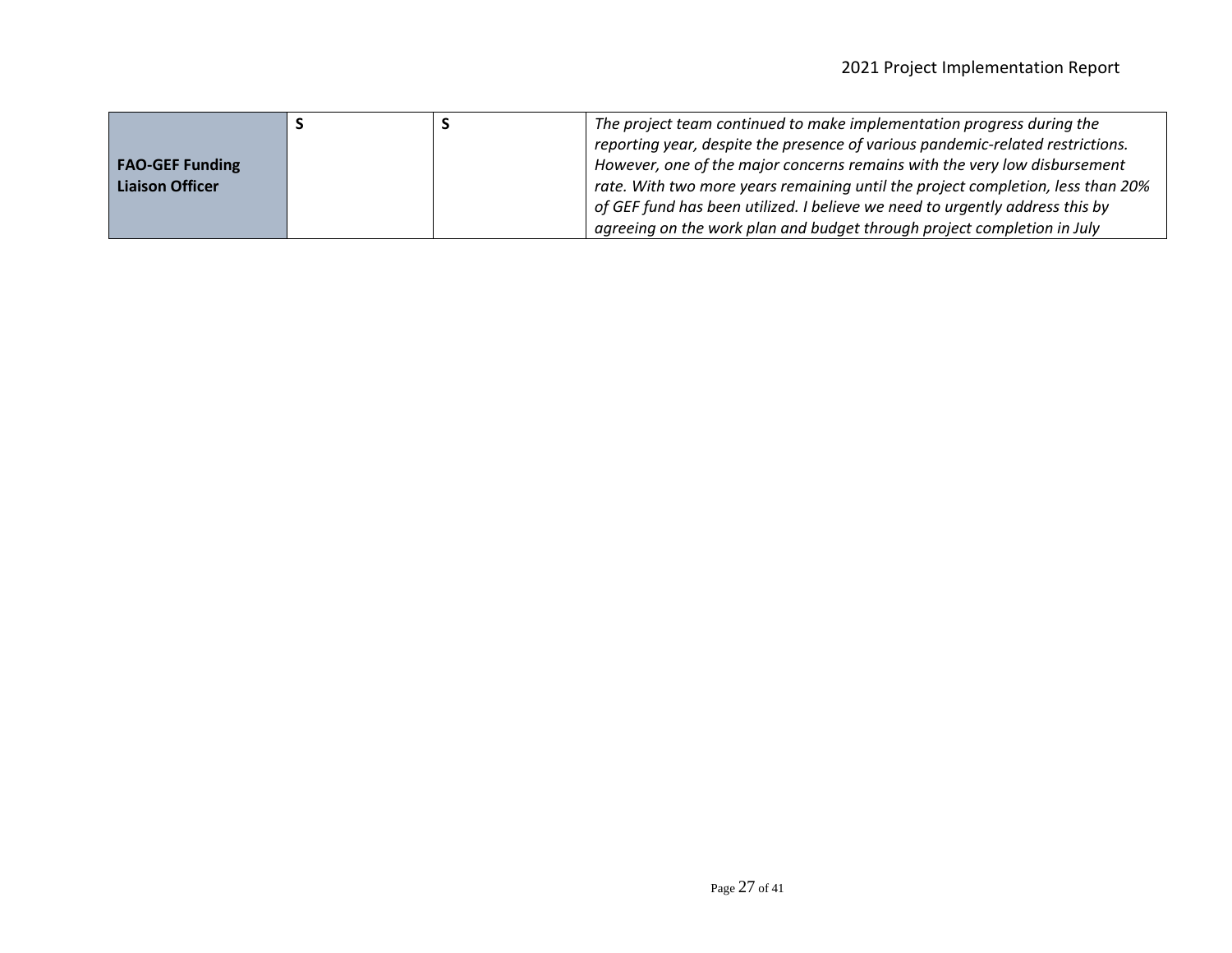## **5. Environmental and Social Safeguards (ESS)**

#### **Under the responsibility of the LTO (PMU to draft)**

This section of the PIR describes the progress made towards complying with the approved ESM plan, when appropriate. Note that only projects with **moderate** or **high** Environmental and Social Risk, approved from June 2015 should have submitted an ESM plan/table at CEO endorsement. This does not apply to **low** risk projects. Please add recommendations to improve the implementation of the ESM plan, when needed.

| Social & Environmental Risk Impacts identified<br>at CEO Endorsement               | <b>Expected mitigation</b><br>measures | <b>Actions taken during</b><br>this FY | <b>Remaining</b><br>measures to be | <b>Responsibility</b> |
|------------------------------------------------------------------------------------|----------------------------------------|----------------------------------------|------------------------------------|-----------------------|
|                                                                                    |                                        |                                        | taken                              |                       |
| <b>ESS 1: Natural Resource Management</b>                                          |                                        |                                        |                                    |                       |
|                                                                                    |                                        |                                        |                                    |                       |
| <b>ESS 2: Biodiversity, Ecosystems and Natural Habitats</b>                        |                                        |                                        |                                    |                       |
|                                                                                    |                                        |                                        |                                    |                       |
| <b>ESS 3: Plant Genetic Resources for Food and Agriculture</b>                     |                                        |                                        |                                    |                       |
|                                                                                    |                                        |                                        |                                    |                       |
| ESS 4: Animal - Livestock and Aquatic - Genetic Resources for Food and Agriculture |                                        |                                        |                                    |                       |
|                                                                                    |                                        |                                        |                                    |                       |
| <b>ESS 5: Pest and Pesticide Management</b>                                        |                                        |                                        |                                    |                       |
|                                                                                    |                                        |                                        |                                    |                       |
| <b>ESS 6: Involuntary Resettlement and Displacement</b>                            |                                        |                                        |                                    |                       |
|                                                                                    |                                        |                                        |                                    |                       |
| <b>ESS 7: Decent Work</b>                                                          |                                        |                                        |                                    |                       |
|                                                                                    |                                        |                                        |                                    |                       |
| <b>ESS 8: Gender Equality</b>                                                      |                                        |                                        |                                    |                       |
|                                                                                    |                                        |                                        |                                    |                       |
| <b>ESS 9: Indigenous Peoples and Cultural Heritage</b>                             |                                        |                                        |                                    |                       |
|                                                                                    |                                        |                                        |                                    |                       |
| New ESS risks that have emerged during this FY                                     |                                        |                                        |                                    |                       |
|                                                                                    |                                        |                                        |                                    |                       |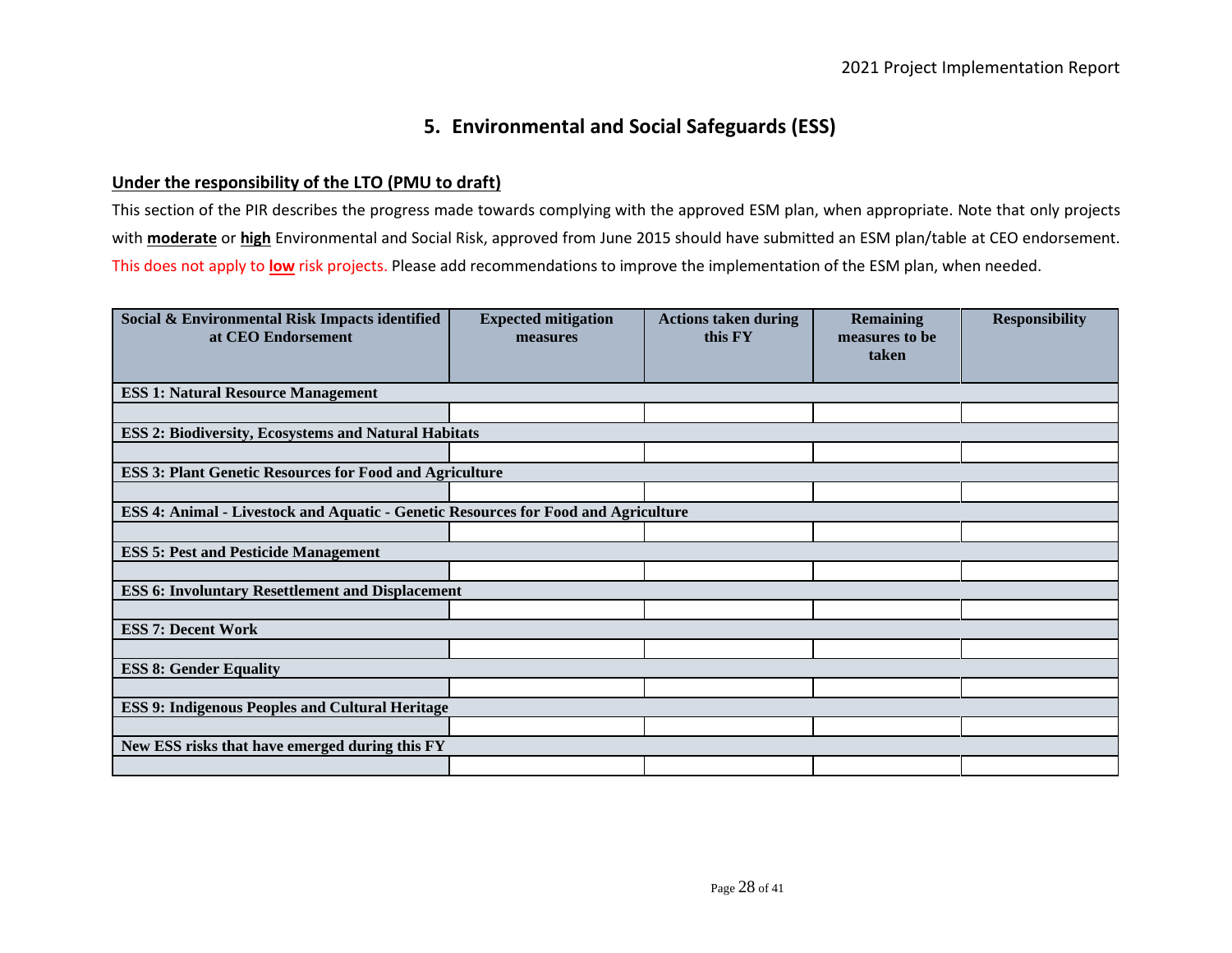**In case the project** did not include an ESM Plan **at CEO endorsement stage, please indicate if the initial Environmental and Social Riskclassification is still valid; if not, what is the new classification and explain**.

| Overall Project Risk classification | Please indicate if the Environmental and Social Risk classification is still valid <sup>20</sup> . |
|-------------------------------------|----------------------------------------------------------------------------------------------------|
| (at project submission)             | If not, what is the new classification and explain.                                                |
|                                     | Yes                                                                                                |

| Please report if any grievance was received as per FAO and GEF ESS policies. If yes, please indicate how it is being/has been addressed. |
|------------------------------------------------------------------------------------------------------------------------------------------|
| None.                                                                                                                                    |

### **6. Risks**

#### **Risk ratings**

#### **RISK TABLE**

*The following table summarizes risks identified in the Project Document and reflects also any new risks identified in the course of project implementation. Please make sure that the table also includes the Environmental and Social Management Risks captured by the Environmental and social Management Risk Mitigations plans. The Notes column should be used to provide additional details concerning manifestation of the risk in your specific project, as relevant.* 

<sup>&</sup>lt;sup>20</sup>Important: please note that if the Environmental and Social Risk classification is changing, the ESM Unit should be contacted and an updated Social and Environmental Management Plan addressing new risks should be prepared.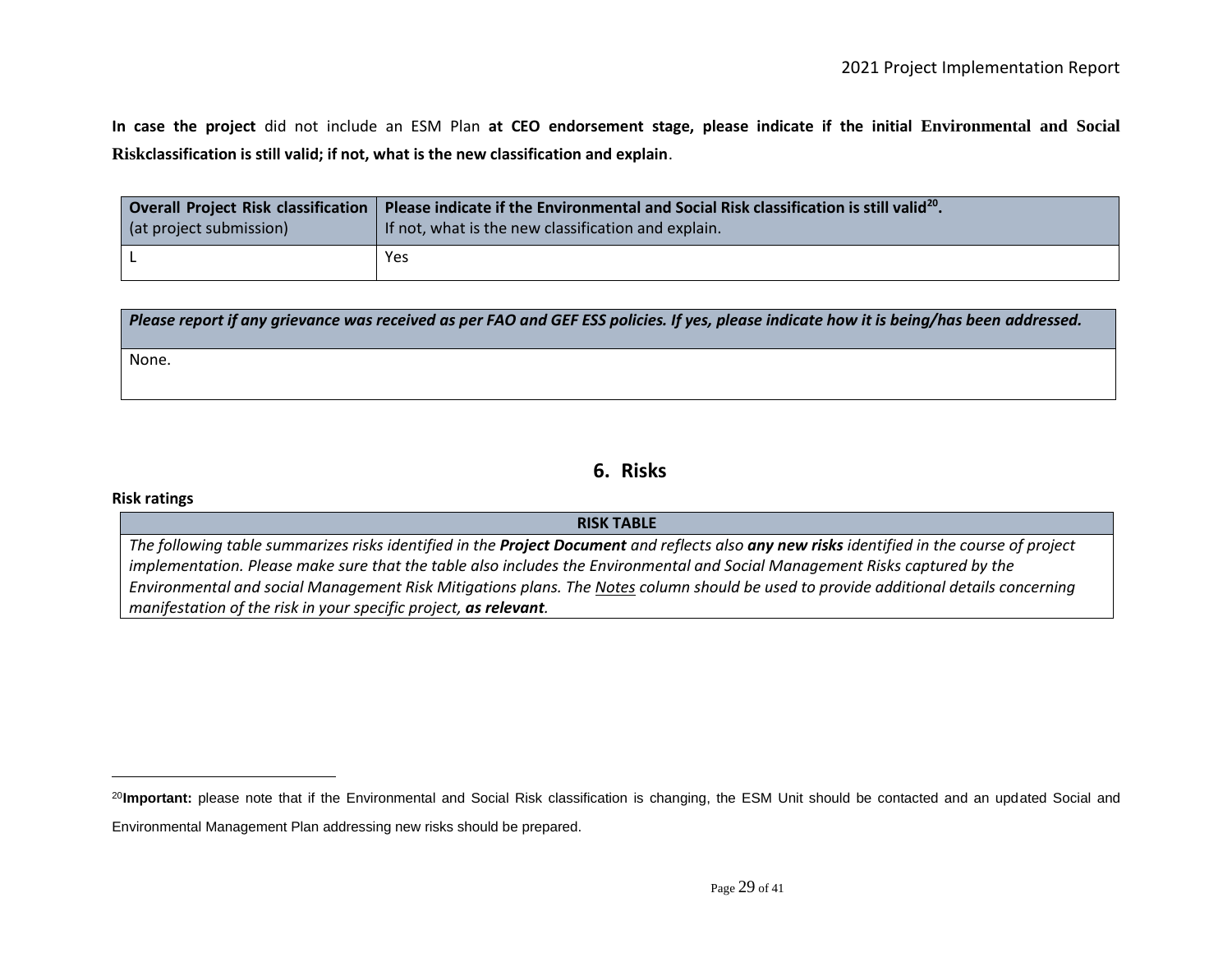|                | <b>Risk</b>                                                            | Risk rating <sup>21</sup> | <b>Mitigation Actions</b> | <b>Progress on mitigation</b><br>actions <sup>22</sup> | <b>Notes from the Project</b><br><b>Task Force</b> |
|----------------|------------------------------------------------------------------------|---------------------------|---------------------------|--------------------------------------------------------|----------------------------------------------------|
|                | Insufficient coordination and                                          | Low                       |                           |                                                        |                                                    |
| $\mathbf{1}$   | collaboration among stakeholders<br>(vertical and horizontal) decrease |                           |                           |                                                        |                                                    |
|                | implementation effectiveness                                           |                           |                           |                                                        |                                                    |
|                | Capacity development may not be                                        | Low                       |                           |                                                        |                                                    |
|                | sustained at the local community                                       |                           |                           |                                                        |                                                    |
| $\overline{2}$ | level failing to enable forest farmers                                 |                           |                           |                                                        |                                                    |
|                | to understand and apply SFM or                                         |                           |                           |                                                        |                                                    |
|                | resulting in stakeholders continuing                                   |                           |                           |                                                        |                                                    |
|                | unsustainable practices.                                               |                           |                           |                                                        |                                                    |
|                | Climate change impacts may                                             | Low                       |                           |                                                        |                                                    |
|                | increase to the extent that even if                                    |                           |                           |                                                        |                                                    |
|                | the project implements activities to                                   |                           |                           |                                                        |                                                    |
|                | improve forest management it may                                       |                           |                           |                                                        |                                                    |
| 3              | not be enough to make a significant                                    |                           |                           |                                                        |                                                    |
|                | difference.                                                            |                           |                           |                                                        |                                                    |
|                | New threats could emerge,                                              |                           |                           |                                                        |                                                    |
|                | specifically, insect infestations,                                     |                           |                           |                                                        |                                                    |
|                | epidemics or diseases caused by CC.                                    |                           |                           |                                                        |                                                    |
|                | The national executing partner does                                    | Low                       |                           |                                                        |                                                    |
|                | not have the full capacity to                                          |                           |                           |                                                        |                                                    |
| 4              | implement the fiduciary processes                                      |                           |                           |                                                        |                                                    |
|                | of the project including financial                                     |                           |                           |                                                        |                                                    |
|                | planning and budgeting in all its                                      |                           |                           |                                                        |                                                    |
|                | aspects                                                                |                           |                           |                                                        |                                                    |

<sup>&</sup>lt;sup>21</sup> GEF Risk ratings: Low, Moderate, Substantial or High

<sup>&</sup>lt;sup>22</sup> If a risk mitigation plan had been presented as part of the Environmental and Social management Plan or in previous PIR please report here on progress or results of its implementation. For moderate and high risk projects, please Include a description of the ESMP monitoring activities undertaken in the relevant period".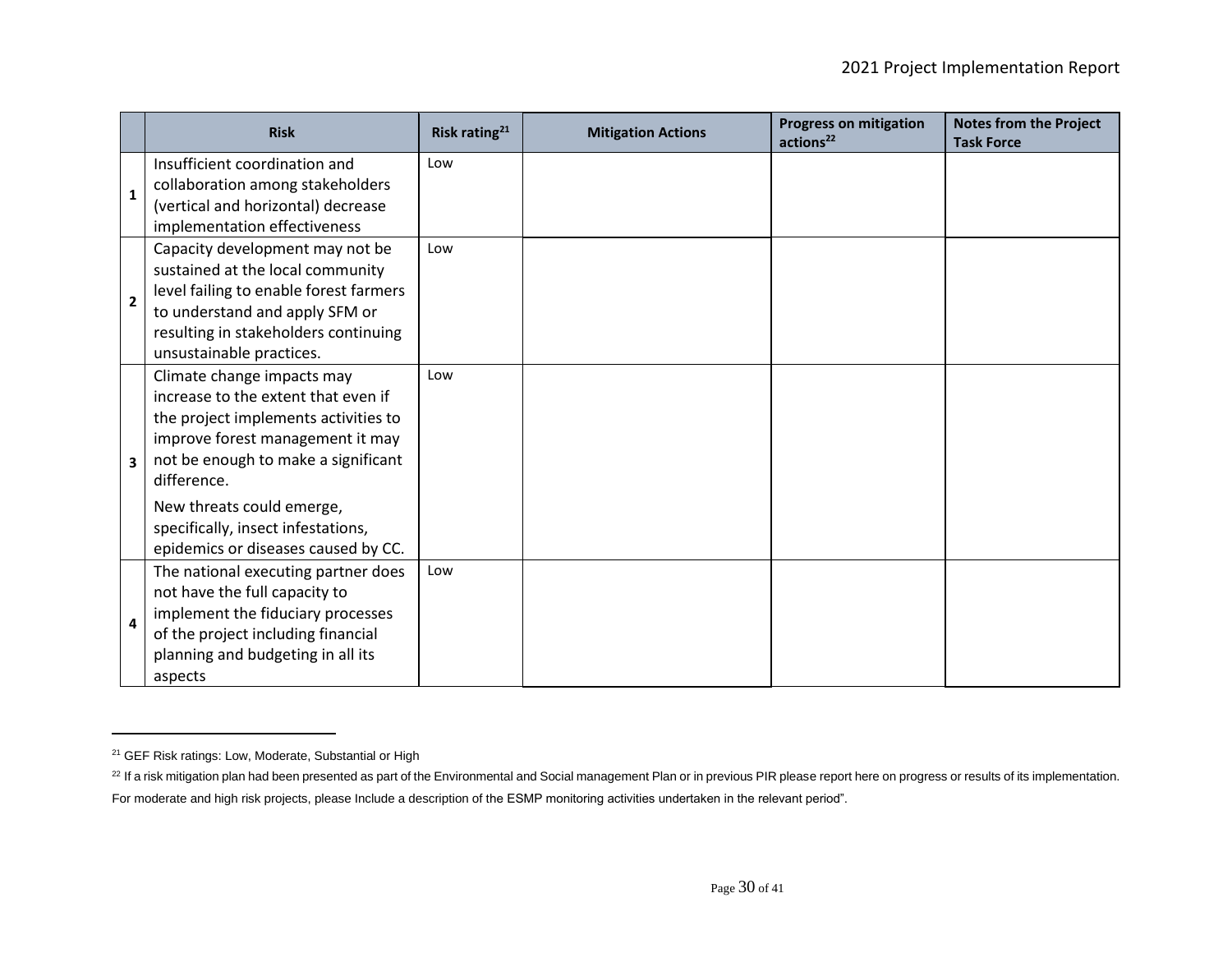| <b>Risk</b>                                                                       | Risk rating <sup>21</sup> | <b>Mitigation Actions</b>                                                                                                                                           | <b>Progress on mitigation</b><br>actions <sup>22</sup> | <b>Notes from the Project</b><br><b>Task Force</b> |
|-----------------------------------------------------------------------------------|---------------------------|---------------------------------------------------------------------------------------------------------------------------------------------------------------------|--------------------------------------------------------|----------------------------------------------------|
| The COVID-2019 affects the on-<br>schedule implementation of the<br>project plan. | Medium                    | Applied an online approach to<br>fulfil its duties at all levels and<br>speed up the implementation of<br>project activities on the ground<br>at the project sites. |                                                        |                                                    |

**Project overall risk rating** (Low, Moderate, Substantial or High):

| <b>FY2020ra</b> | <b>FY2021ratin</b> | Comments/reason for the rating for FY2021 and any changes (positive or negative) in the rating since the previous |
|-----------------|--------------------|-------------------------------------------------------------------------------------------------------------------|
| ting            |                    | reporting period                                                                                                  |
| Low             | Low                |                                                                                                                   |
|                 |                    |                                                                                                                   |
|                 |                    |                                                                                                                   |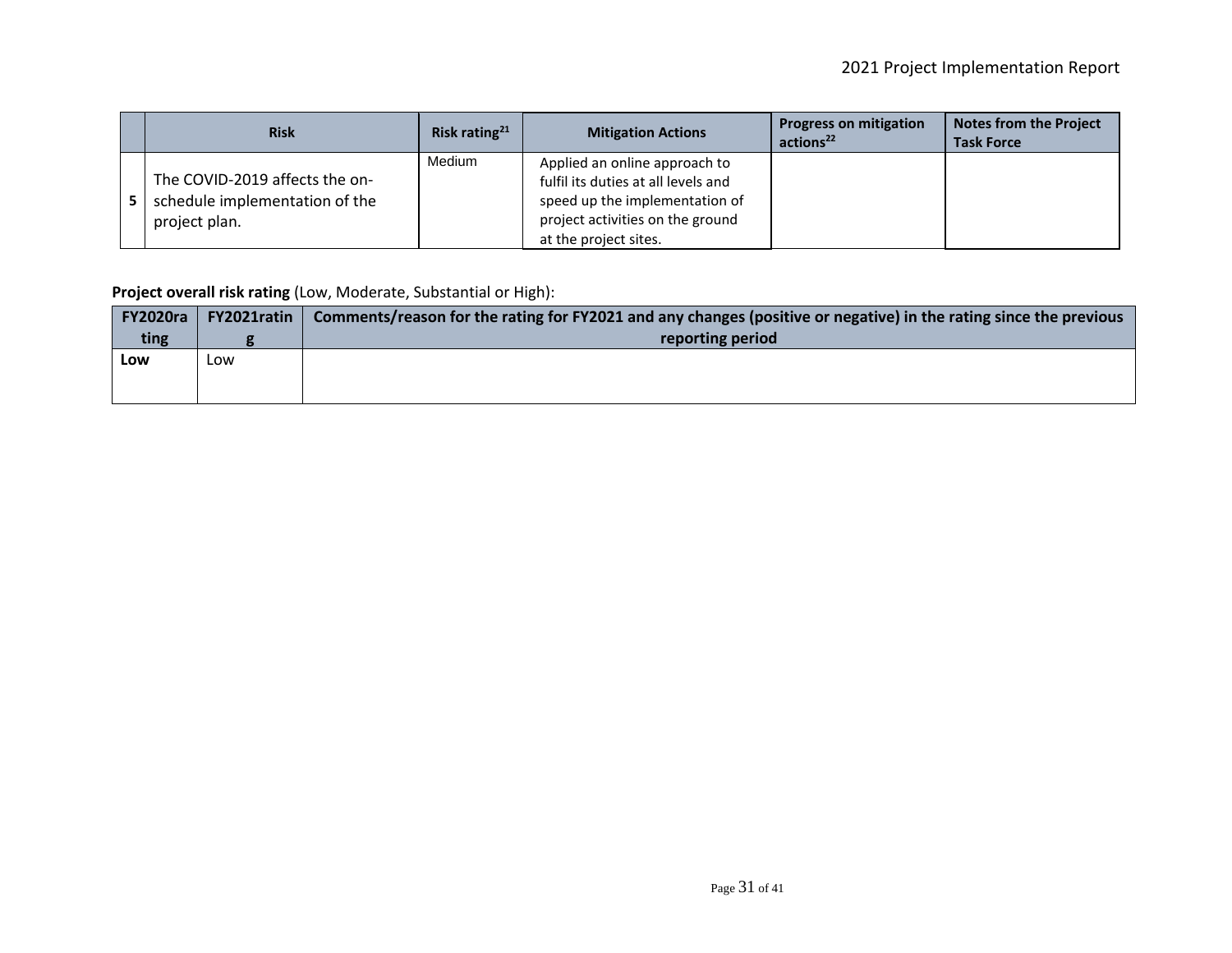# **7. Adjustments to Project Strategy – Only for projects that had the Mid-term review (or supervision mission)**

If the project had a MTR review or a supervision mission, please report on how the MTR recommendations were implemented as indicated in the Management Response or in the supervision mission report.

| <b>MTR or supervision mission</b><br>recommendations                                                                                                                                                                                                                                                            | <b>Measures implemented</b>                                                                                                                                                                                                                                                                                                  |  |  |
|-----------------------------------------------------------------------------------------------------------------------------------------------------------------------------------------------------------------------------------------------------------------------------------------------------------------|------------------------------------------------------------------------------------------------------------------------------------------------------------------------------------------------------------------------------------------------------------------------------------------------------------------------------|--|--|
| <b>Recommendation 1: A no-cost</b><br>extension is highly recommended to at<br>least 31 July 2023 to recuperate the<br>delayed start of the project on 01<br>August 2017.                                                                                                                                       | 1) Budget revision completed by mid-May.<br>2) OPA amendment drafted by May 31, 2021.<br>3) OPA amendment reviewed and drafted by June 30,<br>2021                                                                                                                                                                           |  |  |
| Recommendation1 a):Adopt the theory<br>of change proposed in Appendix 9 to<br>clarify the vision and mission of the<br>project is part of an ongoing process to<br>promote ecological civilization and<br>support China meet its targets under the<br>2030 Sustainable Development Agenda<br>and NFMP 2016-2050 | TOC analysis included in PIR 2021 by June 30, 2021.                                                                                                                                                                                                                                                                          |  |  |
| Recommendation1 b): update the<br>results matrix                                                                                                                                                                                                                                                                | Review and compare the existing result matrix. Within<br>the existing result matrix, modify some project output<br>indicators (for example: carbon trading scheme changed<br>from 6 national ones to 3 provincial ones, Guangxi<br>project implementation unit changed, etc.), submit to<br>FAO for approval by June 30,2021 |  |  |
| Recommendation1 b): produce a table<br>in excel that lists all the 16 forest farms<br>by province to show what are the<br>current activities taking place in each<br>one                                                                                                                                        | For those included in PIR 2021, produce a table in excel<br>that lists all the 16 forest farms by province to show what<br>are the current activities taking place in each one. An<br>update on the number of carbon projects and change of<br>forest farm will be done by July 2015.                                        |  |  |
| Recommendation1 b): An update on the<br>number of carbon projects and change<br>of forest farm                                                                                                                                                                                                                  | Before June 30, 2021, the number of updated carbon<br>projects and the changes in forest farms were included in<br>the project results matrix.                                                                                                                                                                               |  |  |
| Recommendation 2: identify a training<br>programme and action plan with annual<br>update                                                                                                                                                                                                                        | In March 2021, the project participated in a publicity<br>seminar on enhancing the transparency framework.<br>An updated annual training plan and action plan will be<br>prepared before December 30, 2021.                                                                                                                  |  |  |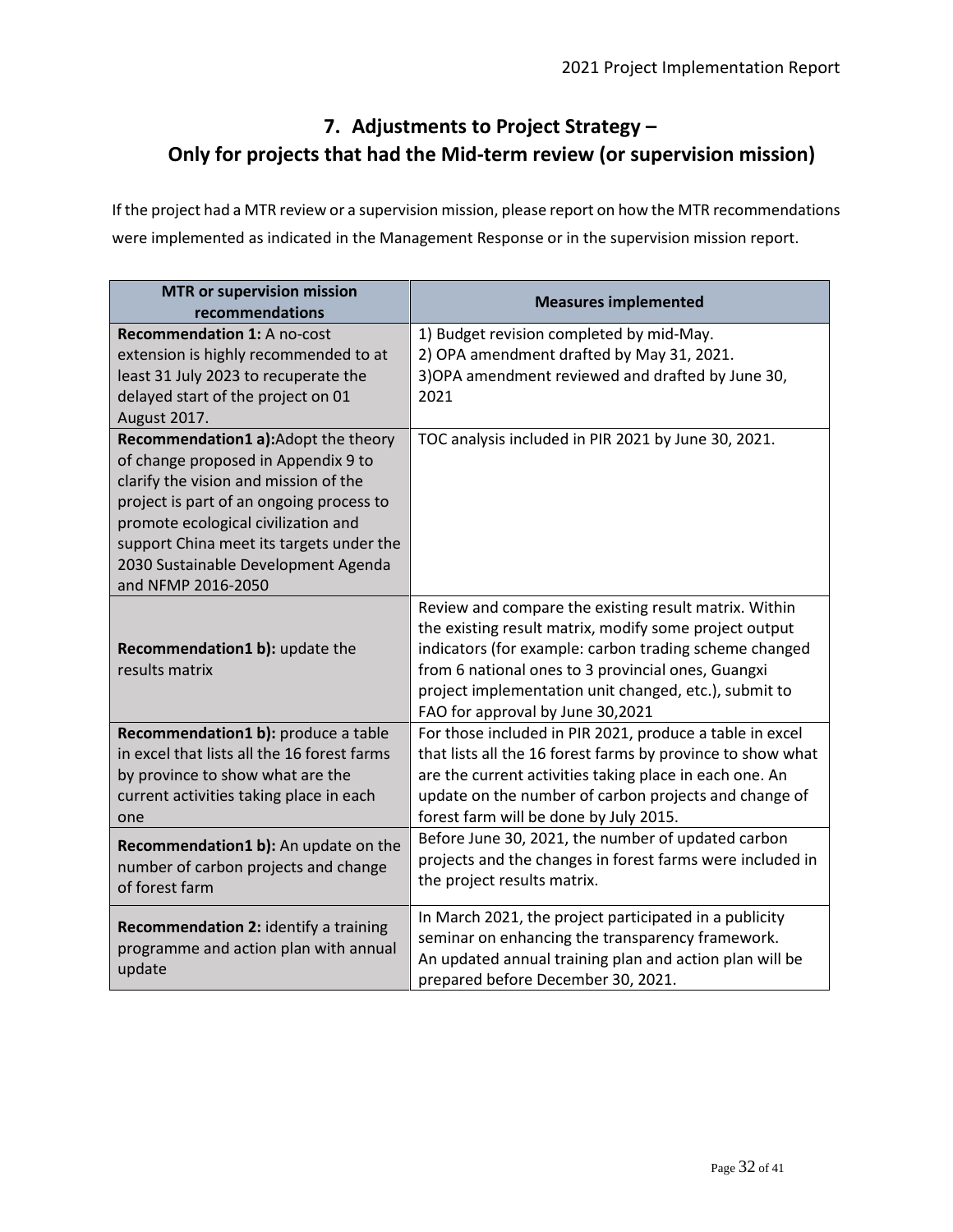|                                                                                                                                                         | Meet with other ongoing GEF projects to discuss                                                                                                                                                                                                                                                                                                                                                                                                                                                                                                                                                                                                                                                                                                                                                                                                                                                                                                                                                                                                                                                                                                                                                                                                                                                                                                                                                                                                       |  |  |
|---------------------------------------------------------------------------------------------------------------------------------------------------------|-------------------------------------------------------------------------------------------------------------------------------------------------------------------------------------------------------------------------------------------------------------------------------------------------------------------------------------------------------------------------------------------------------------------------------------------------------------------------------------------------------------------------------------------------------------------------------------------------------------------------------------------------------------------------------------------------------------------------------------------------------------------------------------------------------------------------------------------------------------------------------------------------------------------------------------------------------------------------------------------------------------------------------------------------------------------------------------------------------------------------------------------------------------------------------------------------------------------------------------------------------------------------------------------------------------------------------------------------------------------------------------------------------------------------------------------------------|--|--|
|                                                                                                                                                         | opportunities for joint training, study tours, synergy and                                                                                                                                                                                                                                                                                                                                                                                                                                                                                                                                                                                                                                                                                                                                                                                                                                                                                                                                                                                                                                                                                                                                                                                                                                                                                                                                                                                            |  |  |
|                                                                                                                                                         | knowledge exchange before December 30, 2021.                                                                                                                                                                                                                                                                                                                                                                                                                                                                                                                                                                                                                                                                                                                                                                                                                                                                                                                                                                                                                                                                                                                                                                                                                                                                                                                                                                                                          |  |  |
| Recommendation 4: pay more attention<br>to the gender and ethnic minority issue<br>in training activities, forest management<br>activities among others | FAO held a gender seminar in January 2021. The project<br>will pay more attention to gender and ethnic minorities<br>in training activities, forest management activities, etc.,<br>design a table to collect data on the activities of the pilot<br>farms, the number of participants and practices, and<br>obtain information on FAO's gender expertise when<br>designing the table. It will be reflected in the PPR in June<br>2021, December 2021 and the PIR in July 2020-June<br>2021.<br>The project will design a table in the PPR in the first half<br>and the second half of 2021 to collect data on the<br>content, number of participants and practices of women<br>and ethnic minorities participating in training activities<br>and forest management activities in pilot farm activities.<br>FAO will mobilize gender expertise from within the<br>organization, support the mainstreaming of gender issues<br>into project implementation, monitoring and reporting,<br>and formulate action plans. In January 2021, an advocacy<br>seminar on the basics of gender equality, the FAO gender<br>policy and the gender equality requirements of the<br>Global Environment Facility was organized. Practical<br>training will be held in the second half of 2021 to support<br>the project office to pay more attention to gender and<br>ethnic minority issues in training activities and<br>sustainable forest management activities. |  |  |
| Recommendation 5: Reassignment of<br><b>GEF funds</b>                                                                                                   | Reassignment of GEF funds proposed by PMO in Mid-<br>May 2021.                                                                                                                                                                                                                                                                                                                                                                                                                                                                                                                                                                                                                                                                                                                                                                                                                                                                                                                                                                                                                                                                                                                                                                                                                                                                                                                                                                                        |  |  |
| Recommendation 6: report on TOC<br>implementation progress.                                                                                             | The project will consider TOC in a summary (1-2<br>paragraphs) in the PPR in the second half of 2021 and the<br>PIR in 2020-2021 to report on the progress of TOC<br>implementation.                                                                                                                                                                                                                                                                                                                                                                                                                                                                                                                                                                                                                                                                                                                                                                                                                                                                                                                                                                                                                                                                                                                                                                                                                                                                  |  |  |

#### **Adjustments to the project strategy.**

Pleases note that changes to outputs, baselines, indicators or targets cannot be made without official approval from PSC and PTF members, including the FLO. These changes will follow the recommendations of the MTR or the supervision mission.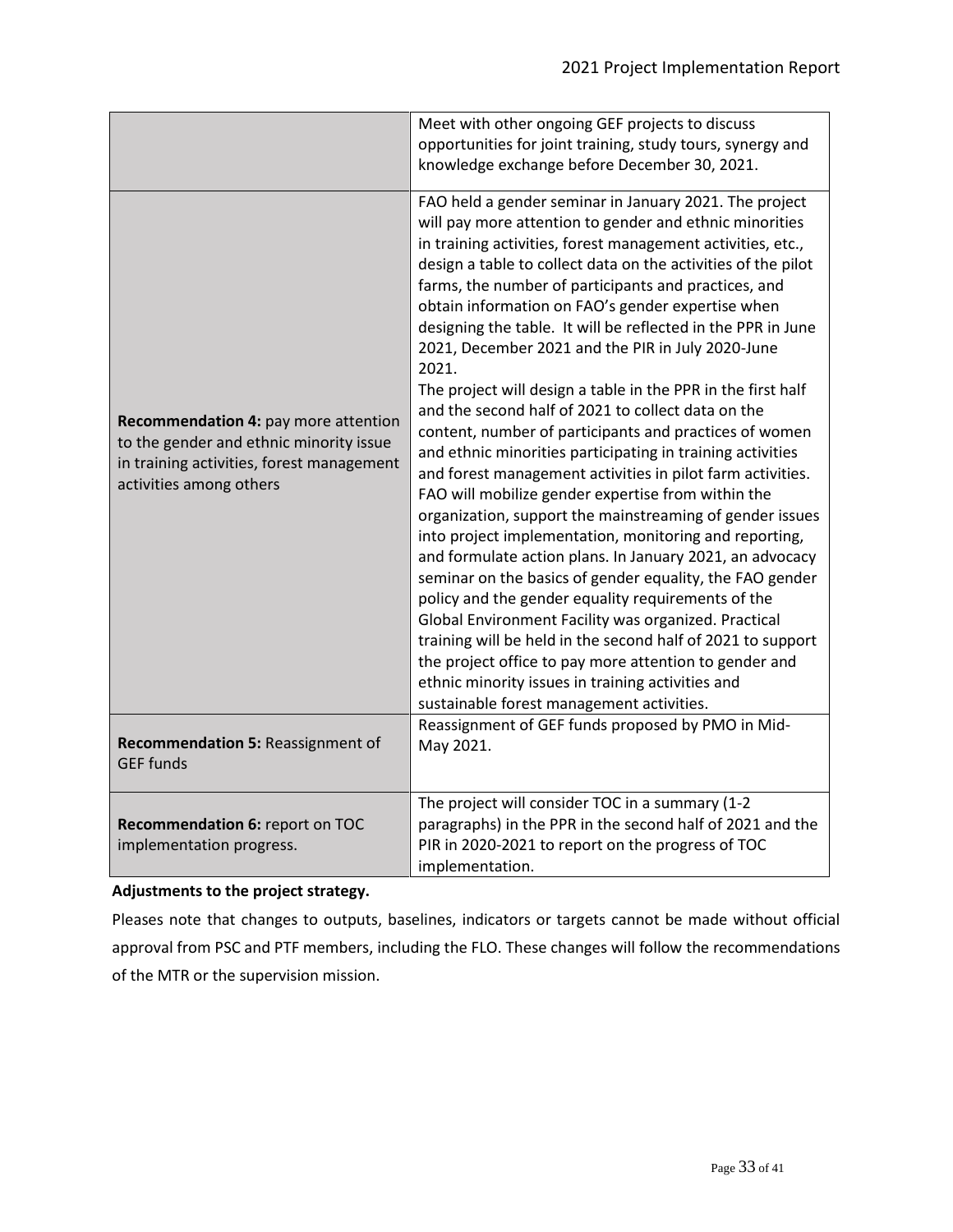| Yes/No<br><b>Change Made to</b>          |            | Describe the Change and Reason for Change                                                                                                                                                                                                                                                                                                                                                                                                                                                                                                                                                                          |  |  |
|------------------------------------------|------------|--------------------------------------------------------------------------------------------------------------------------------------------------------------------------------------------------------------------------------------------------------------------------------------------------------------------------------------------------------------------------------------------------------------------------------------------------------------------------------------------------------------------------------------------------------------------------------------------------------------------|--|--|
| <b>Project Outputs</b>                   | <b>Yes</b> | Output 2.2.3 Six project sites successfully create carbon<br>credits under the SFM methodology for China's national<br>carbon trading scheme.<br>Changed into: Three project sites successfully create<br>carbon credits under the SFM methodology for China's<br>provincial carbon trading scheme.<br>Reason: China has suspended all CCER projects since<br>March 2017, and it is not clear when the national carbon<br>market trading system will be open for the forestry<br>carbon sink project. What's more, the original project<br>budget underestimated the cost of developing forest<br>carbon projects. |  |  |
| Yes<br><b>Project Indicators/Targets</b> |            | Change the project site from Tianlin Country to Qipo<br>Forest Farm.<br>Reason: In alignment with the reform of forest farms, the<br>forest farm in Tianlin County has to change its operation<br>direction, management system and development<br>directions. The existing forest resources can no longer<br>meet the requirements of the project.                                                                                                                                                                                                                                                                 |  |  |

#### **Adjustments to Project Time Frame**

If the duration of the project, the project work schedule, or the timing of any key events such as project start up, mid-term review, final evaluation or closing date, have been adjusted since project approval, please explain the changes and the reasons for these changes. The Budget Holder may decide, in consultation with the PTF, to request the adjustment of the EOD-NTE in FPMIS to the actual start of operations providing a sound justification.

| Change                   | Describe the Change and Reason for Change                                                                                                                                |  |  |  |  |  |  |
|--------------------------|--------------------------------------------------------------------------------------------------------------------------------------------------------------------------|--|--|--|--|--|--|
|                          | Original NTE: 31 August 2022 (as per FPMIS)<br>Revised NTE: 31July 2023                                                                                                  |  |  |  |  |  |  |
| <b>Project extension</b> |                                                                                                                                                                          |  |  |  |  |  |  |
|                          | Justification: Due to delayed project start-up and at the request of OP and as per<br>consultation with the OPIM team in FAO, an official letter of exchange was made in |  |  |  |  |  |  |
|                          | January 2018 to acknowledge the operational EOD-NTE would be 01 August 2017 to                                                                                           |  |  |  |  |  |  |
|                          | 31 July 2023. The no-cost extension is also recommended by the MTR                                                                                                       |  |  |  |  |  |  |
|                          | (Recommendation 1).                                                                                                                                                      |  |  |  |  |  |  |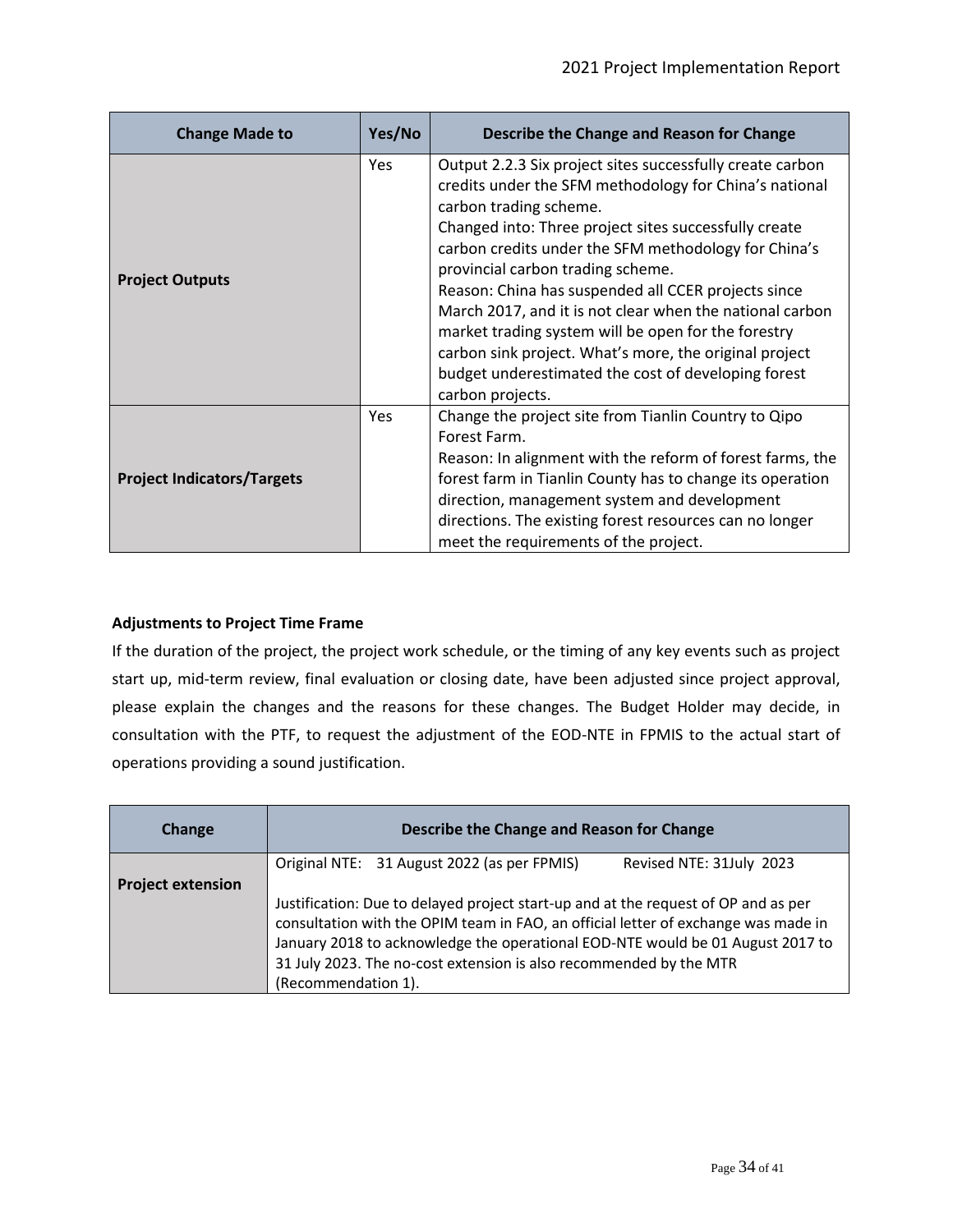## **8. Stakeholders Engagement**

**Please report on progress, challenges, and outcomes on stakeholder engagement (based on the description of the Stakeholder engagement plan included at CEO Endorsement/Approval (when applicable)**

If your project had a stakeholder engagement plan, specify whether any new stakeholders have been identified/engaged:

If a stakeholder engagement plan was not requested for your project at CEO endorsement stage, please

- list all stakeholders engaged in the project
- please indicate if the project works with Civil Society Organizations and/or NGOs
- briefly describe stakeholders' engagement events, specifying time, date stakeholders engaged, purpose (information, consultation, participation in decision making, etc.) and outcomes.

Please also indicate if the private sector has been involved in your project and provide the nature of the private sector actors, their role in the project and the way they were involved

The major stakeholders of the project include FAO, the National Forestry and Grassland Administration (NFGA), the World Bank Loan Project Management Center (WBPMC) of NFGA, the National Forestry Carbon Sequestration Accounting and Monitoring Center (NFCSA), the Provincial Forest Departments (PFD) in Hennan, Guangxi, Hainan and Fujian provinces, County Forest Bureaus, local communities and related civil society organizations.

During this 4<sup>th</sup>PIR reporting period, all the project stakeholders have continued being mobilized to work together towards to the project implementation including during the project Mid-term Review. It is also worth highlighting that strong coordination has been enhanced between the WBPMC as national PMO and the PFDs as the provincial PMOs, which is considered key to move forward the implementation of all the project activities.

The national and provincial consultants constituted a coordinated taskforce in support of guideline compilation, pilot and demonstration, management, and evaluation as well as capacity building and visibility.

The project developed close collaboration with partners from outside of the project, especially signing a MOU with another GEF 6 project (ID: 9581) executed by the NFGA and IUCN for synergy to enhance joint training, dissemination and publicity, exchange and experiences sharing.

The local people are part of the stakeholders benefiting from the project through 1) capacity building in SFM and improved forest management which increases the forest land productivity and income finally; 2) job opportunity created through the project activities implementation which provides additional income to them; and3) awareness raising on SFM and forest ecosystem services to the society.

The project is also contributing to achieve the expected global environmental benefits including biodiversity conservation and climate change mitigation and adaptation through improved and enhanced forest management practices.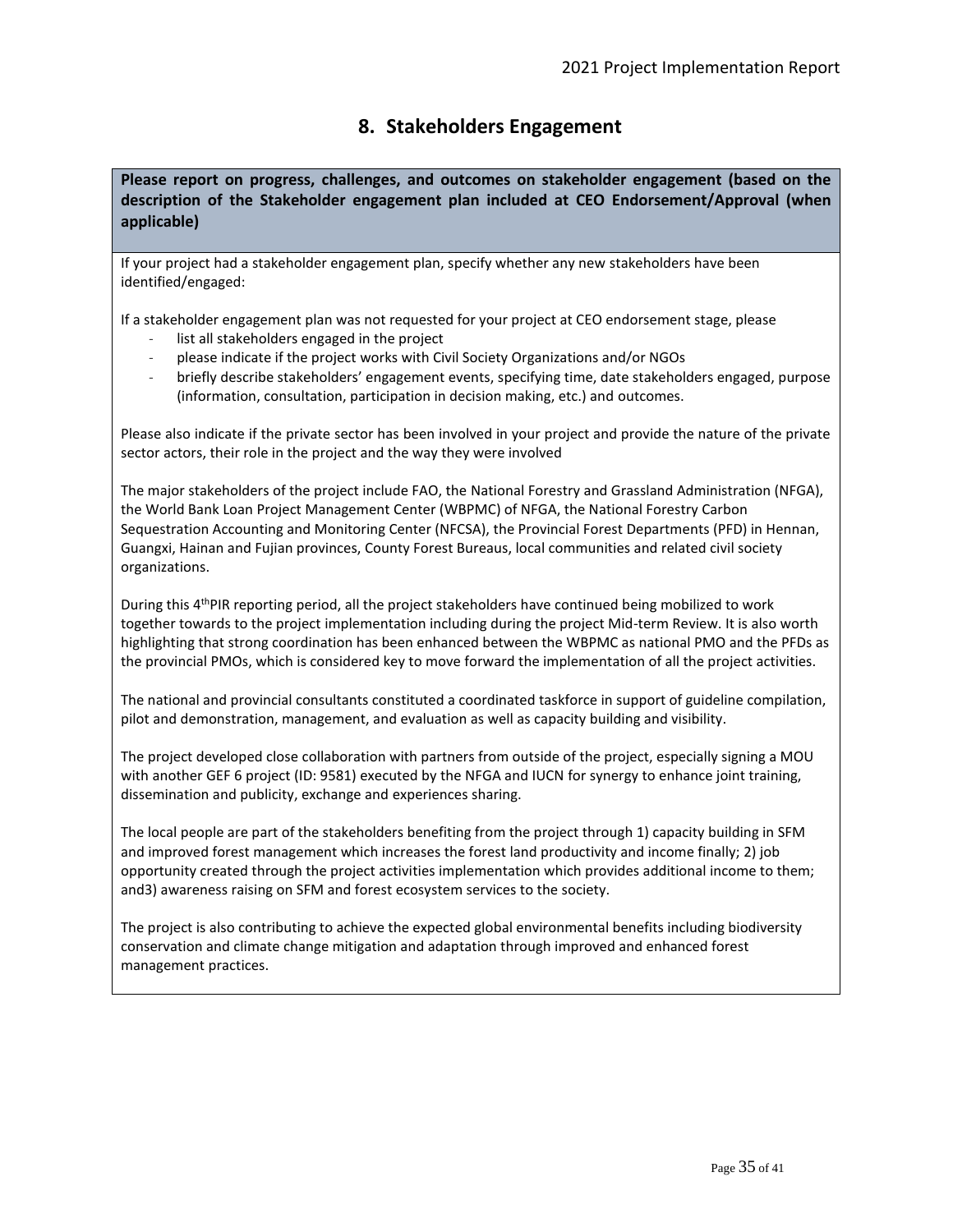# **9. Gender Mainstreaming**

### **Information on Progress on gender-responsive measures as documented at CEO Endorsement/Approval in the gender action plan or equivalent (when applicable)**

Was a gender analysis undertaken or an equivalent socio-economic assessment made at formulation or during execution stages? Please briefly indicate the gender differences here.

Does the M&E system have gender-disaggregated data? How is the project tracking gender results and impacts?

Does the project staff have gender expertise?

If possible, indicate in which results area(s) the project is expected to contribute to gender equality:

- closing gender gaps in access to and control over natural resources.
- improving women's participation and decision making; and or
- generating socio-economic benefits or services for women

The concept of gender equality has been implemented during the whole process across the four provinces. The project activities such as reforestation and afforestation, conversion of monoculture to mixed forest, and impact harvesting, are mostly male participants as such activities are culturally and traditionally done by men. But women also have equal access to programs. They participate in activities such as planting, tending and protecting forests, which have low physical demands. And they receive the same payment for the same job as men. In the training, based on the actual needs, the proportion of male trainees is often higher than that of female trainees. But in the project management process, there are generally more women involved, especially in the financial management activities. The project implementation provides women with opportunities for employment and development, which is conducive to improving women's economic and social status and further promoting gender equality. The project personnel were employed through open recruitment without gender difference. The participation rate of female trainees reached 22.7% on average.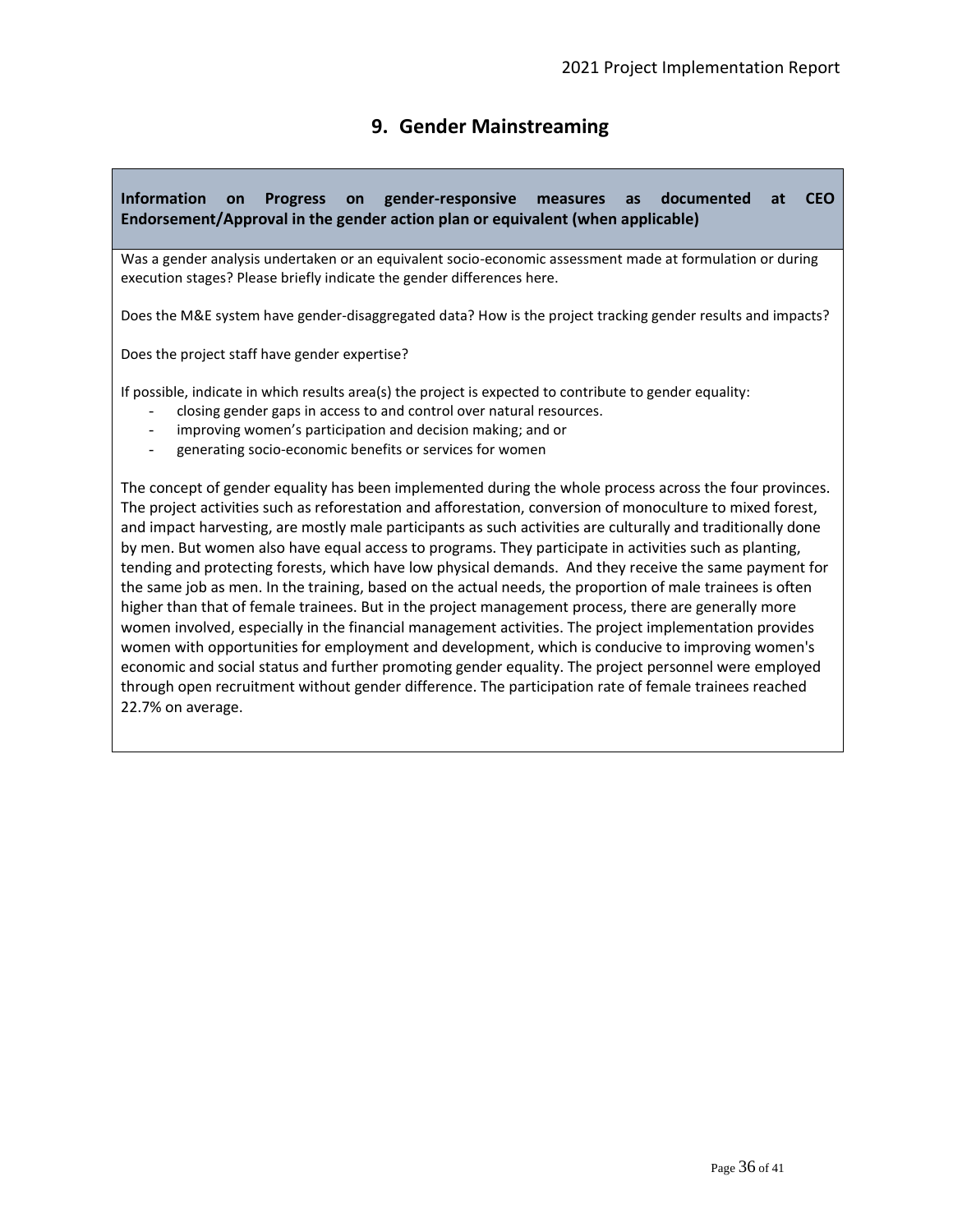### **10.Knowledge Management Activities**

**Knowledge activities / products (when applicable), as outlined in knowledge management approved at CEO Endorsement / Approval**

- Does the project have a knowledge management strategy? If not, how does the project collect and document good practices? Please list relevant good practices that can be learned and shared from the project thus far.
- Does the project have a communication strategy? Please provide a brief overview of the communications successes and challenges this year.
- Please share a human-interest story from your project, focusing on how the project has helped to improve people's livelihoods while contributing to achieving the expected global environmental benefits. Include at least one beneficiary quote and perspective, and please also include related photos and photo credits.
- Please provide links to publications, leaflets, video materials, related website, newsletters, or other communications assets published on the web.
- Does the project have a communication and/or knowledge management focal point? If yes, please provide their names and email addresses

The project generates guidelines on sustainable forest management, biodiversity conservation, forest carbon project development and management at national and provincial levels, as well as a package of implementation plans on demonstration and extension activities on SFM, monitoring activities and methods, forest certification, and capacity building and knowledge dissemination for the four provinces and all the selected forest farms.

A series of training workshops and"Lecture in the forest" have taken place involving over 4,323 participants so far. A project specific website (pmcgef.cn) has been maintained since December 2017.

In alignment with the MTR recommendations, a training programme and communication strategy is being developed for better knowledge management.

The project established the demonstration site network within and among provinces and brought the exemplary and leading role of pilot SFM practices into play to facilitate prominent outcome of sound SFM for scaling up.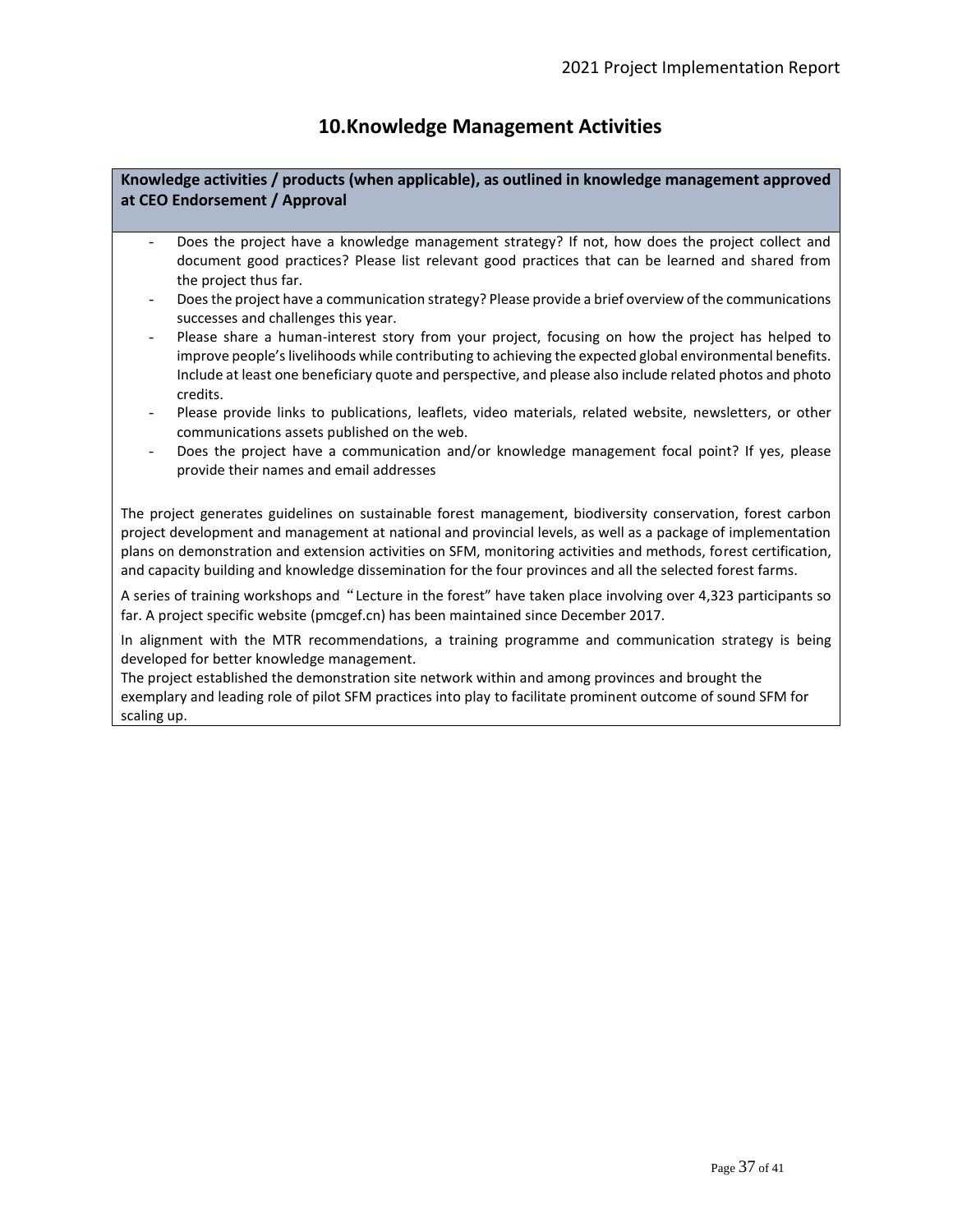## **11.Indigenous Peoples Involvement**

#### **Are Indigenous Peoples involved in the project? How? Please briefly explain**.

If applies, please describe the process and current status of on-going/completed, legitimate consultations to obtain Free, Prior and Informed Consent (FPIC) with the indigenous communities

Do indigenous peoples have an active participation in the project activities? How?

There are ethnic minority people, such as She, Miao, Zhuang, Yao, Tong, Li minorities involved in the project. In the enhanced forest management activities in the project in Fujian, the implementation unit signed contracts with indigenous people to carry out forest measures such as tending, irrigation and weeding and pruning.

In Guangxi, most staff members who work in the local forestry department, including county forest bureau and forest farm, are ethnic minority people who are responsible for project implementation and training activities.

During the project implementation, the priority was given to hiring local workers to participate in project activities, such as reforestation and afforestation, and enhance carbon management activities. Local languages were used in training activities. Most of the GEF project areas in Guangxi are located in state-level poverty counties, and the project implementation plays an important role in promoting local people's income, learning advanced afforestation technologies, poverty alleviation and improvement of livelihood which are additional benefits rather than the indicators measured in the project.

## **12.Innovative Approaches**

**Please provide a brief description of an innovative<sup>23</sup>approach in the project / programme, describe the type (e.g. technological, financial, institutional, policy, business model) and explain why it stands out as an innovation.**

1. Establishing project monitoring system for SFM, BD and CCD activities as well as for project M&E which significantly improve the project efficiency and effectiveness.

The project established the overarching monitoring system with digital account to record, store and track the implementation of project activities in real time, which promotes precise operation and management of project activities and thus reasonably evaluates the implementation effect. This monitoring system has three main features: i) strong timeliness. The system realizes the standardization, flow and dynamic management of project progress information, and establishes the whole process database of project management control. ii) early warning function. On the basis of real-time tracking of project progress data, the system sets data comparison results in the three monitoring modules of sustainable forest management, forest carbon sequestration and biodiversity, which directly reflects the project completion progress of each module, gives early warning to the obviously backward modules, and realizes real-time monitoring of project progress. iii) intuitive and dynamic display. The system shows the

<sup>23</sup>Innovation is defined as *doing something new or different in a specific context that adds value*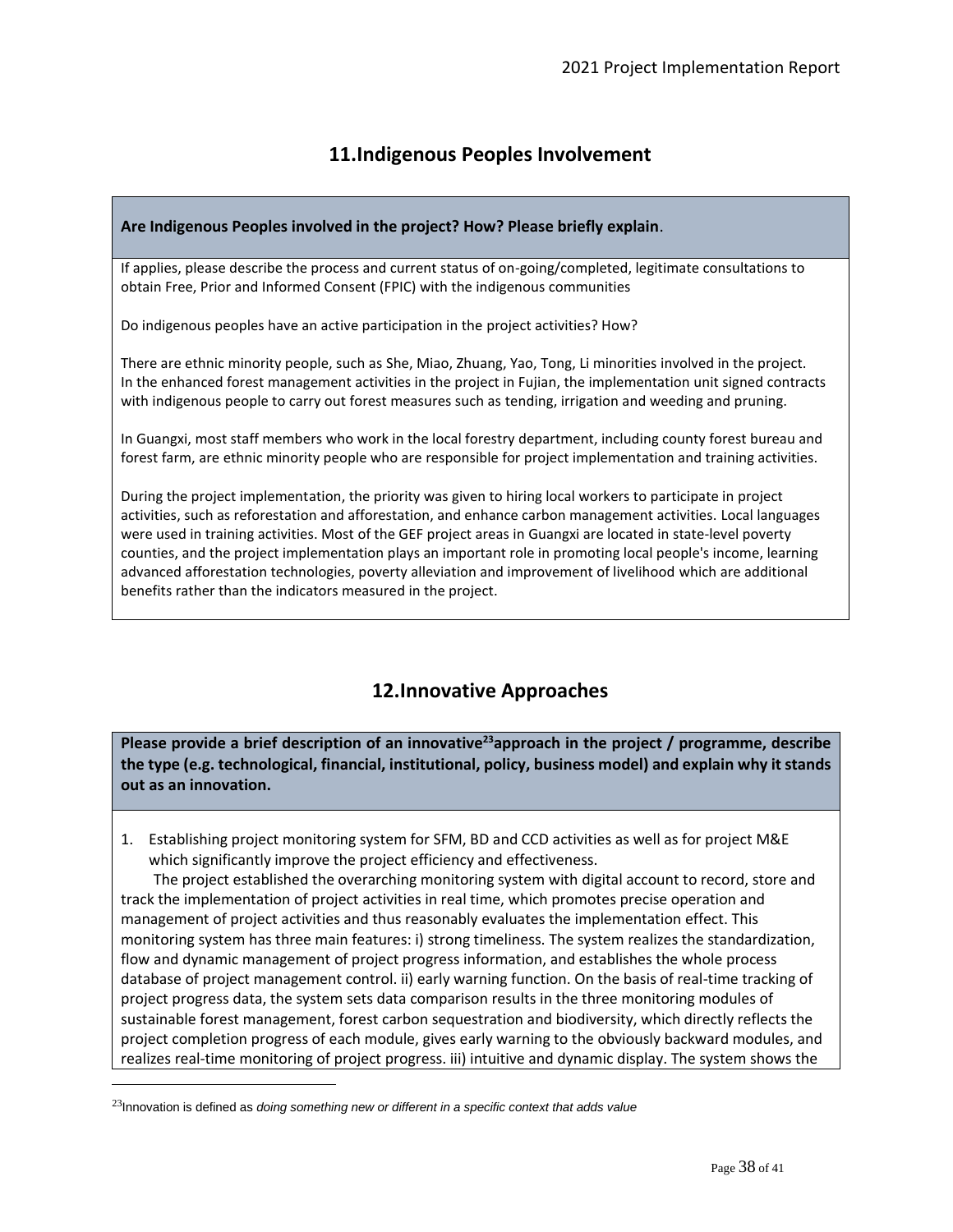overall progress of the project and its completion in each year, province and forest farm in the form of dynamic map and chart. With all these functions, the monitoring system helps to significantly improve the project efficiency and effectiveness, which promotes technological and institutional innovation.

2. Innovation in capacity building in the field of SFM

Capacity building on high quality SFM is urgently needed on the ground in China. The project conducted capacity building in an innovative way: i) created the model of "Lecture in the forest" on the sites of the selected 16 forest farms in the four provinces to enhance the capacities at the local level; ii) established the demonstration site network within and among provinces; iii) brought the exemplary and leading role of pilot SFM practices into play to facilitate prominent outcome of sound SFM for scaling up.

3. Innovative business model for revenue generation from rare species protection

The project developed business models for revenue generation from rare species protection. In Fujian, the win-win business model of "company + farmer" was established for demonstration area for rare tree species cultivation, selling 106,000 seedlings of rare species. In Henan, a seedling marketing mode developed, selling 270,000 seedlings of rare species.

In Hainan, the forest tourism modality has achieved positive results in the project implementation area. It creates new income source in terms of sustainable management, and the development of this tertiary industry will provide more jobs for the local people. Combined with various targeted poverty alleviation modes such as "company + cooperative + poor households" under the guidance of local government, substantial changes have taken place in the livelihoods of surrounding villages and villagers. More than 30 farmers have benefited from the project, of which 27 are poor ethnic minority households.

## **13.Possible impact of the Covid-19 pandemic on the project**

**Please indicate any implication of the Covid-19 pandemic on the activities and progress of the project. Highlight the adaptive measures taken to continue with the project implementation.**

- Are the outcomes/outputs still achievable within the project period.
- Will the timing of the project MTR or TE be affected/delayed?
- What is the impact of COVID-19 on project beneficiaries, personnel, etc.
- Are there good practices and lessons learned to be shared?

The COVID-19 affected the on-schedule implementation of the project plan especially on the trainings and the SFM operational activities. The project applied an online approach to fulfil its duties at all levels and speed up the implementation of project activities on the ground at the project sites.

- the outcomes/outputs are still achievable within the project period.
- the timing of the project MTR was not affected.
- The COVID-19 has little or no impact of on project beneficiaries, personnel, etc.
- The online approach to fulfil its duties at all levels is important for project implementation.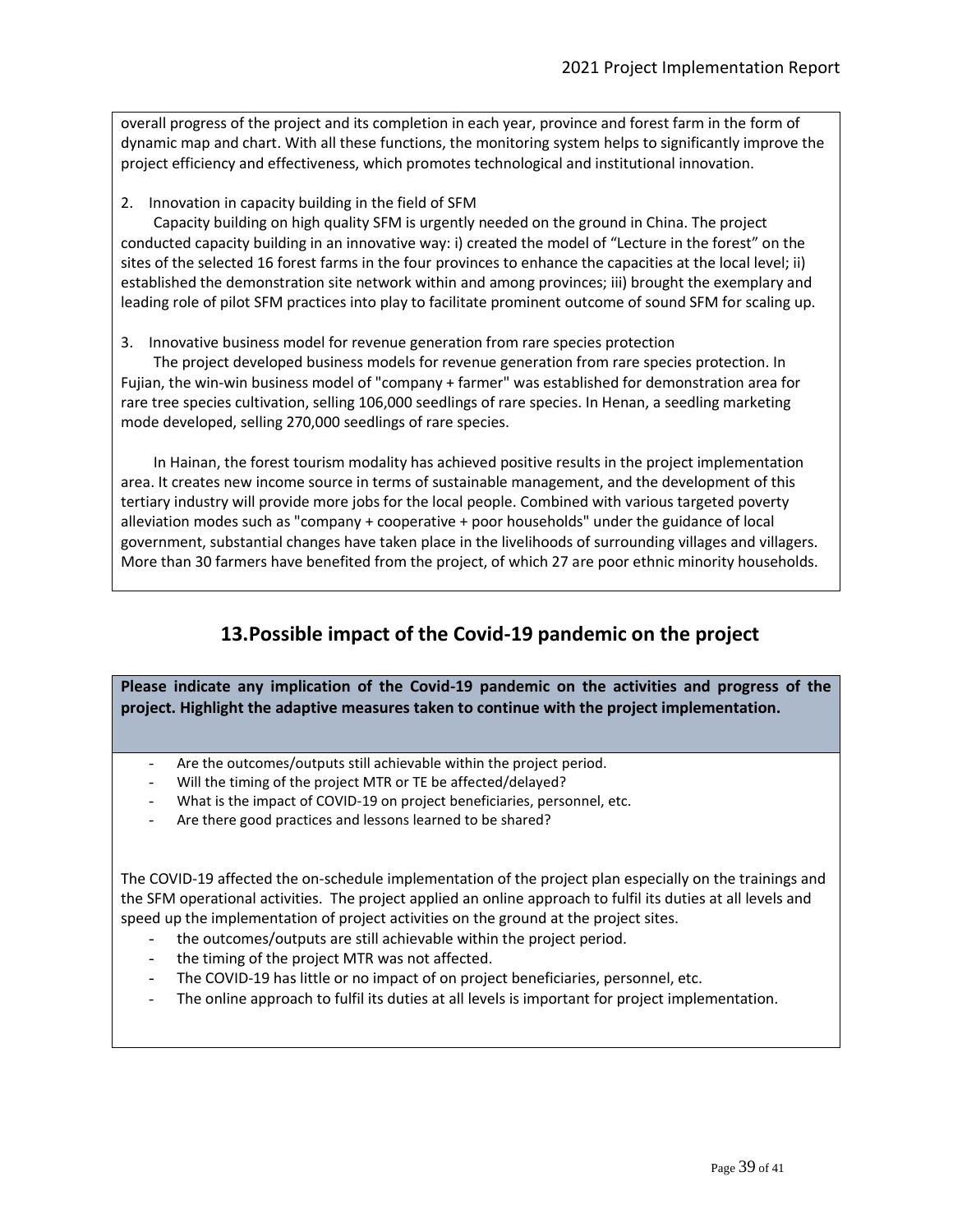| <b>Sources of Co-</b><br>financing $^{24}$ | Name of Co-<br>financer | Type of Co-<br>financing | Amount<br><b>Confirmed at CEO</b><br>endorsement /<br>approval | <b>Actual Amount</b><br><b>Materialized at</b><br>30 June 2021 | <b>Actual Amount</b><br><b>Materialized at Midterm</b><br>or closure (confirmed by<br>the review/evaluation<br>team) | <b>Expected total</b><br>disbursement by the end<br>of the project |
|--------------------------------------------|-------------------------|--------------------------|----------------------------------------------------------------|----------------------------------------------------------------|----------------------------------------------------------------------------------------------------------------------|--------------------------------------------------------------------|
| National Gov                               | NFGA/WBPMC              | Cash/in-kind             |                                                                | 187983                                                         | 187,983                                                                                                              |                                                                    |
| National Gov                               | NFGA/Guangxi            | Cash/in-kind             |                                                                | 18494025.82                                                    | 17,725,436                                                                                                           |                                                                    |
| National Gov                               | NFGA/Henan              | Cash/in-kind             | 48,000,000                                                     | 15,359,617.00                                                  | 14,969,346                                                                                                           | 48,000,000                                                         |
| National Gov                               | NFGA/Hainan             | Cash/in-kind             |                                                                | 5400116.91                                                     | 3,429,393                                                                                                            |                                                                    |
| National Gov                               | NFGA/Fujian             | Cash/in-kind             |                                                                | 1271309.3                                                      | 113,050                                                                                                              |                                                                    |
| <b>UNO</b>                                 | <b>FAO</b>              | Grant                    | 400,000                                                        | $\theta$                                                       | 0                                                                                                                    | 400,000                                                            |
|                                            |                         | <b>TOTAL</b>             | 48,400,000                                                     | 40713052.03                                                    | 36,425,208                                                                                                           | 48,400,000                                                         |

### **14.Co-Financing Table**

**Please explain any significant changes in project co-financing since Project Document signature, or differences between the anticipated and actual rates of disbursement**

n/a

<sup>&</sup>lt;sup>24</sup> Sources of Co-financing may include: Bilateral Aid Agency(ies), Foundation, GEF Agency, Local Government, National Government, Civil Society Organization, Other Multi-lateral Agency(ies), Private Sector, Beneficiaries, Other.